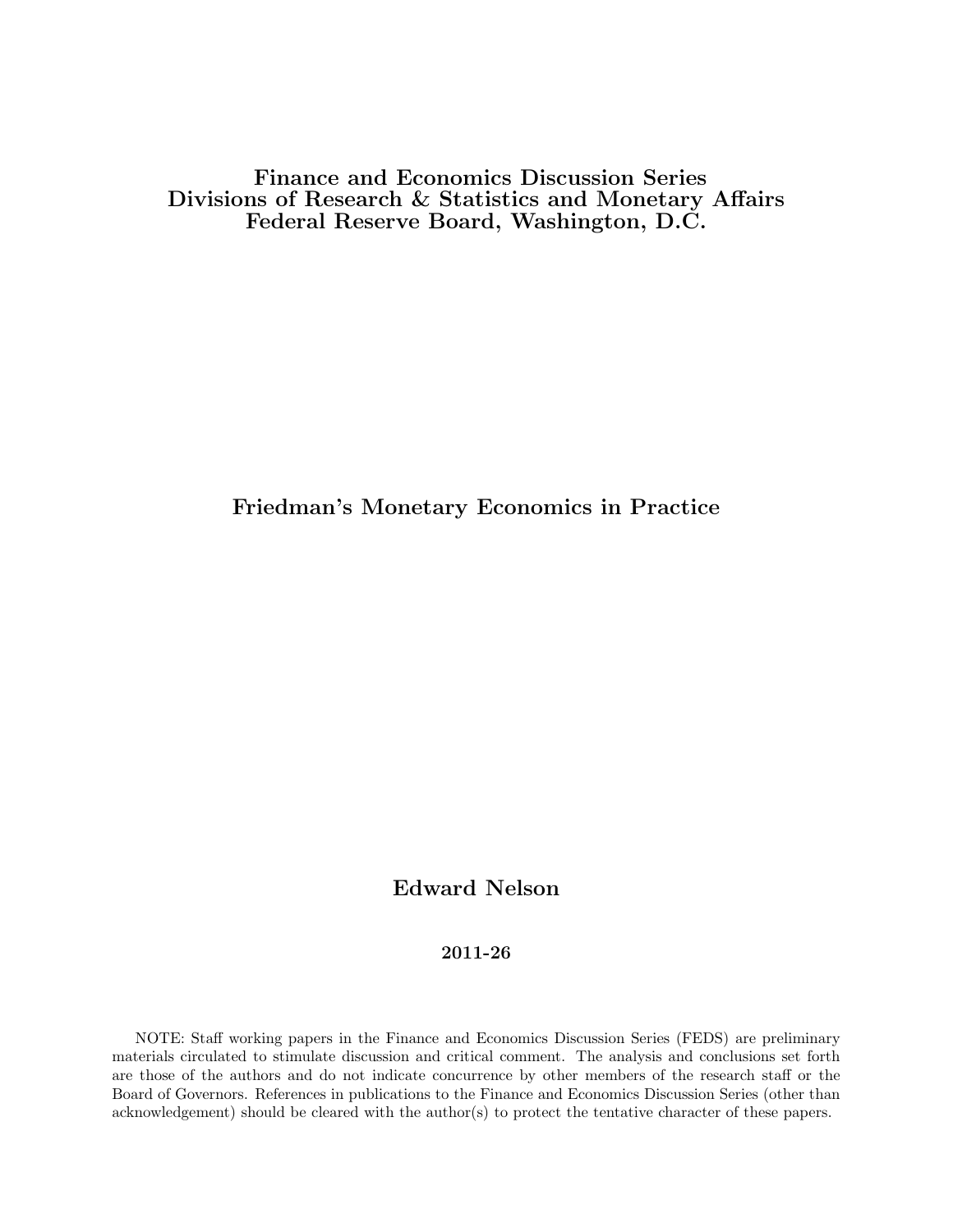#### **Friedman's Monetary Economics in Practice**

Edward Nelson Federal Reserve Board April 13, 2011

#### **Abstract**

This paper views the policy response to the recent financial crisis from the perspective of Milton Friedman's monetary economics. Five major aspects of the policy response are: 1) discount window lending has been provided broadly to the financial system, at rates low relative to the market rates prevailing pre-crisis; 2) the Federal Reserve's holdings of government securities have been adjusted with the aim of putting downward pressure on the path of several important interest rates relative to the path of short-term rates; 3) deposit insurance has been extended, helping to insulate the money stock from credit market disruption; 4) the commercial banking system has received assistance via a recapitalization program, while existing equity holders have borne losses; and 5) an interest-on-reserves system has been introduced. These five elements of the policy response are in keeping with those that would arise from Friedman's framework, while a number of the five depart appreciably from other prominent benchmarks (such as the Bagehot-Thornton prescription for discount rate policy, and New Keynesian approaches to stabilization policy). One notable part of the policy response, the TALF initiative, draws largely on frameworks other than Friedman's. But, in important respects, the overall monetary and financial policy response to the crisis can be viewed as Friedman's monetary economics in practice.

Key Words: Milton Friedman, financial crisis, monetary aggregates, credit. *JEL* Classification: E41; E43; E51; E52.

\* Email: Edward.Nelson@frb.gov. I am indebted to James Bullard, Stephen Cecchetti, Charles Goodhart, Jeffrey Hallman, Douglas Irwin, Elizabeth Klee, David López-Salido, Jaime Marquez, Hugh Rockoff, George Tavlas, and seminar participants at the Federal Reserve Board for comments on an earlier version of this paper. In addition, for help in obtaining information used in this paper, I am grateful to Kathleen Easterbrook, Ozer Karagedikli, Annette Miller, Kavita Patel, Tara Sinclair, and the libraries of the Federal Reserve Board and the Federal Reserve Bank of St. Louis. I thank Andrew Giffin for research assistance. The views expressed in this paper are those of the author alone and do not necessarily reflect the views of the Board of Governors of the Federal Reserve System or its staff.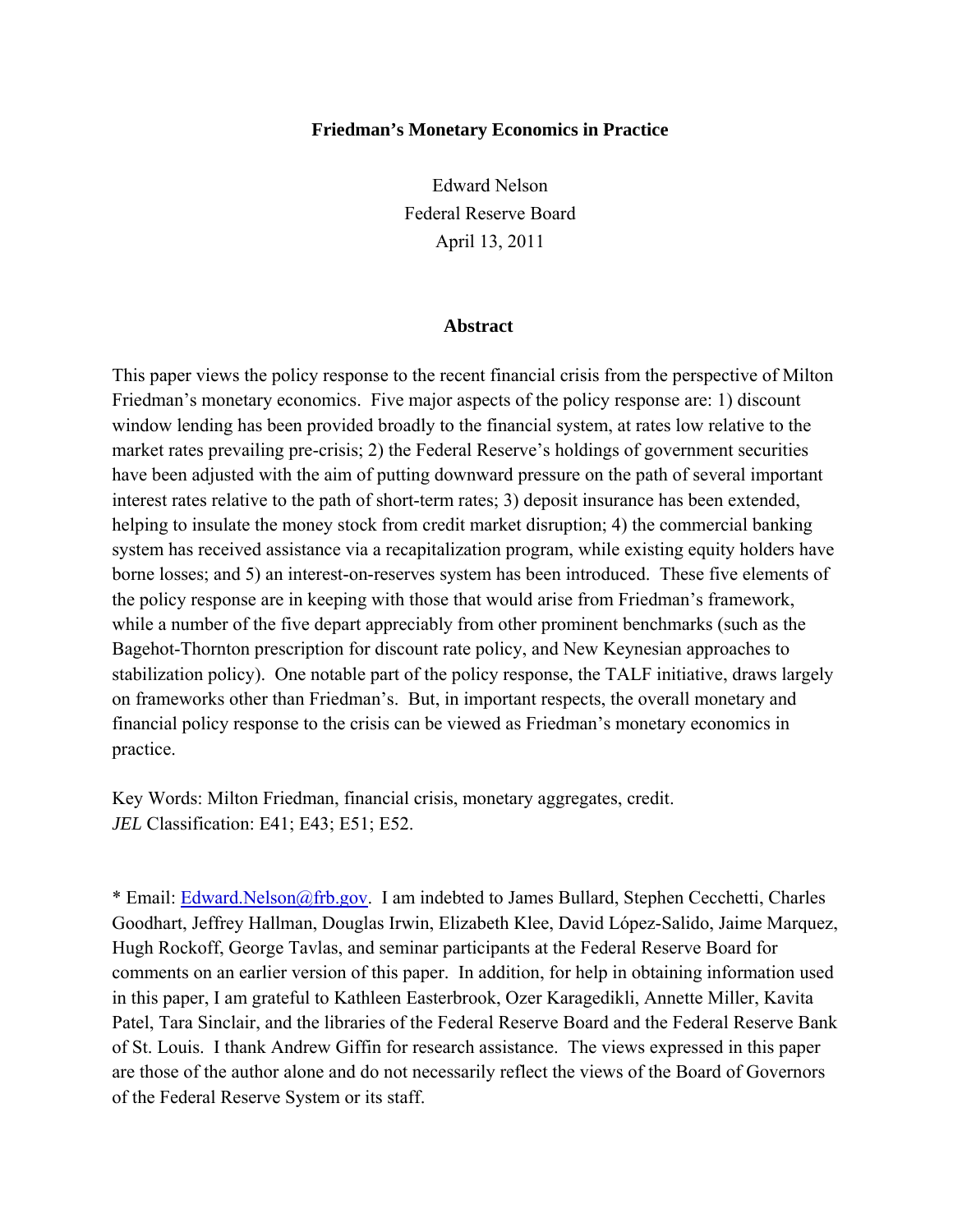# **1. Introduction**

Among the actions that have been taken by U.S. policymakers in reaction to the financial turmoil of recent years are the following:

1. Discount window lending has been provided broadly to the financial system, at rates low relative to the market rates prevailing pre-crisis.

2. The Federal Reserve's holdings of government securities have been adjusted with the aim of creating downward pressure on the path of several important interest rates relative to the path of short-term rates.

3. Deposit insurance has been broadened, helping contain the effect on the money stock of credit market disruption.

4. The commercial banking system has received assistance in the form of a recapitalization program, while existing equity holders have borne losses.

5. An interest-on-reserves system has been introduced.

Several monetary policy specialists have compared items on this list to the policy measures recommended in the literature on the appropriate monetary and financial policy response to a financial crisis. For example, Madigan (2009) and Kohn (2009) liken the Federal Reserve's discount window actions (item 1 above) to those recommended by the Bagehot-Thornton principles for the lender of last resort; and Kohn (2009) and Walsh (2009) compare other aspects of the monetary policy response to that recommended by the New Keynesian literature on optimal monetary policy. These analyses do highlight similarities between the policy response and that recommended in the literature used for comparison. But they also bring out major differences. For example, the generous provision of liquidity to the commercial banking system does meet aspects of the Bagehot-Thornton stipulations concerning a central bank's response to an emergency. But the Federal Reserve did not provide liquidity at an interest rate that was high relative to pre-crisis rates; in addition, in responding to the crisis, it widened its conception of the institutions and collateral eligible for the discount window. Another difference emerges from the fact that U.S. monetary policymakers, while following to some extent the New Keynesian economics stress on "forward guidance," have explicitly ruled out a period of deliberately higher inflation (Kohn 2009, Bernanke 2010a). Moreover, the Federal Reserve's efforts to put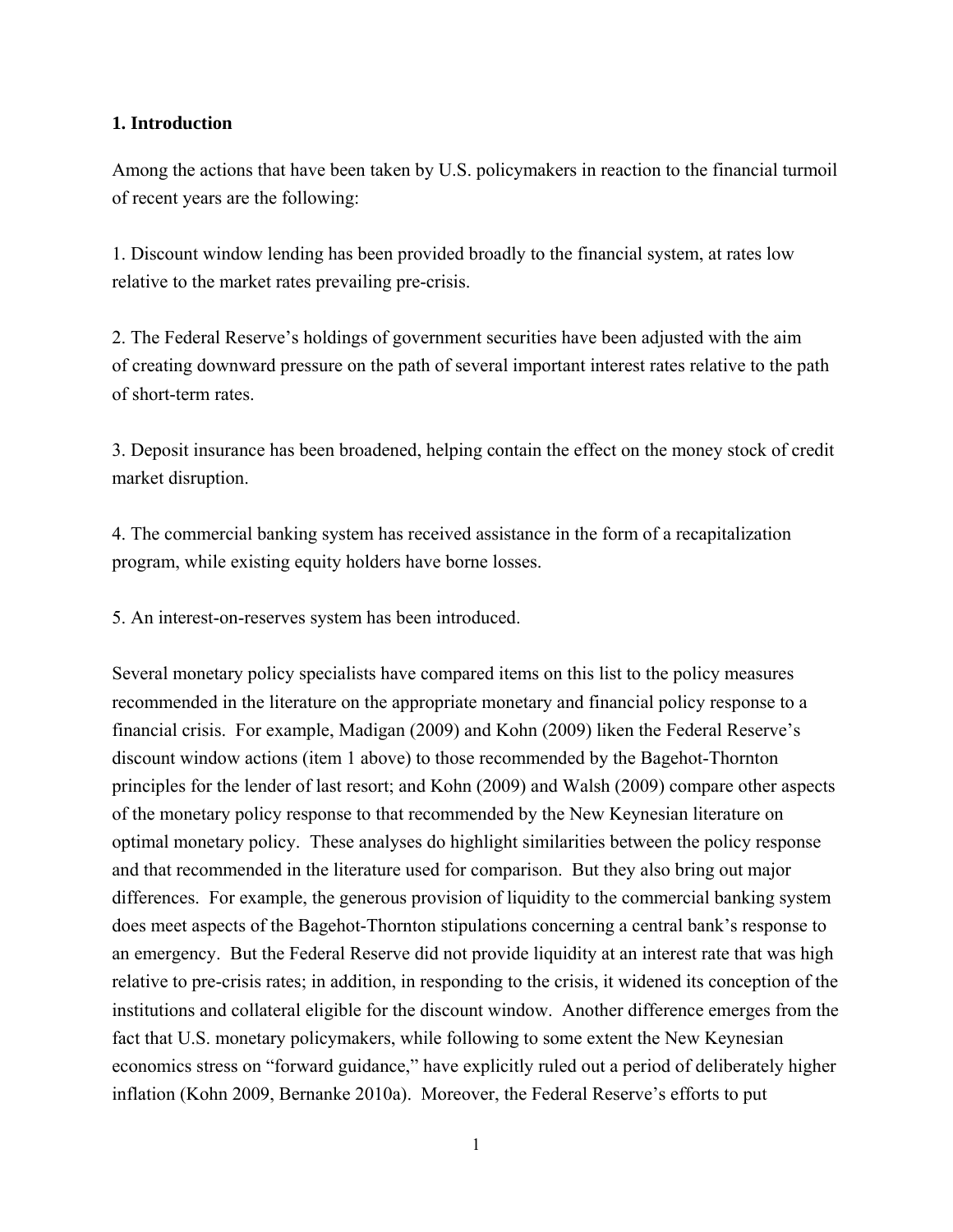downward pressure on long-term rates through large-scale asset purchases depend on a transmission channel which those working in the New Keynesian tradition deny exists (see Eggertsson and Woodford, 2003; Walsh, 2009).

An underappreciated aspect of the policy response is its consistency on many dimensions with the framework for financial and monetary policy suggested by Milton Friedman's body of work. In particular, ideas advanced in Friedman's writings can account for the deviations of the policy response from those implied by the Bagehot-Thornton and New Keynesian benchmarks. In fact, *all* five elements of the policy response laid out above are responses consistent with Friedman's framework.

This paper provides a systematic treatment of the policy response to the financial crisis from the perspective of Milton Friedman's monetary economics. In carrying out this exercise, one must face the complicating factor that, as Bernanke (2004, p. 5) observes, "Friedman's monetary framework has been so influential that, in its broad outlines at least, it has nearly become identical with modern monetary theory and practice." It is worth emphasizing, therefore, that the purpose of the present paper is to discuss Friedman's monetary framework with *particular* reference to his analysis of financial crises. In so doing, I aim to show that certain aspects of Friedman's framework are consistent with recent monetary policy practice, yet *do not* coincide with the majority view underlying "modern monetary theory." In particular, the manner in which key monetary and financial policy responses have departed from leading benchmarks in the monetary policy and banking literature can be understood by considering Friedman's own departures from those benchmarks. I will concentrate on bringing out lesser-known aspects of Friedman's monetary economics that provide a conceptual framework through which recent policy actions can be understood. Several elements of the policy response are either explicitly along lines that Friedman recommended, or are actions that have the practical effect of satisfying criteria that he laid out.

The question of whether recent policy actions can be reconciled with Friedman's positions has gained prominence, with one account describing Friedman as having cast a "shadow" over a recent meeting of policymakers with academic specialists on monetary policy (Chan, 2010). But detailed, documented discussion of this issue has been largely absent. For example, Wessel's (2010) comparison of the policy response with Friedman's views uses a small sample of Friedman statements from 1992 onward, as well as interviews with others. The present paper, on the other hand, provides a systematic treatment, and uses a far greater base of material—thus permitting greater confidence in the conclusions reached regarding Friedman's positions.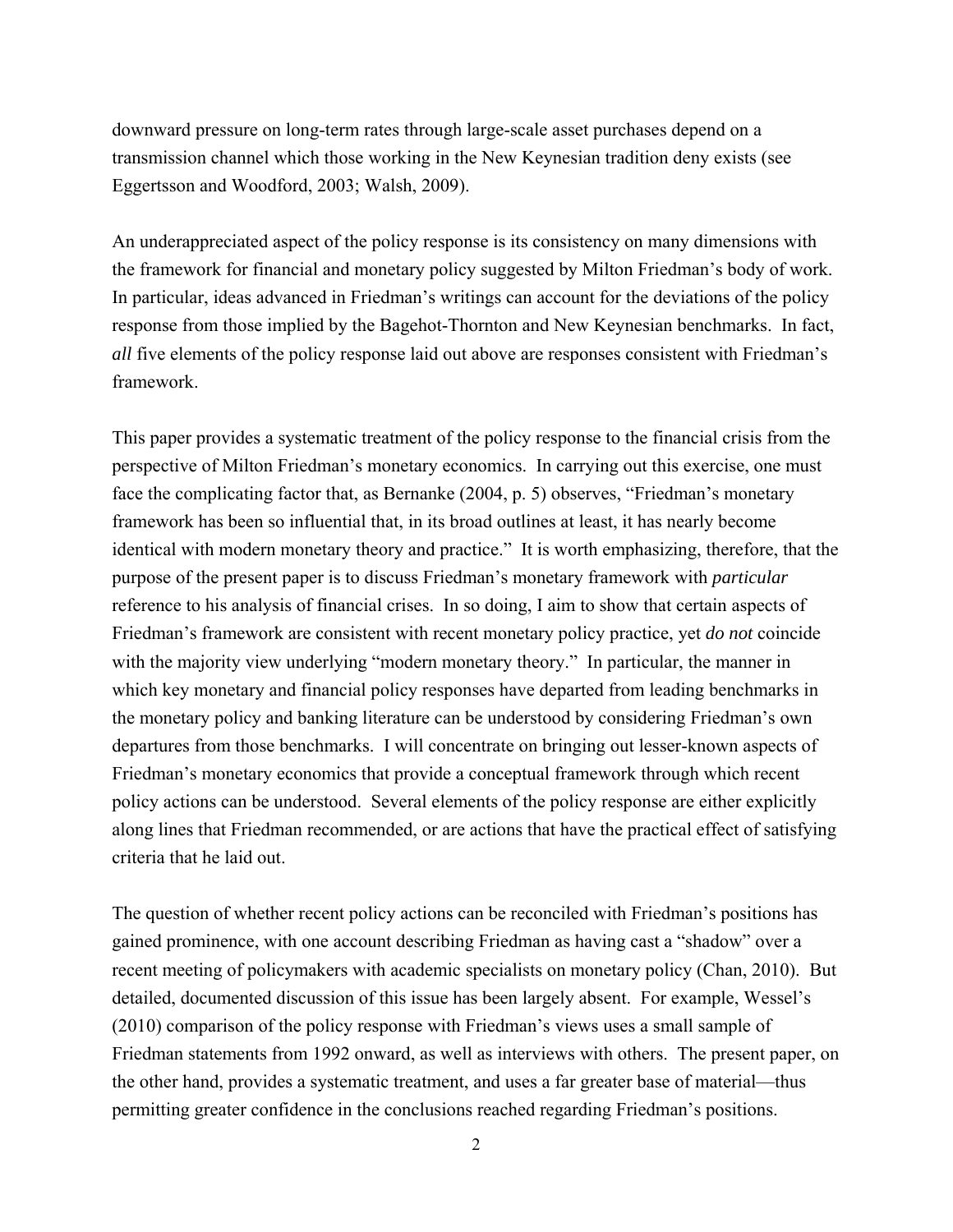To be sure, no one should have the effrontery to claim to *know* what Friedman, who died in November 2006, would have prescribed had he been alive to witness events since August 2007. But Friedman's vast quantity of writings and public statements on monetary and financial matters does yield extensive information about his views on issues that have come up in recent years.

I do not attribute all of the policy response to Friedman's ideas. Indeed, one notable part of the policy response—namely, the Term Asset-Backed Securities Loan Facility (TALF)—draws largely on frameworks other than Friedman's. In addition, of course, there are cases where the policy actions undertaken bear similarities to Friedman's recommendations, but where other economists from different schools made similar recommendations. For these cases, I bring out comparisons that indicate in what respects the response resembles Friedman's recommendations most closely and in what respects the response owes more to the work of other authors. Consequently, although the focus in this paper is on Friedman's work, I will note instances where other contributors to the monetary policy literature filled in gaps which Friedman left. In addition, in those instances where the policy response is harder to reconcile with Friedman's conceptual framework, I will discuss what literature likely informed those policies. Thus, one aim of the present paper is to bring out some of the doctrinal origins of post-2007 policy measures. In so doing, I aim to contribute to the discussion of the connections between the recent policy responses and those suggested in the existing research literature on monetary policy, in a way that complements discussions of this topic provided by Kohn (2009), Madigan (2009), and Walsh (2009).

This paper proceeds as follows. Section 2 discusses the conceptual framework underlying Friedman's policy recommendations. Section 3 considers Friedman's analysis of monetary actions undertaken in conditions of a zero short-term nominal interest rate. Section 4 contemplates operations in long-term government securities. Section 5 discusses the lender of last resort function and central bank transactions involving risky private assets. Section 6 looks at other measures that bolster the money stock in the face of credit market disruption. Section 7 considers assistance to the banking system, while Section 8 discusses interest on reserves. In Section 9, I turn to a policy response—i.e., TALF— that is clearly motivated by frameworks other than Friedman's. I also discuss how the Federal Reserve's rejection of a inflation objective can be understood in terms of arguments that Friedman advanced. Some concluding remarks appear in Section 10. An appendix provides information on the source material, as well as a sketch of some key aspects of Friedman's view of the monetary transmission mechanism.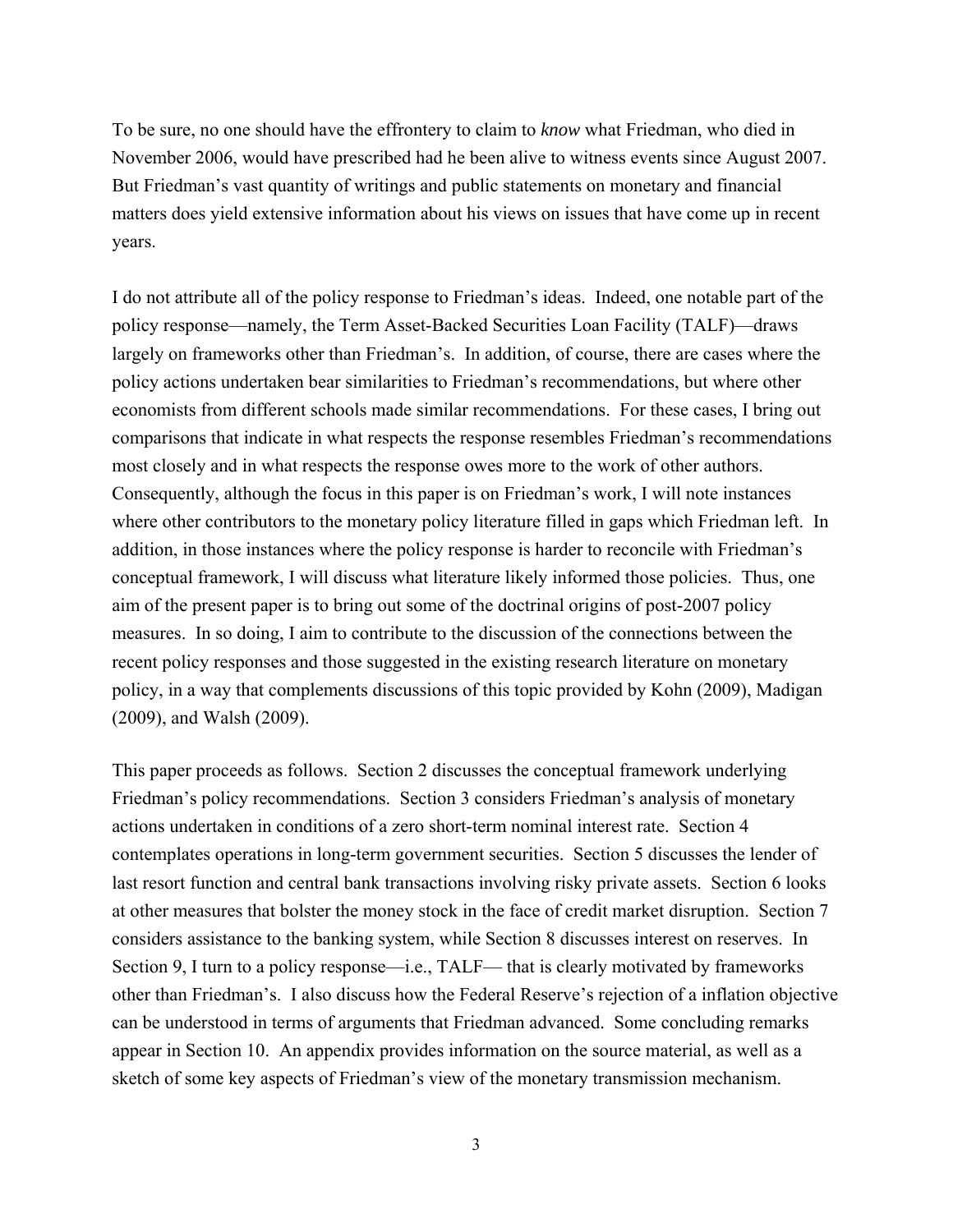#### **2. The source of Friedman's policy recommendations**

In this section, I discuss the conceptual framework underlying Friedman's view of financial and monetary matters. I focus on his views on money and credit (Section 2.1). It is only in this light that one can then consider some of the policy recommendations with which Friedman is associated (Section 2.2).

# **2.1 Money vs. credit in Friedman's analysis**

"*The banking system is a subject which is rather mysterious, and it is hard to understand. Yet the economists would agree that it is vitally important to the behavior of the economy.*" —Milton Friedman, NBC Radio, February 1949<sup>1</sup>

Friedman (1964, p. 263) judged that a central theme of the Friedman-Schwartz *Monetary History* was the need to distinguish the concepts of money and credit. He would later conclude, however, that his writings had not brought this theme to the fore sufficiently.<sup>2</sup> Indeed, although references to the money-vs.-credit issue abound in Friedman's writings, it is hard to point to a systematic account of his views on the matter. But ascertaining those views is central to considering the recent financial crisis using Friedman's analytical framework. A synthesized account of Friedman's views is therefore necessary. To this end, this section sketches Friedman's position on monetary policy and the credit market. I will assume a positive shortterm nominal interest rate, leaving to subsequent sections the complications raised by the zero lower bound on the short-term rate.

The first point to be made is that money and total credit (i.e., bank and nonbank credit) are in general not connected. Friedman's position was that there was no necessary relationship between the two (Friedman, 1972a, p. 929). In the United States and many other countries, a large fraction of the volume of government securities outstanding (i.e., of credit to the government sector) is held by the nonbank private sector.<sup>3</sup> Moreover, particularly for the United States, much of the provision of credit to the private sector takes place outside the commercial banking system.<sup>4</sup> It is true that, for the commercial banking system as whole, deposit creation

 $<sup>1</sup>$  As quoted in NBC (1949, page 20).</sup>

 $2^2$  See his comments in Mayer (1978, p. 7, fn. 17).

<sup>&</sup>lt;sup>3</sup> Non-U.S. governments hold a substantial share of U.S. public debt. In analyses of U.S. money and credit, they can be treated as part of the nonbank private sector.

<sup>&</sup>lt;sup>4</sup> See, for example, Adrian and Shin (2009), especially Figure 1 and their accompanying discussion.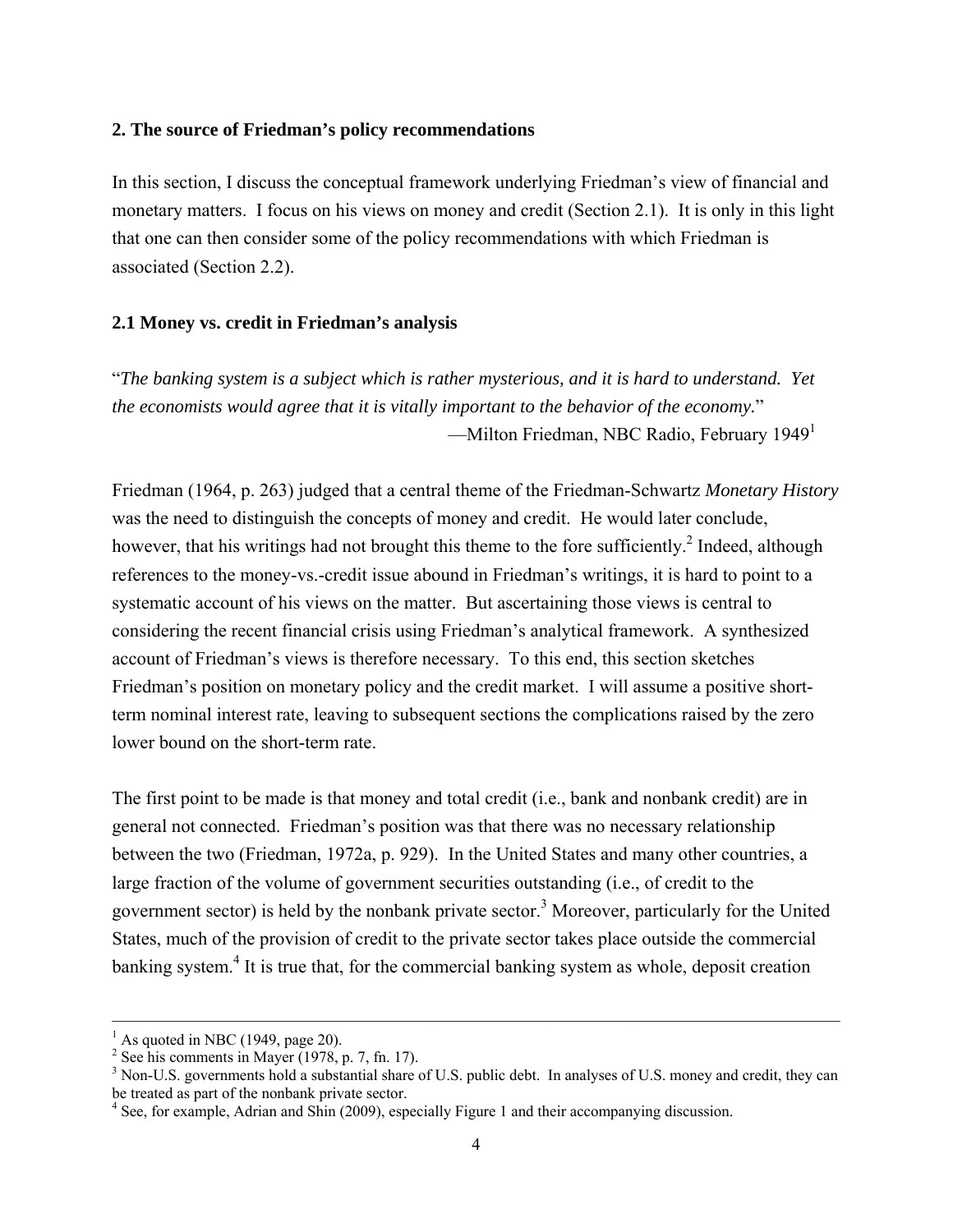typically comes as a by-product of credit creation.<sup>5</sup> Even so, an increase in bank deposits does not imply that total credit in the economy has gone up; bank deposits can rise for a given volume of total credit. For example, banks can expand by intermediating a greater share of an economy's given volume of total credit. Furthermore, the relationship between commercial bank credit creation and deposit creation exhibits considerable slippage. Banks' ability to finance (or "fund") their loans and investments through nondeposit liabilities (where these "liabilities" include equity capital) creates leeway in the connection between deposits and bank credit.

Friedman (1972b, p. 192) gave as an example of factors that drove wedges between money and credit the existence of a large corporate bond market and a substantial nonbank mortgage lending market. At the time that Friedman wrote, savings and loan institutions and mutual savings banks were leading housing lenders whose deposit liabilities were excluded from Friedman's definition of M2 as well as from the official Federal Reserve definition. The official redefinition of M2 in 1980, which Friedman accepted, brought many of the liabilities of S&L's and mutual savings banks into the definitions of M2 deposits. Nevertheless, parallel developments occurring since the early 1970s have actually made Friedman's characterization of mortgage lending as primarily nonbank credit even more compelling than it was in 1972. In particular, increases since the 1970s in housing loan activity by the agencies (Fannie Mae and Freddie Mac), as well as in commercial banks' off-balance-sheet mortgage securitization, have reconfirmed mortgage lending as an important source of divergences between money and credit.<sup>6</sup> It should also be recalled that Friedman and Schwartz (1970) defined broad money (M2) as currency plus retail deposits, thereby classifying wholesale deposits as nondeposit liabilities; thus, the growth in wholesale relative to core deposits (discussed, for example, in Bernanke, 2010b, p. 86) provides great scope for wedges between deposit growth and bank credit growth.<sup>7</sup>

 $<sup>5</sup>$  Recall that this section is keeping to the case of positive short-term nominal interest rates. I also assume that the</sup> interest rate on reserves is below market rates. This implies a clear distinction between reserves and (other) earning assets of banks, so the case in which counterpart to deposit growth is growth in excess reserves can be neglected. 6  $6$  The distinction between money and credit is stressed in recent contributions such as Belongia and Ireland (2006), Cúrdia and Woodford (2009), and Woodford (2010). The latter two papers take the slippage between money and credit as a point against the value of money as an indicator. But that slippage was actually an essential part of Friedman's view of monetary relationships.

 $<sup>7</sup>$  The exclusion of wholesale deposits is also a principle underlying the official Federal Reserve definition of M2</sup> (see Whitesell, 1996). The extent to which standard central bank actions, such as open market operations in shortterm debt, have a dependable effect on the expansion of commercial banks' wholesale deposits is an unresolved issue in the literature. Carpenter and Demilralp (2010) present evidence that the connection is weak. Because Friedman defined money excluding wholesale deposits, such evidence does not preclude a dependable connection between central bank actions on banks' reserve position and money growth (again, sticking here to the case of a positive short-term nominal interest rate). Indeed, Bernanke (2009a) takes the view that existing tools "allow the Federal Reserve to raise interest rates and control money growth."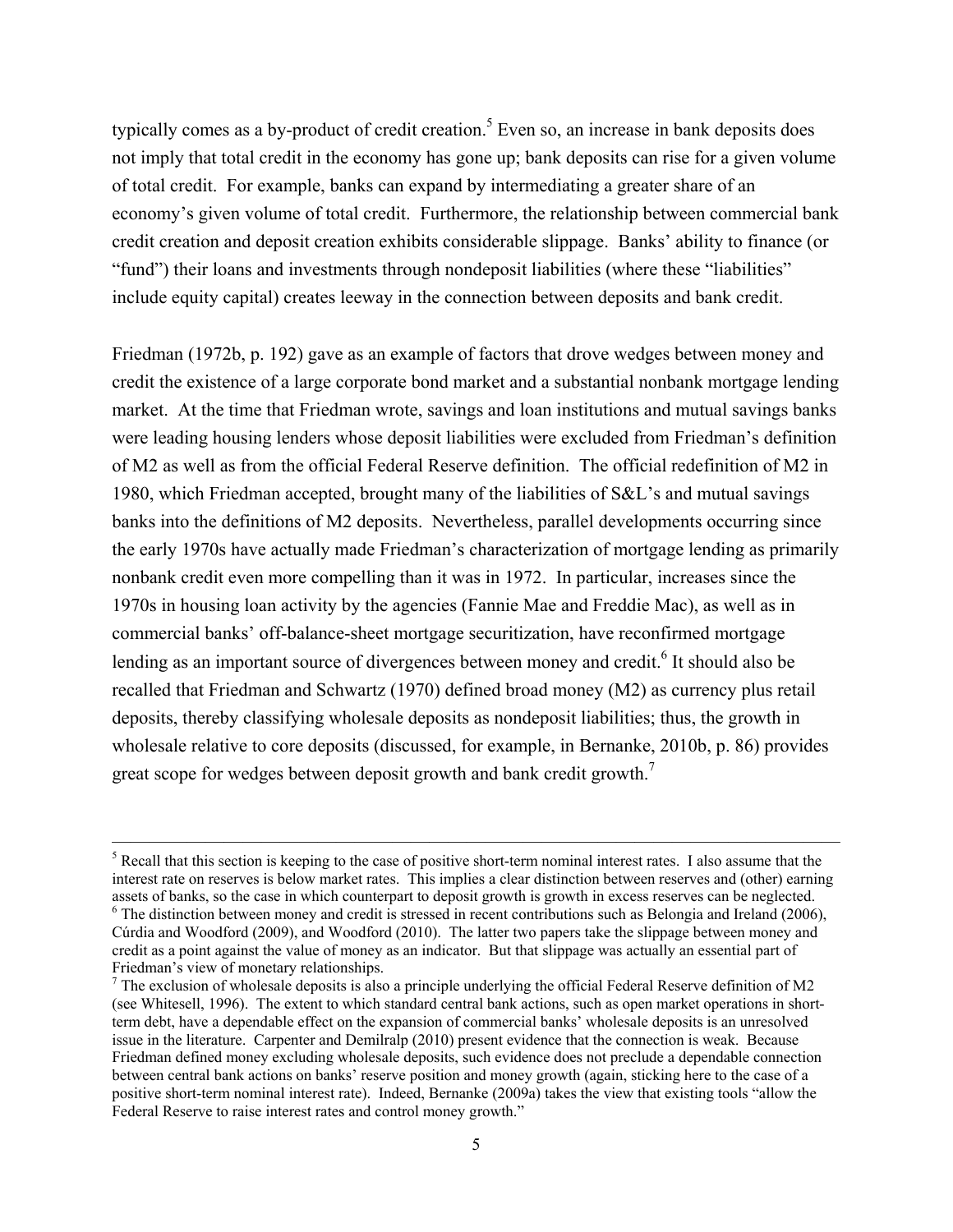To Friedman, the tools of monetary policy give the central bank a commanding position over money but not total credit (Friedman, 1970a, pp. 19–20). The central bank has considerable scope to block the effects on the money stock of a credit expansion. For example, a floating exchange rate means that net capital inflows do not have an automatic effect on the monetary base. Thus, any tendency for capital inflows to give rise to deposit expansion via their effect on bank reserves is nipped in the bud by adherence to a floating exchange rate regime. But even under a floating exchange regime, a net capital inflow can add to total *credit* in the economy.

Friedman further contended that the interest rates that matter for credit demand do not overlap completely with the interest rates that matter for money demand. As he saw it, some interest rates, such as the corporate bond rate, were important for both money demand and credit demand.<sup>8</sup> Central bank actions had an important effect on this and several other interest rates and thereby might affect total credit demand. Other interest rates might not be very susceptible to influence from monetary policy. Friedman (1980, p. 54) argued that a central bank interest-rate increase could not be counted on to reduce credit demand because the relevant interest rates might be only tenuously related to the policy rate; Friedman (1962a, p. 189) specifically cited real property prices as an asset price which matters for credit demand and supply, but which might not be dependably connected to securities-market interest rates. The importance of this possibility was brought out in the recent financial crisis. Bernanke  $(2010b, pp. 51-52)$  noted that "the previous relationships between monetary policy and housing prices don't look remotely like what they would have to have been in order to account for the increase in house prices in the recent episode."<sup>9</sup>

Moreover, as Friedman saw it, while monetary policy actions impacted significantly on securities-market rates, these interest rates were also affected by a variety of nonmonetary factors, and the numerous securities-market interest rates reacted to nonmonetary factors in different ways. It was possible, by using its control over money, for the central bank to administer one nominal interest rate—the short-term riskless rate, for example—and thereby offset, in the short run, the effect of nonmonetary factors on the chosen instrument rate. But the central bank would then have no separate tool with which to offset the effect of nonmonetary factors on other securities-market interest rates (such as the long-term government bond rate). The significance of this issue was underlined by recent years' events. Greenspan (2007, p. 378) and Woodford (2010) argue that long-term government bond and corporate bond rate behavior

<sup>———————————————————————————————————————</sup>   $8$  For real money demand, nominal interest rates (in this case, the nominal corporate bond rate) would be the relevant rates, while for real credit demand, the relevant rates would generally be real interest rates.

 $9^9$  For supportive empirical evidence, see Dokko et al. (2011).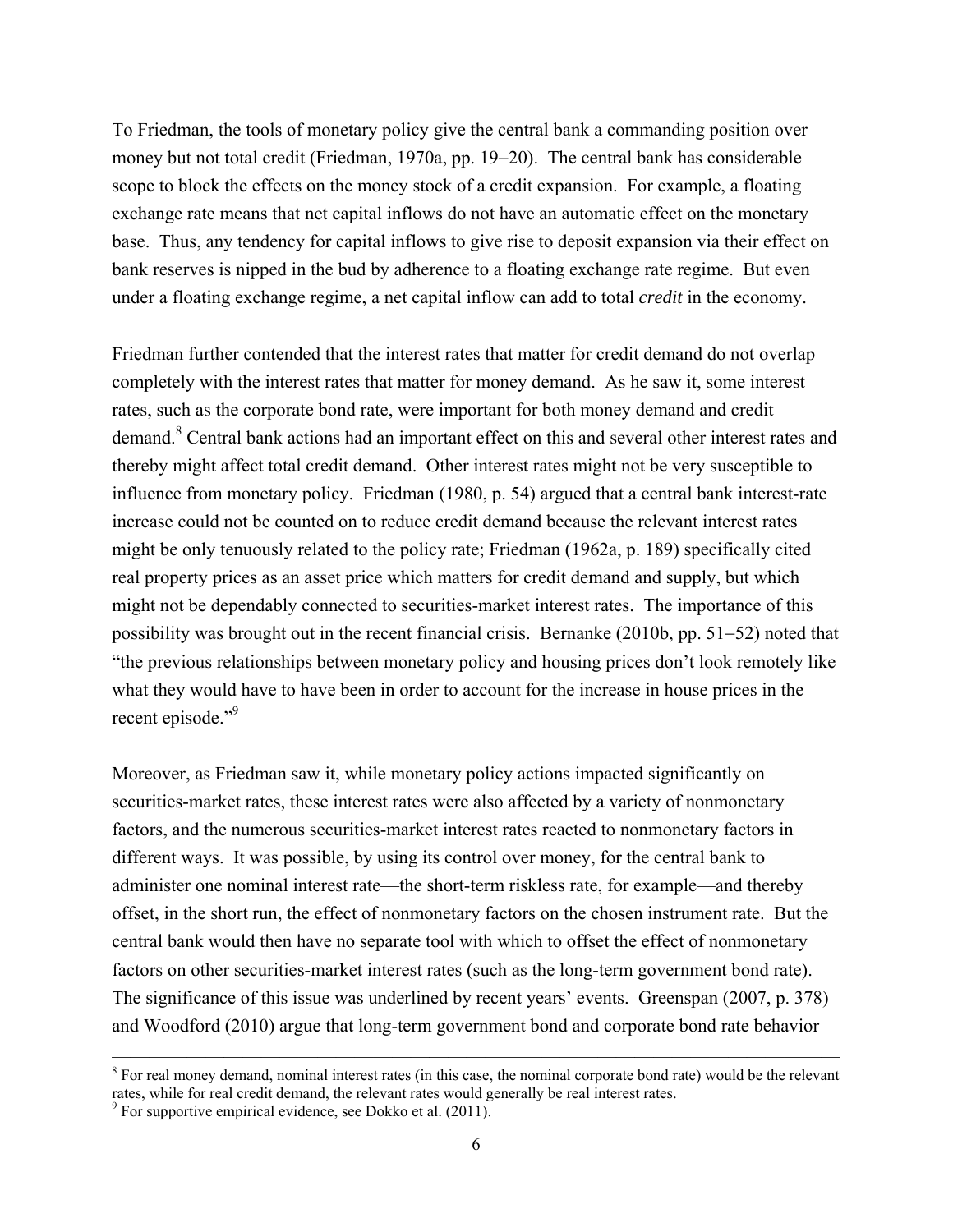during the mid-2000s was aberrational relative to that of short-term interest rates, with the longterm rate being swayed by factors other than monetary policy. Net capital inflows are, as noted above, a nonmonetary influence on total credit in the economy even in the absence of monetary accommodation, and Bernanke  $(2010b, pp. 50–51)$  argues that capital inflows in the 2000s were a force placing downward pressure on rates on U.S. securitized mortgages.

Policymakers are therefore faced with a variable—credit—which they cannot reliably affect with monetary tools. Behavior of this magnitude matters for the behavior of a variety of interest rates. Some of the interest rates determined in credit markets have only remote connections to the interest rates determined in key markets for nominal securities. And while monetary policy does affect many interest rates, the monetary authority cannot separately set values for more than one of them.

In addition to having an uncertain connection to monetary policy actions, credit market behavior in Friedman's view exhibited destabilizing characteristics. Kindleberger (2000, p. 67) notes that the pre-Friedman Chicago monetary tradition endorsed the existence of "instability of the credit mechanism," and argues that Friedman dissented from this perspective. In two little-noted contributions, however, Friedman (1981a, 1981b) clarified that he *did* believe that the credit system was unstable. There were two dimensions to this instability. First, the demand function for credit had unstable parameters (Friedman, 1981a). Second, there was a tendency for the supply side of the credit market to undergo shifts, because creditors could become overleveraged and go through periods of subsequent retrenchment.

Friedman was confident that the central bank did have the capacity to set the money stock at a desired level even in the face of disruption in the credit market. Interactions between bank credit and money did complicate monetary control in a fractional reserve banking system, but not in a way that made central bank influence on the money stock impossible in the context of a credit market disturbance. For an environment in which the short-term nominal interest rate was positive and banks were in a strong financial position, open market operations in short-term debt were sufficient to set this process in motion. The scale of operations required to maintain the money stock in a banking crisis was complicated by the impact of the crisis on the nonbank private sector's desired currency/deposit ratio. In past financial crises, scrambles for currency had become a destabilizing force promoting a multiple deposit contraction, but Friedman believed that deposit insurance had essentially eliminated this source of instability (see, for example, Friedman and Schwartz, 1963a, pp. 440–442). A remaining obstacle to monetary control took the form of the feedback of credit market disruption onto the banks' desired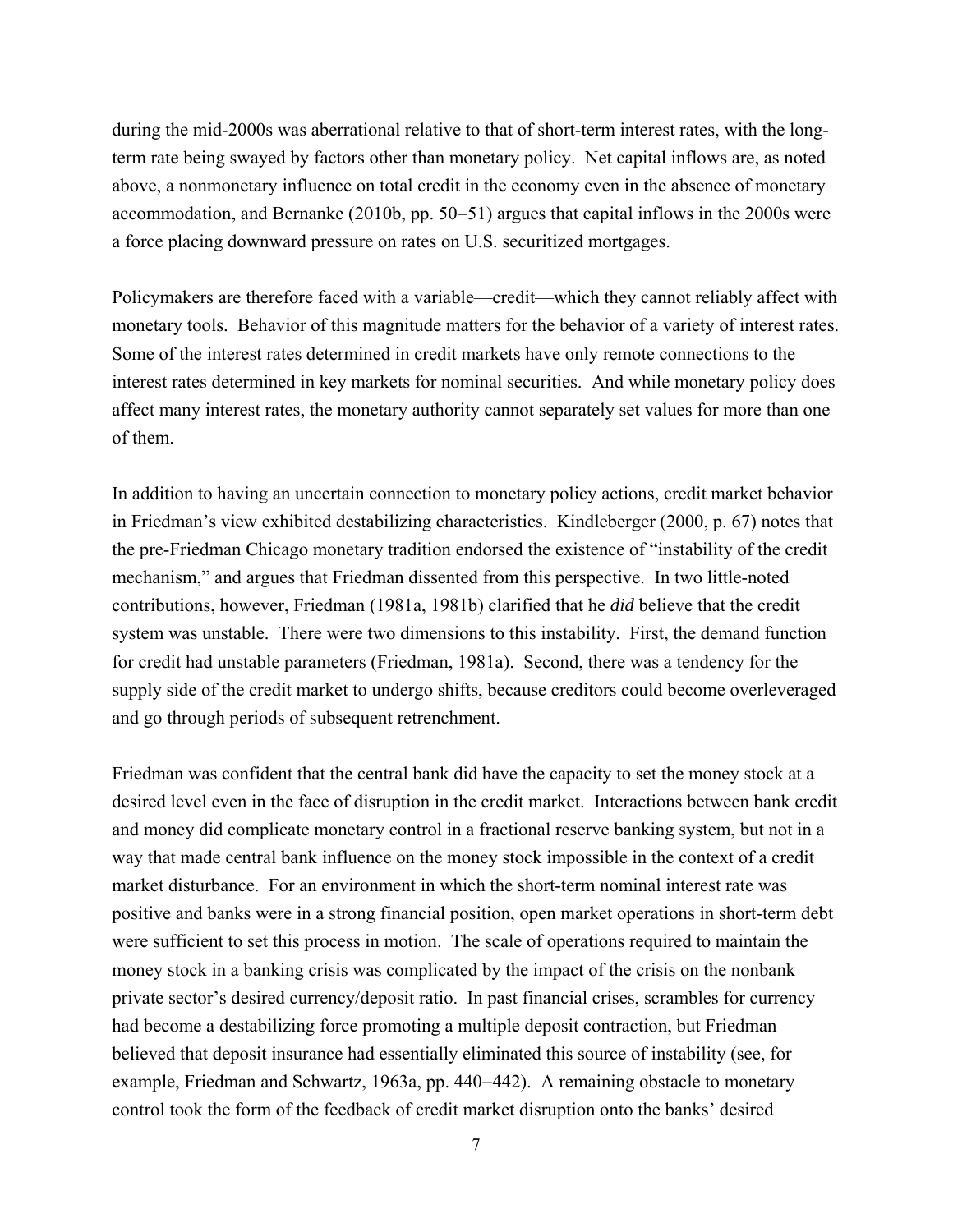reserve/deposit ratio. Bank capital was a factor that affected banks' willingness to expand their loans and investments, and thus an erosion of banks' capital position created an obstacle to maintaining and expanding the stock of deposits. Nevertheless, even in circumstances of credit market disruption of this kind, the central bank was in a position to preserve and boost the money stock (defined as currency and core commercial bank deposits, and excluding bank reserves) via greater lending to the commercial banks and greater securities purchases; these operations would raise asset prices and thereby encourage bank expansion.

The fact that the central bank can maintain the money stock in the face of credit market disruption offered hope, in Friedman's view, for limiting the damage that the credit market could cause the economy. As noted above, the credit market had destabilizing features, but the situation was brighter than it might appear because the relationship between credit and economic activity was much looser than that between money and economic activity. The interest rates that mattered most for aggregate demand were also those that appeared in the money demand function, $10$  while several interest rates that had an important bearing on credit behavior entered with low weight in the money demand and IS equations. And although credit market instability did spill over into asset prices that mattered for spending decisions, maintenance of the money stock helped limit the response of these asset prices.

Thus, by stabilizing and enhancing the money stock in a situation of credit market disruption, the central bank could reduce the impact of credit market disorder on important asset prices and on aggregate demand. The protection that such a response offered the economy would grow in importance over time, since, the longer the period considered, the more decisive monetary policy became—relative to the credit market and other factors—in determining the course of nominal income and inflation.

# **2.2 Monetarist theory vs. monetarist policy**

An unsympathetic position on Friedman's influence could point to the fact that Friedman wanted 100% reserve requirements, abolition of discount lending, a constant money growth rule, and market-determined short-term interest rates. Policymaking in practice, both before and during the crisis, has featured low reserve requirements, heavy use of discount lending, large deviations from the constant money growth rule benchmark, and the use of the short-term interest rate as a policy instrument (including forward guidance on the policy rate after the federal funds rate

<sup>&</sup>lt;sup>10</sup> These rates would appear as real rates in the IS equation, and nominal rates in the money demand equation.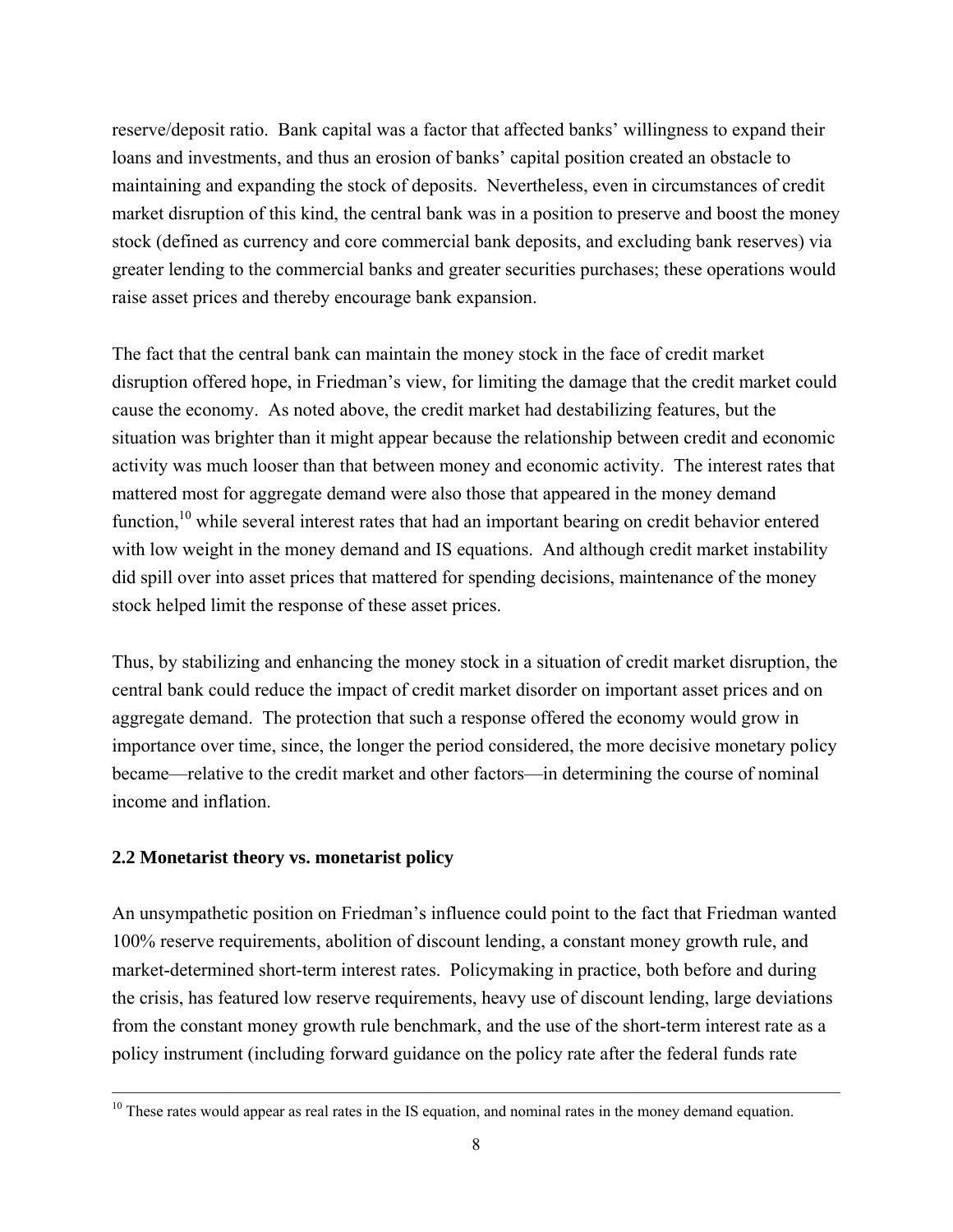reached the lower bound). Thus, critics might argue that there can be no comparison of the actual policy response with Friedman's recommendations.

But a moment's consideration should rule out the reasonableness of such an argument. It is worth recalling that Friedman (1983a) pointed to Bank of Japan monetary policy over 1973–1983 as something that approached the monetarist ideal—even though that policy regime featured fractional reserve banking and the use of the discount rate as a policy instrument. Friedman's own work therefore suggests that it is possible to find parallels between actual policy and his framework even when considering policy regimes that do not adhere to all his policy recommendations.

More basically, two distinctions need to be made. First is Friedman's (1983a) distinction between monetarist theory and monetarist policy. His policy rule prescription (monetarist policy), involving a constant money growth rule, appealed not only to his view of the economic structure (monetarist theory), but also to a model uncertainty argument. It is perfectly possible to embrace his theoretical views (concerning, for example, money vs. credit, and of a broad-based transmission mechanism for monetary policy), yet take the position that quantitative knowledge of the transmission mechanism is better than Friedman thought. Partly for this reason, adherents to Friedman's theoretical vision can contend that constant money growth policy can be improved upon by other feasible policy rules.

The second important distinction is between the ideal world of an economist—the fundamental reforms he or she might like to make to the system—and an economist's views on how best to use the tools available. This distinction is applicable to Friedman's coverage of monetary policy issues. It applies equally to other economists' treatments. To take one example, Goodfriend and King (1988), like Friedman (1960), recommended the abolition of the discount window. But Goodfriend (2011) has commented on how discount window policy was used in the recent crisis. Likewise, it is possible to compare actual discount-rate policy with the lending-policy prescriptions that appear in the Friedman and Friedman-Schwartz work.

The approach of this paper is, therefore, not to consider how the policy response matches Friedman's list of the ideal reforms, but instead to bring out his positions on how policymakers should react given the tools available. To that end, let us conclude this section with some brief clarifications of Friedman's views concerning 100% reserve requirements. Friedman's advocacy of 100% reserve banking was *not* a distinguishing feature of his monetary economics. Friedman frequently presented his constant money growth rule without including 100% reserve banking as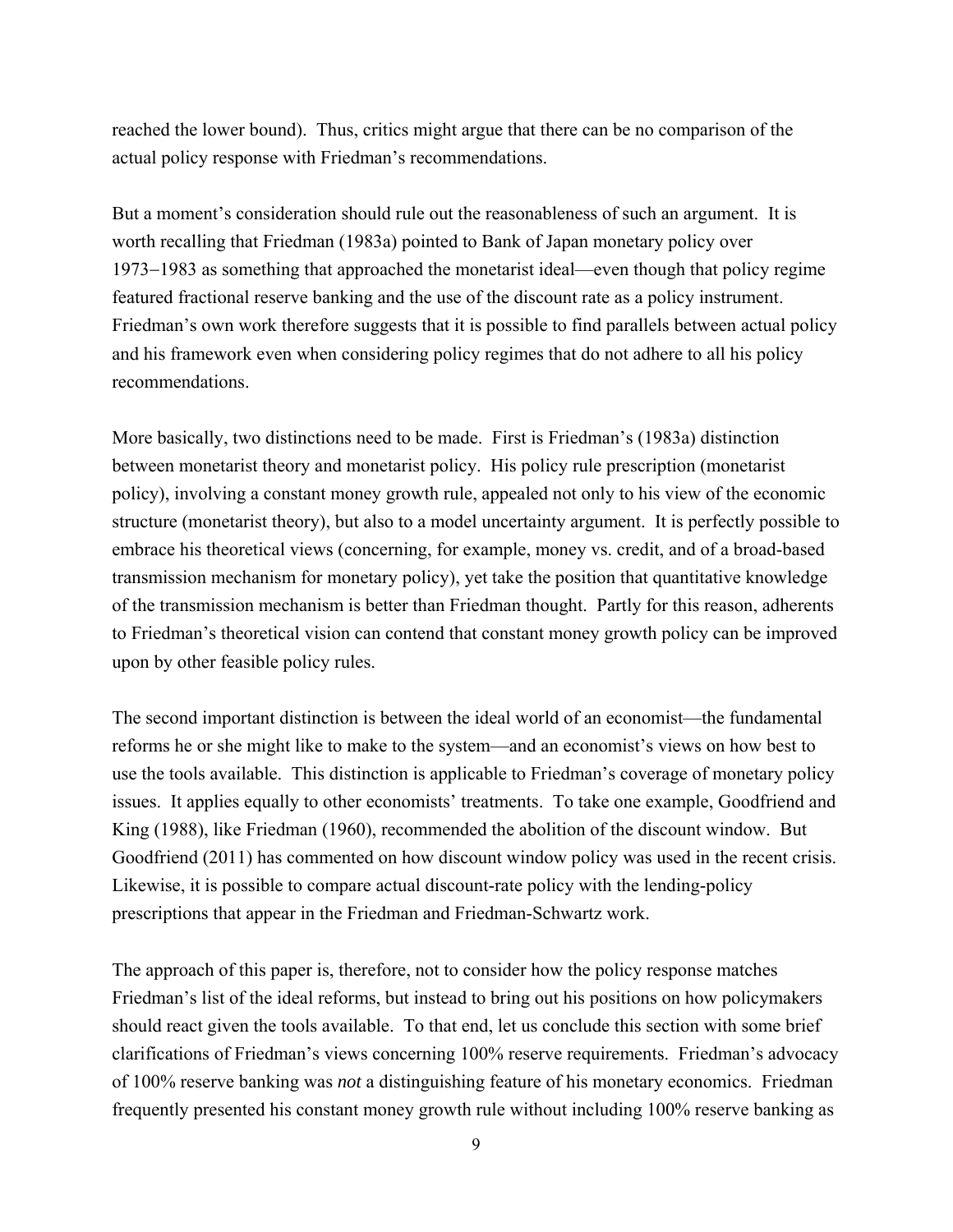part of the package. Friedman (1967, p. 83) stated that 100% reserve banking was less essential than other reforms he recommended. Rather, what was important was the achievement of arrangements under which monetary policy could ensure that the money stock was maintained in the face of credit market disruption. A 100% reserves system was not vital for such monetary control (Friedman, 1960, p. 68).

What Friedman did emphasize was that it was desirable to "rationalize" reserve requirements and make them uniform across deposits and constant over time (Friedman, 1974, p. 23). To achieve this kind of rationalization, Friedman did offer alternatives to 100% reserve banking. Friedman (1960, p. 108) acknowledged that zero reserve requirements could achieve this just as 100% reserve requirements could; he subsequently (Friedman, 1978) presented the 0% and 100% alternatives as equally attractive.

It is clear that, while Friedman's vision of a fundamental monetary overhaul would involve 100% reserves and no discounting, he was prepared to make policy recommendations that took for granted a fractional reserve system and continuation of a discount window. It is these recommendations, as well as the view of the transmission mechanism underlying them, that it is most fruitful to consider when analyzing actual policy responses observed since 2007. Before we turn to this analysis, it is necessary to consider what additional issues are raised by a zero short-term nominal interest rate.

# **3. Issues encountered at a zero short-term nominal interest rate**

Friedman's (1969) paper on the optimum quantity of money is often cited in support of the position that at a zero short-term nominal interest rate, increases in the money stock (meaning here increases in the nonbank private sector's holdings of currency and deposits) are not expansionary. It is said that the 1969 paper established that the private sector's demand for money is unbounded at zero short-term interest rates, in the sense that real money balances cannot become large relative to desired real balances. In essence, the transactions services provided by money have been exhausted, and the private sector is satiated at the zero lower bound; additions to the nominal money stock would merely add to real money balances and have no other effect.

Friedman, however, did not assent to this characterization. He saw that his 1969 analysis provided too limited a picture of the state of money demand at the zero lower bound: he argued that, in fact, "an interest rate of zero does not imply infinite desired cash balances" (Friedman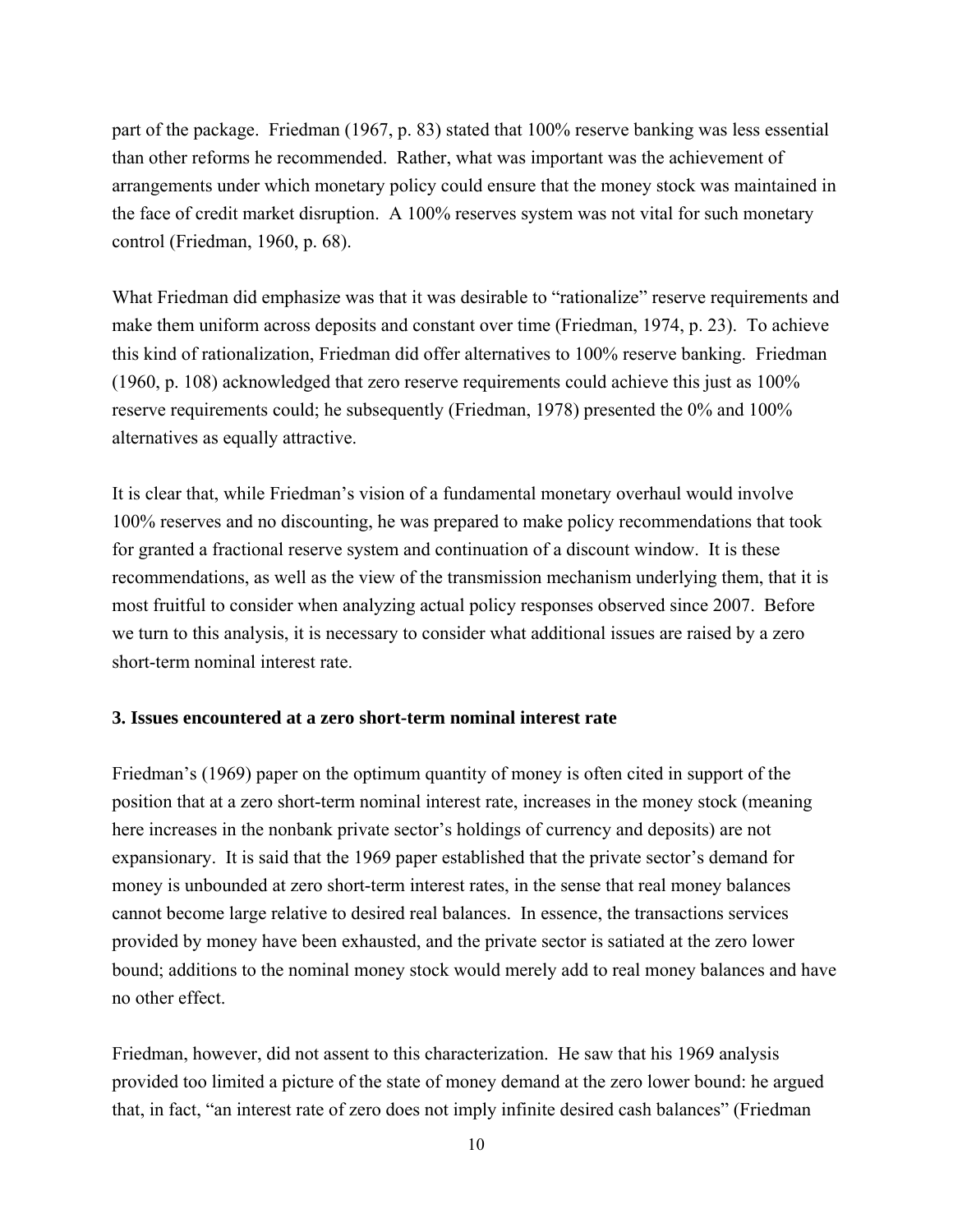and Schwartz, 1982, p. 265). The reason was that the demand for real balances arising from what Friedman and Schwartz (1970, p. 107) called "mechanical transactions needs" was only one reason that agents held money; a second source of money demand was what Friedman and Schwartz called the "temporary abode of purchasing power." The latter demand arose from the perception of money as a reserve to be held against the holding of riskier assets. This extra source of demand for money meant that the (riskless) short-term nominal interest rate was not the only interest rate entering the money demand function. Due to this extra source of demand for money, it was possible for deposit creation at a zero short-term nominal interest rate to provoke a putative excess demand for money. Certainly, as the economy shifted from a positive to a zero short-term nominal interest rate, the real demand for currency and deposits would rise, and increases in the nominal total of currency and deposits induced expansionary pressure on aggregate demand only insofar as they exceeded this (finite) increase in desired real balances. But once such an excess of actual over desired balances emerged, the attempt by agents to eliminate the excess would lead to upward pressure on a number of financial and real asset prices. The change in asset prices would simultaneously rationalize the higher outstanding level of money holdings, and stimulate spending on goods and services (Friedman and Schwartz, 1970, p. 125).

The temporary abode of purchasing power, in Friedman's view, was a factor behind *each* dollar demanded of money (Friedman, 1956); agents did not break their money holdings into separate bundles each associated with different functions. Thus, provided the nominal money stock was increased sufficiently, one could be confident that extra money would circulate and be spent in goods and asset markets. The policymaking task is then one of choosing measures in an environment of a zero short-term nominal interest rate that will generate the requisite increase in the nominal money stock.

Open market purchases of short-term government debt are, of course, the traditional means at a central bank's disposal for generating an increase in bank deposits. In Friedman's analysis, as in others', the commercial banking system has an incentive to react to an open market purchase by increasing deposits because the open market purchase creates reserves which bear returns low relative to those that the banks can obtain by expanding their loans and investments. Their doing so will initially raise asset prices and will permanently boost nominal spending and the money stock.

At a zero short-term nominal interest rate, the situation is more complicated. For one thing, as Friedman and Schwartz (1963a, p. 685) observe, to the extent that the surrounding environment

11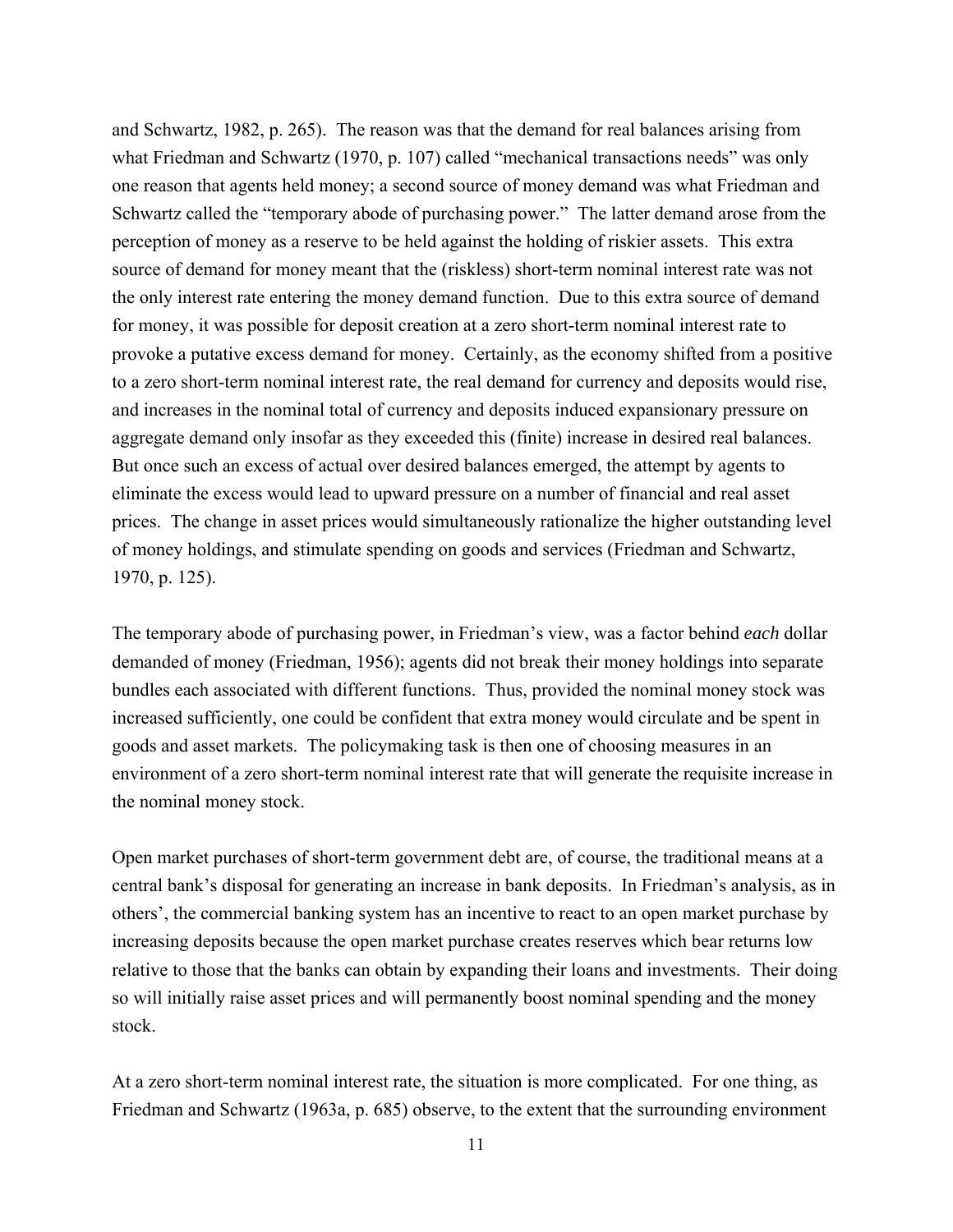is one of banking difficulties, banks may be rebuilding their liquidity pending a replenishment of their capital base. Consequently, their desired reserve-deposit ratio will go up as they hold more reserves for prudential purposes. The central bank needs to accommodate the increased demand for reserves with reserve creation, in order to go beyond this steep increase in banks' liquidity demand and reach a level of reserves that is actually stimulative.<sup>11</sup> Once such accommodation is provided, the question arises of what stimulative actions to undertake. As some of the monetarist literature acknowledges explicitly, and as Friedman's writings acknowledged implicitly, at a zero short-term nominal riskless interest rate, *how* the monetary base is expanded matters for the degree of response of aggregate variables, including economic activity and the money stock.<sup>12</sup> A near-zero short-term rate on Treasury bills leaves commercial banks largely indifferent between holding bank reserves and bills. A reserve injection may still expand the money stock, but cannot be counted on to do so, as the profit-motive basis for expecting an expansion of deposits is no longer present. Operations in securities other than short-term riskless debt offer themselves as a more reliable means of expanding the money stock and providing stimulus. Let us now consider central bank operations in long-term bonds in that light.

#### **4. Central bank operations in long-term government securities**

Sixty years ago, Friedman and his colleagues observed, "The major weapon available to the Federal Reserve System is control over its holdings of government securities." (Friedman et al., 1951, p. 459.) This statement is just as applicable today. The Federal Open Market Committee (FOMC) began large-scale asset purchases (LSAP) in November 2008. In March 2009, the FOMC raised the ceiling on its total level of planned purchases of agency mortgage-backed securities to \$1.25 trillion and of agency debt to \$200 billion, and announced a purchase program of \$300 billion for longer-term Treasury securities.13 In November 2010, it announced an additional \$600 billion program of purchases of longer-term government securities. (See FOMC, 2009, 2010.)

<sup>&</sup>lt;sup>11</sup> See Friedman and Schwartz (1963a, p. 538).<br><sup>12</sup> For example, Brunner (1976, p. 26, fn. 3) states that, when short-term rates were close to zero in the 1930s, monetary stimulus created in financial markets other than those involving short-term liquid assets would have been transmitted to economic activity; likewise, McCallum (2003, p. 5) states that, at near-zero Treasury bill rates, monetary base expansion needs to be effected by something other than purchases of Treasury bills in order to deliver expansionary effects on aggregate demand. This position is also implied by discussions in two of Friedman's

works: Friedman and Schwartz (1963a, p. 563) and Bach et al. (1976, pp. 9–10).<br><sup>13</sup> As noted below, all of these securities—longer-term Treasuries, agency debt, and agency MBS—would fall under Friedman's definition of government securities.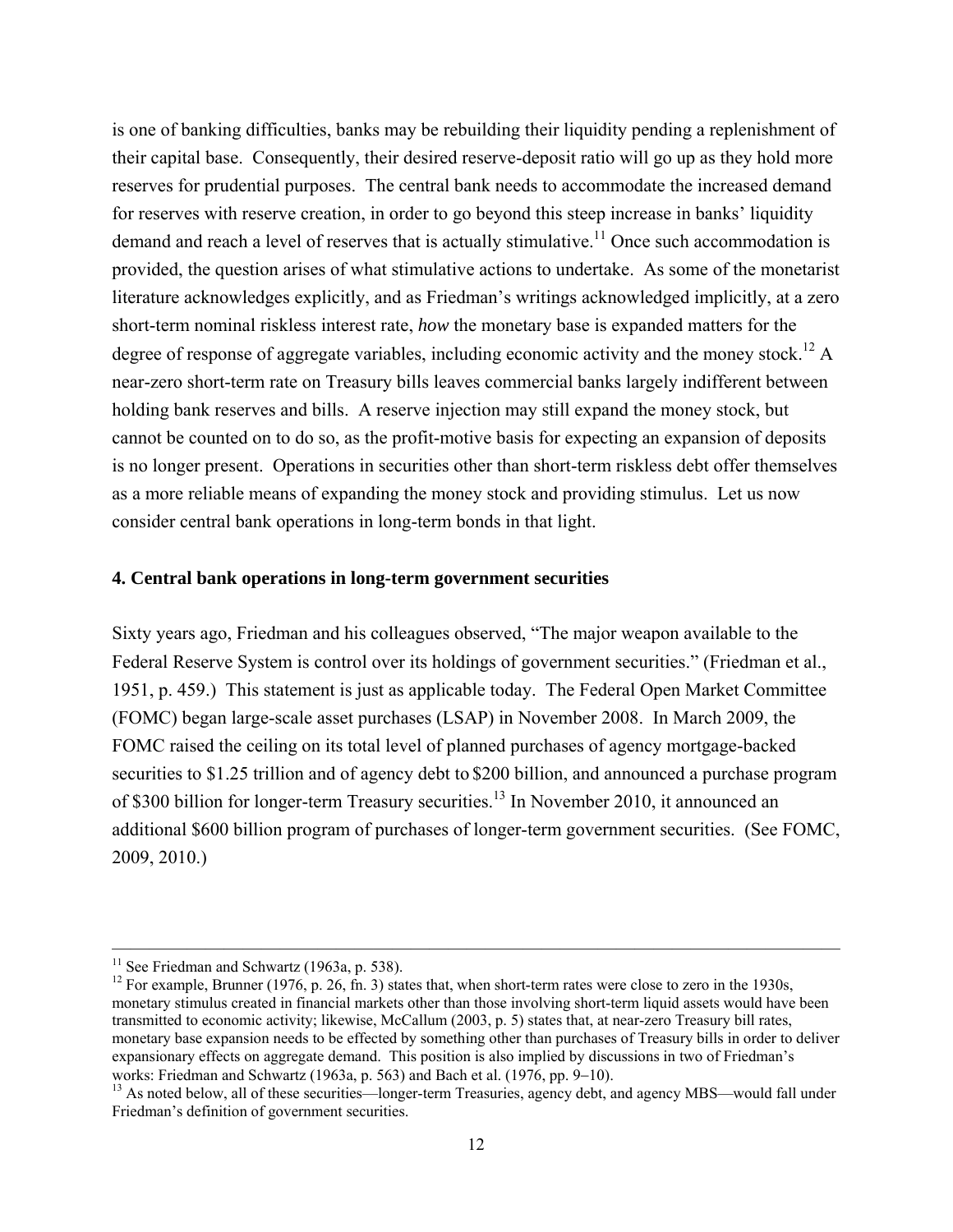Several studies have found that LSAP did reduce long-term bond yields relative to the path of the expected short-term rate (see, for example, and D'Amico and King, 2010, and Gagnon, Raskin, Remache, and Sack, 2010). Such findings are hard to square with standard New Keynesian models, which have the property that affecting the path of the policy rate is the only means through which central bank purchases can affect long-term interest rates (Eggertsson and Woodford, 2003; Walsh, 2009). In these models, the purchases only reduce long-term bond yields to the extent that they serve as an indirect signal of future short-term interest rate policy.

By contrast, another tradition holds that money creation can exert a portfolio effect on long-term interest rates additional to any effect on the expected path of short-term rates. Bernanke (2010a) observes, "I see the evidence as most favorable to the view that such purchases work primarily through the so-called portfolio balance channel." Milton Friedman was a strong advocate of the existence of portfolio effects. As detailed below, Friedman typically treated portfolio effects on long-term bond yields as more important for aggregate spending behavior than portfolio effects on the prices of other prominent financial assets, such as equities.

# **4.1 Friedman's belief in the portfolio balance channel**

Friedman believed that central bank action had both a portfolio balance effect and an expectations effect on the long-term interest rate. In the ordinary circumstances of positive short-term nominal interest rates, an open market purchase in short-term debt would expand the money stock and would have effects on the long-term rate both via the expectations channel and through portfolio effects on long-term securities.<sup>14</sup> The two channels did not confer on a central bank the ability to fix the short-term interest rate and long-term interest rate independently, but did imply that the effects of a monetary expansion on bond rates was not summarized by their implied effect on the path of the short-term interest rate.

Though he believed that central bank operations should ordinarily be in short-term debt (Friedman, 1980, p. 55), Friedman's usage of the term "open market operations" allowed for the possibility of operations in long-term government debt.<sup>15</sup> Direct central bank purchases of longterm debt then offer themselves as an operation that can both raise the money stock and put

<sup>&</sup>lt;sup>14</sup> See, for example, Friedman and Schwartz (1963a, p. 515) and Friedman (1977, p. 399) on the expectations channel. The portfolio effect is acknowledged in Friedman and Schwartz (1982, p. 41) and in Friedman's June 1966 memorandum to the Board of Governors (Friedman, 1968, p. 156).

<sup>&</sup>lt;sup>15</sup> Thus, Friedman and Schwartz (1963b, p. 50) defined open market purchases as purchases of "fixed-interest" coupon low-risk obligations." At the time that they wrote, the Federal Reserve was indeed conducting some operations in long-term debt as part of Operation Twist.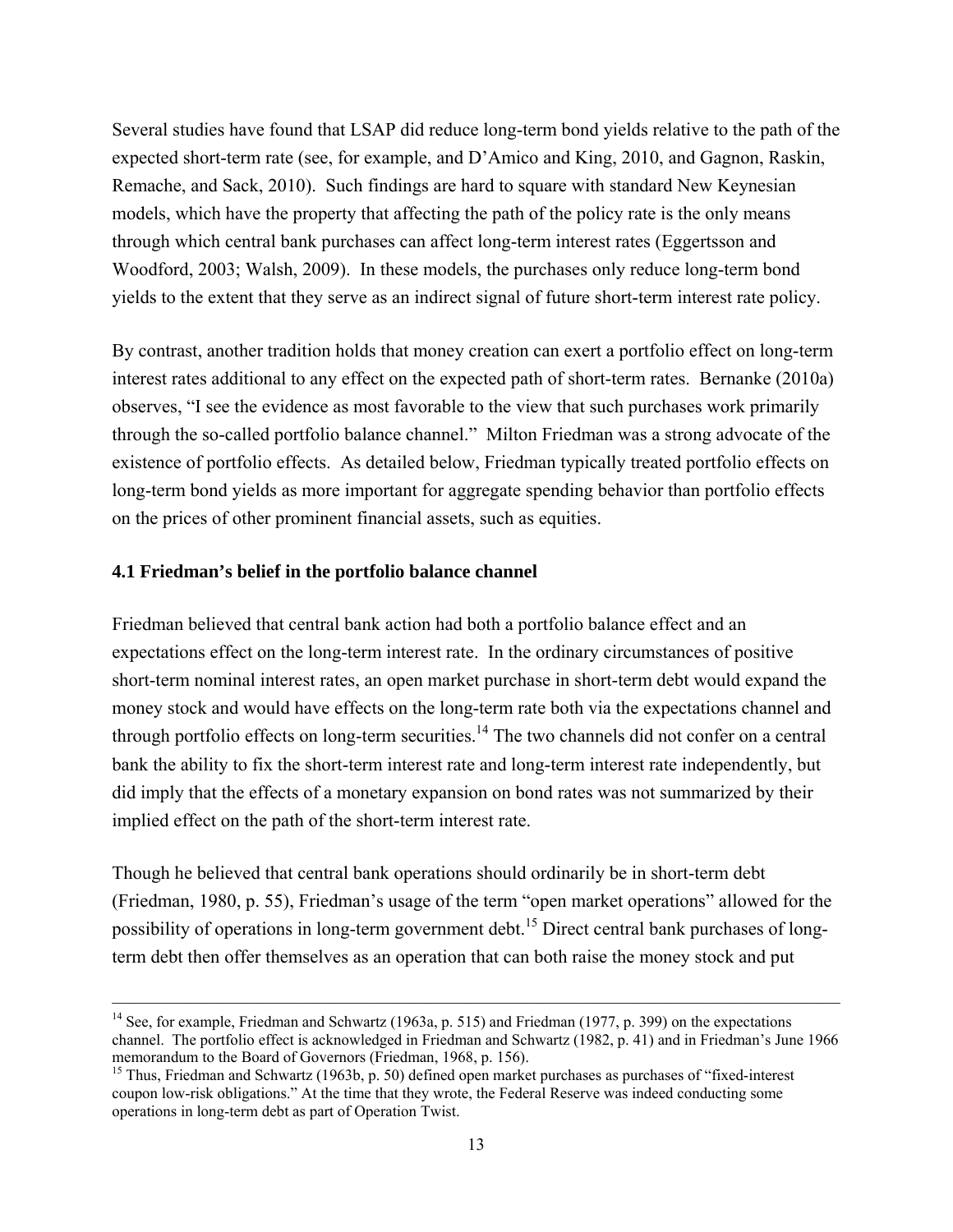downward pressure on the long-term interest rate relative to the path of short-term interest rates. Let us now consider why Friedman viewed such actions as effective.

#### **4.2 How Friedman thought the channel worked**

In Friedman's framework, the private sector viewed money as carrying out more functions than short-term securities could, and viewed money as more liquid than short-term securities; nevertheless, both these short-term assets were more close substitutes for one another than they were for long-term securities.<sup>16</sup> A major reason for this was that long-term bonds, even if they had little or no default risk, were less safe assets than short-term securities because they could not be redeemed at short notice at face value. Most private agents reacted to the perceived risk of these securities by treating cash and other short-term assets as reserves against the holding of risky assets; these agents were more willing to hold a larger stock of long-term assets if they simultaneously could add to their stock of short-term assets (Friedman, 1971; Friedman, 1988, p. 223). If we consider a case in which the household holds a bundle *B* of securities each purchased this period for  $\frac{1}{1+R}$  and redeemable for \$1 next period, and a bundle of long-term securities with total current market value  $B_L$ , then for a given path of the expected short-term rate, agents were inclined to favor stability in the ratio  $(M+b[B/(1+R)])/(BL)$ , where *M* is currency plus bank deposits, and  $0 \le b \le 1.0$ .<sup>17</sup> It was as though a large proportion of the private sector had a "desired reserve ratio" for their holding of risky assets, with the reserves consisting of a weighted combination of money and Treasury bills. Movements in long-term interest rates relative to the expected path of short-term rates prompted agents to deviate from a preferred value for this ratio.

On the other hand, there existed some other agents whose portfolio preferences implied a different perspective on the holding of long-term bonds—a perspective which viewed these bonds as a convenient vehicle for matching the maturities of the agents' assets and liabilities. In particular, nonbank long-term savings institutions such as pension funds stood out as "hold-tomaturity" investors in long-term bonds. Once the pegging of bond yields ended in the early 1950s, these institutional investors distinguished themselves from commercial banks in their attitude to holding bonds. Commercial banks had had very large holdings of government securities, including long-term bonds, in the immediate postwar period, but realized major losses during the 1950s when they encountered the need to reduce their bond holdings (Law and Crum, 1963, p. 121). Consequently, U.S. commercial banks became averse to holding long-term

<sup>&</sup>lt;sup>16</sup> See Friedman's testimony in Joint Committee on the Economic Report (1952, p. 689); Friedman (1960, p. 61); and Friedman and Schwartz (1982, p. 300).

<sup>&</sup>lt;sup>17</sup> A specification similar to this is used in Andrés, López-Salido, and Nelson (2004), with  $b = 0$ .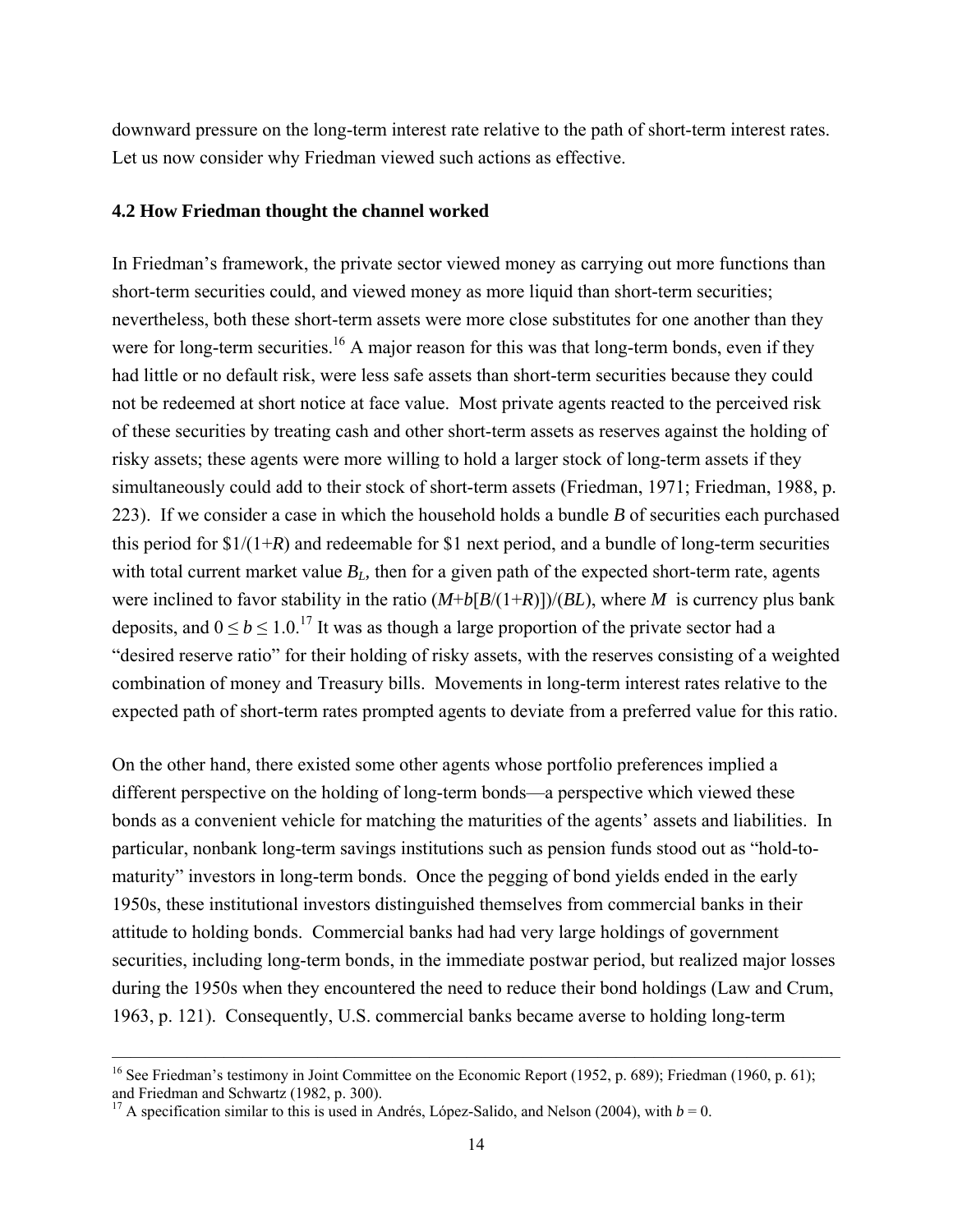government bonds. Banks could thereafter be treated as falling into the category of investors that viewed long-term bonds as risky, with Lindow (1963, p. 31) noting, "long-term Treasury securities [are] outside the normal 'bank range' of maturities."

By the late 1950s, the modern pattern had taken shape: one class of agents which was inclined not to hold long-term bonds, juxtaposed against certain classes of institutional investor that preferred to hold such bonds. Looking on this situation in 1959, Friedman said, "People have some preferences about the kind of assets they hold; some people place a great deal of importance on holding government-secured obligations."18 Holding of this kind largely took place via prominent nonbank savings institutions, which also held high-grade corporate bonds, leading Friedman and Schwartz (1982, p. 572) to observe that "most long-term bonds are apparently held by… pension funds, insurance companies, tax-exempt institutions…" In a television appearance in 1984, Friedman added, "on the part of lending on the long side, much more of that lending is done by institutions such as state and local pension funds, [and] insurance companies, who are more or less committed to buying long-term fixed-coupon securities." He went on to appeal to this institutional feature to account for term-structure developments.<sup>19</sup>

It is this combination—of agents who, for a given yield pattern, are reluctant to hold long-term assets unless their short-term assets are augmented, with agents who see inherent advantages in holding long-term bonds—that underpins the view that long-term interest rate behavior is driven in part by the behavior of relative quantities of assets. This view of yield curve determination has of course gone under many names, including "preferred habitat," or as a special case of "imperfect asset substitution" or of "market segmentation."

The implication for monetary policy of this kind of imperfect substitution between assets is that it gives scope for central bank purchases to affect long-term interest rates for a given short-rate path. LeRoy (1972, p. 17) expressed this idea in more modern language than Friedman typically used: "the risk premium shifts over time in response to variations in the supply of money."<sup>20</sup> In Friedman's framework, provided short-term interest rates were positive, these effects would occur as a result of short-term security purchases because the money thus created would spread

<sup>&</sup>lt;sup>18</sup> From Friedman's testimony in Joint Economic Committee (1959, p. 3039).<br><sup>19</sup> From Friedman's appearance on *Wall Street Week*, April 27, 1984 (PBS, 1984; p. 7 of transcript).<br><sup>20</sup> LeRoy's description was in the contex below, applying LeRoy's statement to long-term bonds rather than equities provides a better match with Friedman's views of the transmission mechanism. See King (1999, p. 42) for another characterization of monetarist views on long-term rates in risk-premia language.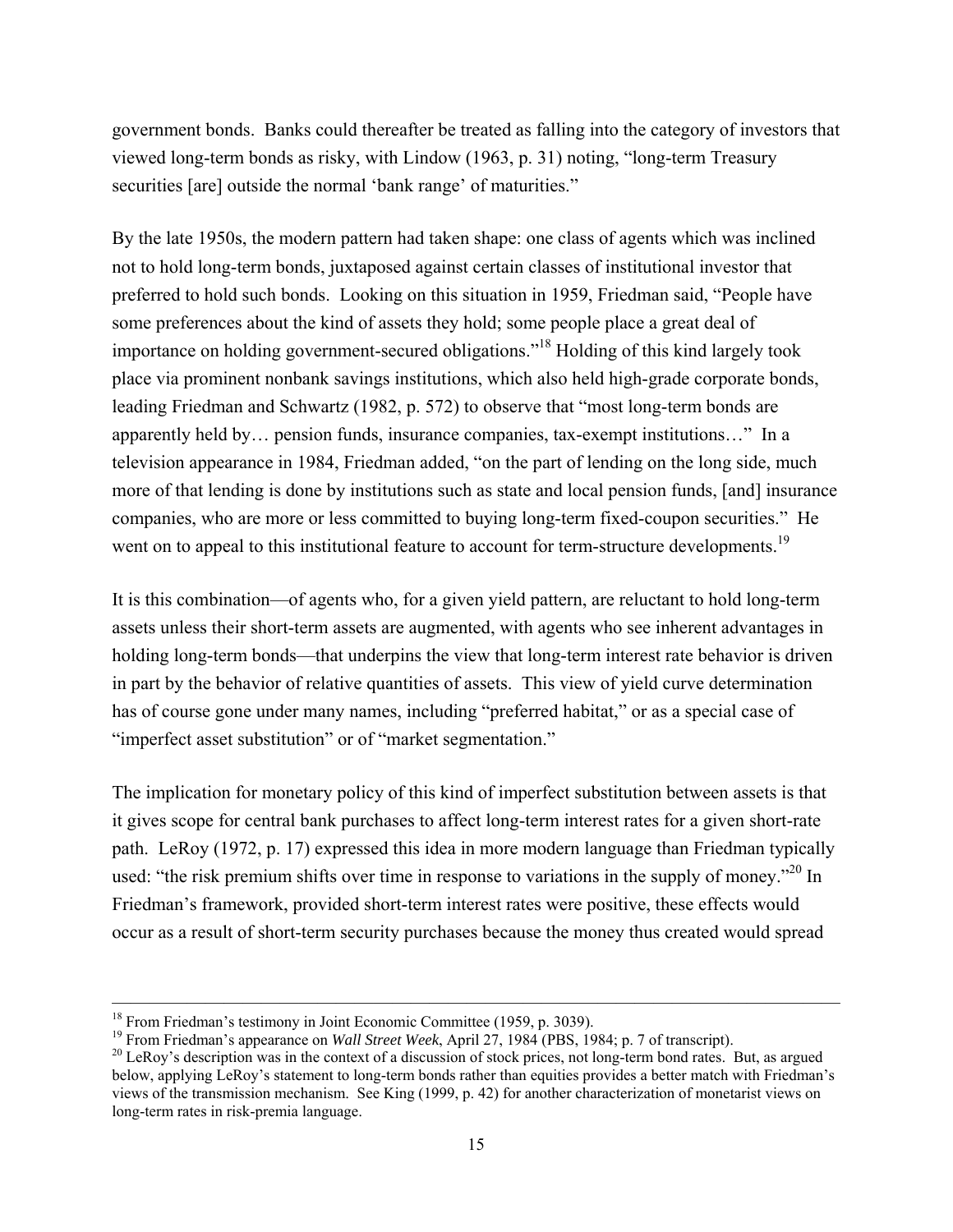across markets and create a portfolio effect on those markets.<sup>21</sup> With a zero short-term rate, however, the relative immobility of short-term funds makes direct central bank purchases in the long-term bond market necessary if a portfolio balance effect is to be generated. The same reasoning indicates that such operations provide a profit motive for banks to expand in a way that central bank purchases of short-term securities do not.<sup>22</sup> Hence Friedman's approving observation in October 2001 that the Bank of Japan was not taking a zero short-term interest rate policy to be adequate stimulus; rather, "the Japanese central bank has finally started… buying long-term government securities and increasing high-powered money" (quoted in UPI, 2001).

Much of the initial LSAP took the form of Federal Reserve purchases of agency-related debt (agency securities and agency-guaranteed mortgage-backed securities). Goodfriend (2011) argues that the purchases of agency-related debt amount to "debt-financed fiscal policy," rather than monetary policy. Friedman's work, however, suggests a monetary interpretation of these purchases. According to this view, the agency debt issues and agency MBS are federal debt, and Federal Reserve purchases of these assets are tantamount to purchases of government securities. As Friedman (1976, p. 315) reached the conclusion that agency debt is federal debt years before Fannie Mae and Freddie Mac entered conservatorship, this characterization of agency debt necessarily carries over to the post-2008 period. Thus, while Goodfriend views agency-related debt as private debt before and after 2008, and views Federal Reserve operations in such debt as fiscal policy, a more appealing position is that agency debt even before 2008 was merely "nominally private" (in the words of Bernanke, 2010c). Operations in agency debt and agency MBS on the part of the Federal Reserve would then be regarded as falling squarely within the category of monetary policy.

# **4.3 Other antecedents in the literature**

The effect just described is not present in New Keynesian models. Indeed, the prevalence of

<sup>&</sup>lt;sup>21</sup> Even at positive short-term rates, however, the portfolio effect on long-term bond rates of a direct operation in long-term debt would be greater than that of a standard open market operation because, while the latter does increase the stock of liquid assets (assuming  $b < 1$ ), it does not reduce the stock of illiquid assets.

<sup>&</sup>lt;sup>22</sup> At a zero short-term interest rate, a central bank purchase of short-term riskless debt leaves commercial banks with an unchanged total of noninterest-bearing assets (i.e., base money plus short-term Treasuries). A central bank purchase of long-term debt, on the other hand, raises this total. If the bond purchase is from a commercial bank, the bank's earning assets are reduced. This, combined with the fact that it now feels more liquid, provides an incentive for the commercial bank to respond to the bond sale by restoring and then raising its total earning assets, a process that will tend to increase the banking system's aggregate level of deposits. If the central bank's bond purchase is from a nonbank seller, and financed by reserve creation, commercial banks' earning assets do not fall but their noninterest-bearing assets rise. Again, banks feel more liquid and are more inclined to increase their loans and investments. In addition, the proceeds from the bond sale will tend to raise total bank deposits on impact.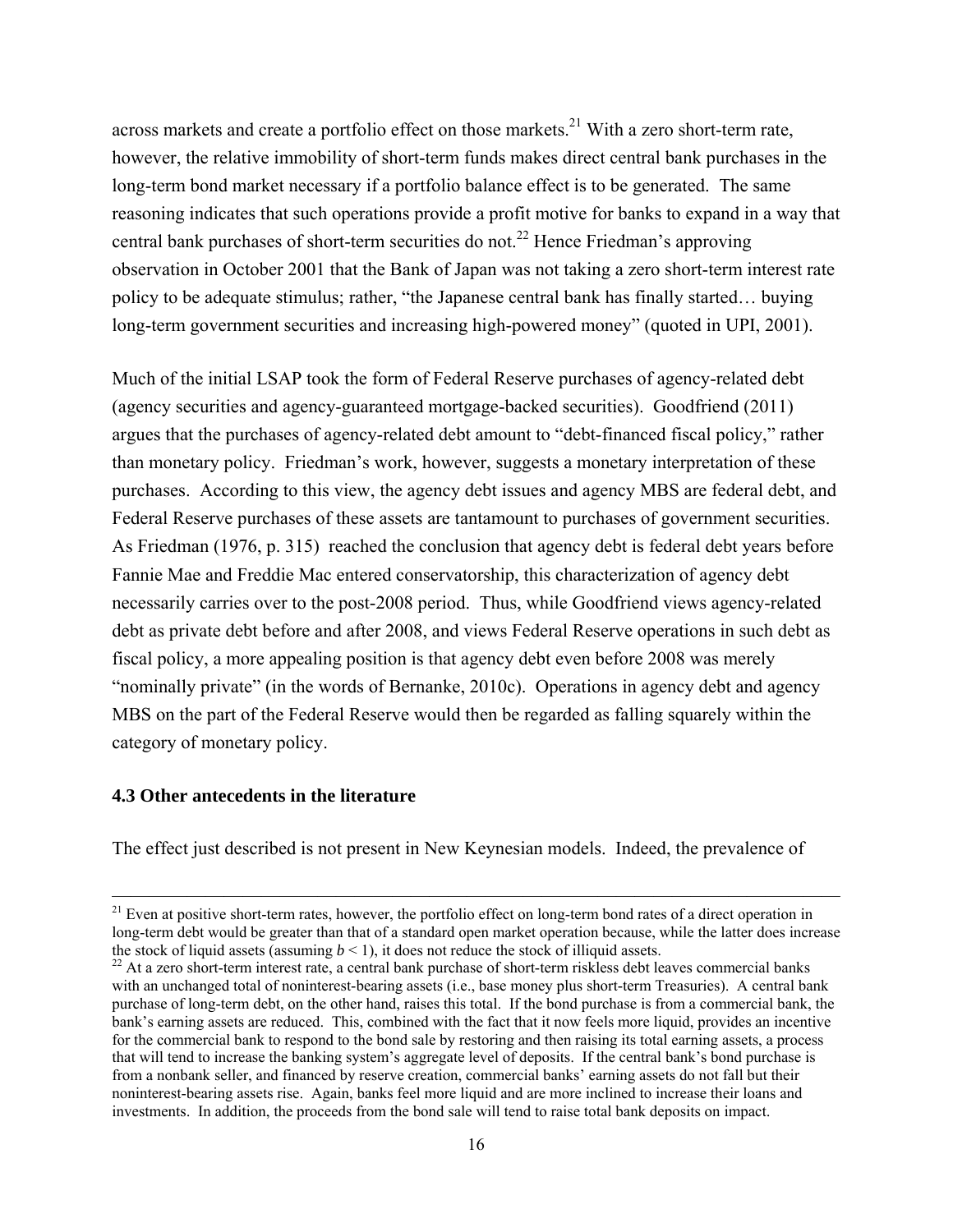New Keynesian analysis, and more generally the pure expectations hypothesis baseline, is a major reason that a belief in these portfolio balance effects is viewed as controversial. The case for portfolio effects is, however, present in the work of several earlier leading writers on monetary policy, not just Friedman. Here, I discuss the views of some of the leading exponents and compare these with Friedman's.

*Brunner and Meltzer.* Like Friedman, Brunner and Meltzer (1973) saw the transmission of monetary policy as operating partially through portfolio effects on asset yields, including the long-term interest rate, rather than via a short-rate channel alone. Brunner (1983, p. 50) acknowledges the influence of Friedman's (1956) framework on this view of the transmission mechanism.

*Modigliani and Sutch*. Modigliani and Sutch (1966) introduced the preferred-habitat framework, in which relative quantities of assets affect long-term interest rates relative to the path of shortterm interest rates. The preferred-habitat framework is an acknowledged influence on the LSAP initiative (Kohn, 2009) and has been developed recently by Vayanos and Vila (2009) and Doh  $(2010)$ <sup>23</sup> As noted above, preferred habitat is consistent in general terms with Friedman's view of the transmission mechanism. The main aspect that marks out Friedman's position is that he regarded money as generally more important than Treasury bills in the basket of liquid assets that agents perceive as less risky than long-term bonds.

Notwithstanding his advocacy of preferred habitat, Modigliani severely limited the degree to which long-term interest rates mattered for monetary policy transmission. In Modigliani's (1971, p. 21) description of the Federal Reserve-MIT-Penn model (whose construction he led), "monetary policy affects the long-term rate which enters the stock market equation." This kind of specification, in which long-term interest rates matter for aggregate demand principally via their effects on stock market behavior, relies critically on a connection between equity prices and bond yields.

*Tobin*. Tobin's body of work on debt management and on asset markets (including Tobin, 1963) obviously allows for considerable scope for portfolio effects of purchases of long-term bonds. In fact, Tobin (1965, p. 472) explicitly mentioned such purchases as an option that the Federal Reserve should have pursued when short-term interest rates reached near-zero values in the

<sup>&</sup>lt;sup>23</sup> Conard's (1959) account of term structure behavior is notable for his emphasis on pension funds as institutional investors with a preference for long-term bonds, an identification which (as we have seen) was also made by Friedman. Culbertson (1957) is another widely acknowledged antecedent of the preferred-habitat approach.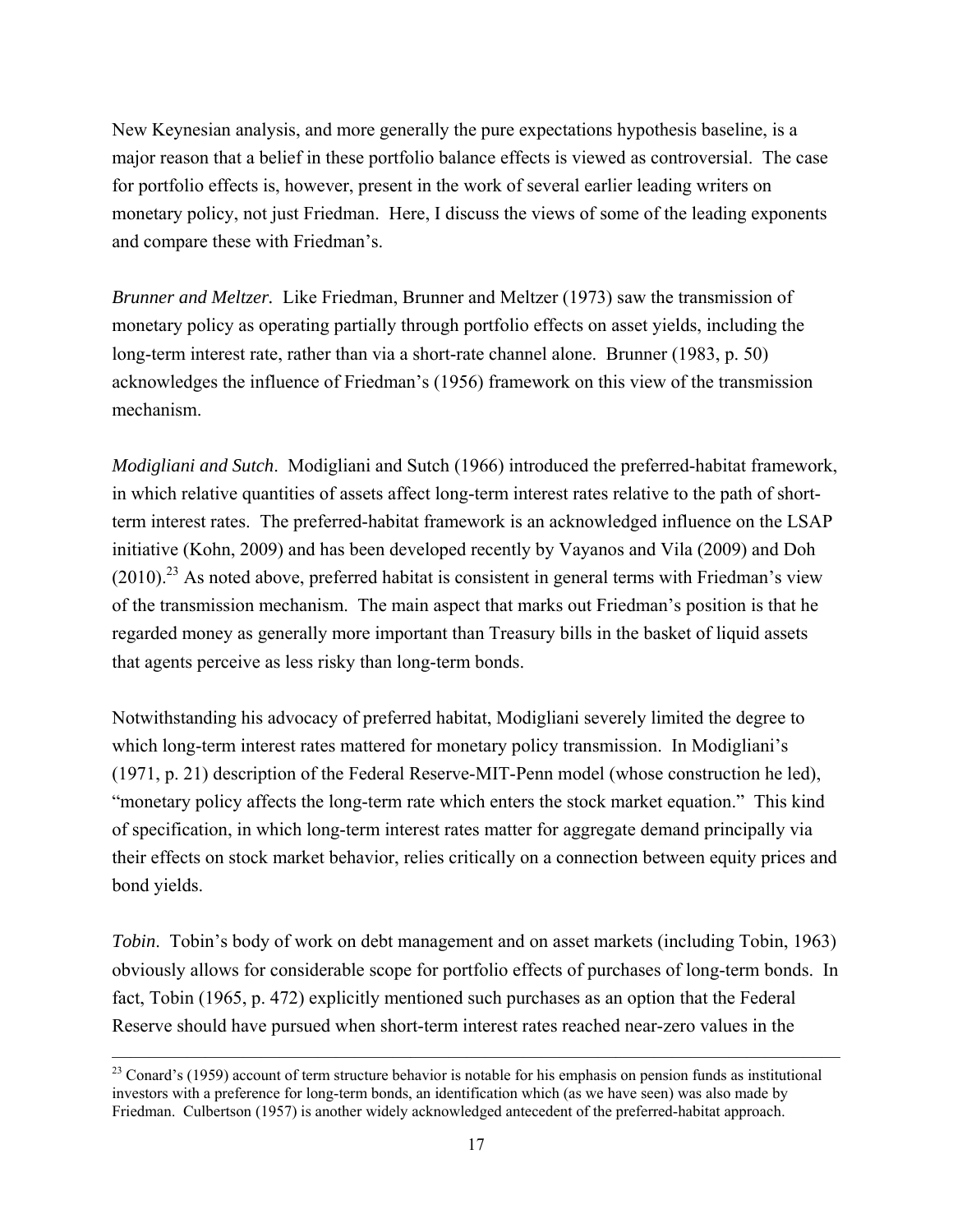1930s. Tobin's (1969) model of monetary policy in an imperfect-asset-substitution framework focused on equity rather than long-term bonds as the "third asset" beside money and short-term securities, but the model can be eclectically interpreted as referring to long-term bond rate determination (see, for example, Andrés, López-Salido, and Nelson, 2004).

There are two major differences between Friedman and Tobin on these issues. The first was of long standing. Tobin saw short-term securities as near-perfect substitutes for money (including bank deposits) even at positive short-term interest rates, whereas for Friedman money was distinctly more liquid than Treasury bills.

A second difference between Friedman and Tobin may be even more important in considering the significance of central bank actions on longer-term interest rates. The difference is that, while Friedman came to discount heavily the economic significance of equity prices and to pay more attention to corporate bond rates, Tobin went in the opposite direction. In the 1970s, real rates on U.S. long-term government and corporate bonds were low, while raising equity finance became almost prohibitively difficult as the stock market slumped. Pointing to the behavior of "Tobin's *q*," and contending that monetary policy exerted powerful effects on *q*, Tobin (1981) rejected the evidence from interest-rate and money growth data that monetary policy in the 1970s had been loose, and instead interpreted the 1970s as featuring a very restrictive monetary policy—the opposite of Friedman's conclusion.

Friedman, on the other hand, was doubtful about the value of the equity market as an indicator of economic or financial conditions. Friedman and Schwartz (1982, pp. 508, 510) argued that the idiosyncratic behavior of stock prices made them unreliable as an indicator of yields that mattered for aggregate behavior. Testing for the significance of stock market variables, Friedman (1988) found that they hardly entered his annual money demand function estimates. The equity market seemed largely disconnected from other variables. In contrast, Friedman continued to regard the interest rate on corporate bonds as a significant variable for the determination of money demand and aggregate demand. Friedman and Schwartz (1982, pp. 294304) estimated money demand equations with term-structure information derived from corporate bond rates.

The different perspectives on the connection between the equity market and monetary policy between the Friedman and Tobin traditions were reflected in judgments about the appropriate policy response to the stock market crash of 1987. Friedman doubted that the stock market decline would have repercussions for aggregate demand, provided financial markets were kept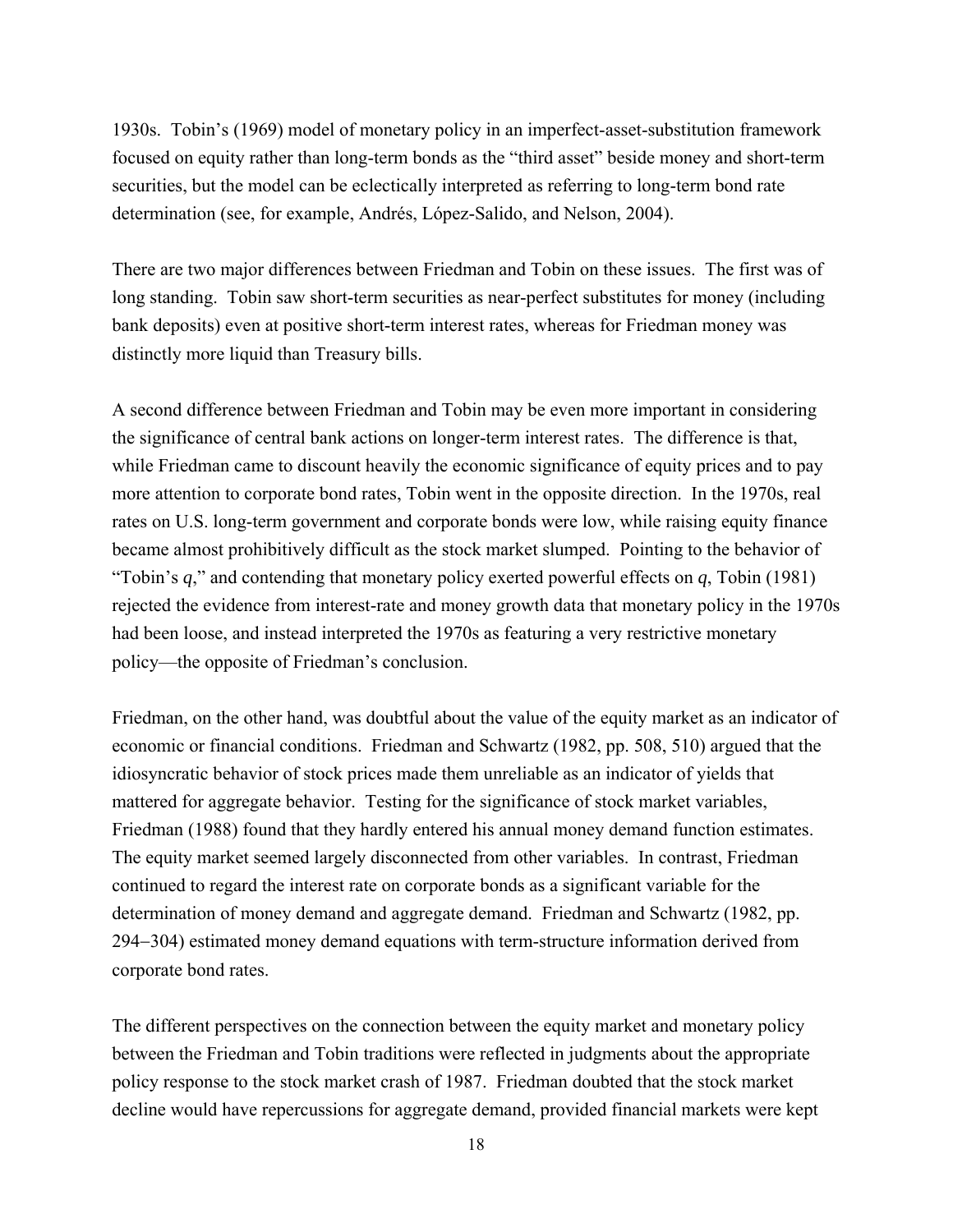liquid and the money stock was not allowed to decline. He stated in November 1987 that "monetary policy may easily overwhelm and offset any dampening effect which the decline in the market could have on consumer spending."<sup>24</sup> This contrasted with the response of Willem Buiter, who had collaborated with Tobin in one of Tobin's debates with Friedman (Tobin and Buiter, 1976; Friedman, 1976). Buiter (1987) called for the U.S. and U.K. governments to carry out a stock price stabilization scheme through equity purchases "financed in the short run either by borrowing or money creation…"

Developments have borne out Friedman's greater confidence in the value of bond prices as an indicator. The 1987 stock market crash did not translate into macroeconomic instability, and maintenance of the money stock and provision by the authorities of liquidity proved to be powerful stabilization measures. More generally, corporate bond prices have provided more reliable information concerning aggregate activity than have stock prices (Philippon, 2009; Gilchrist and Zakrajšek, 2010).

A key difference between Friedman and Tobin's ultimate views on monetary transmission, therefore, is that Friedman downgraded the significance of equities, both as an asset price that mattered for aggregate spending and as a conduit through which monetary policy affected the economy. By contrast, his belief in the significance of interest rates on long-term bonds was reaffirmed. This belief distinguished him from Tobin and provides a greater basis for monetary policy actions centered on long-term bond markets.

# **4.4 Forward guidance as an alternative to long-term debt purchases**

Forward guidance regarding short-term interest rates is a more widely accepted means through which monetary policy can affect long-term rates. While acknowledging that expectations of short-term interest rates mattered for long-term rates, Friedman viewed portfolio effects of monetary injections as a supplement to this expectations channel, and a feature of the "real-world term structure" (Friedman, 1977, p. 401).

# **4.5 Spillovers to private yields**

As Friedman saw it, operations that reduced long-term government bond rates had various spillovers to rates on private securities. As government bond rates fell, other long-term rates

<sup>24</sup> From Friedman's appearance on *Nightline*, November 6, 1987, in ABC (1987, p. 21).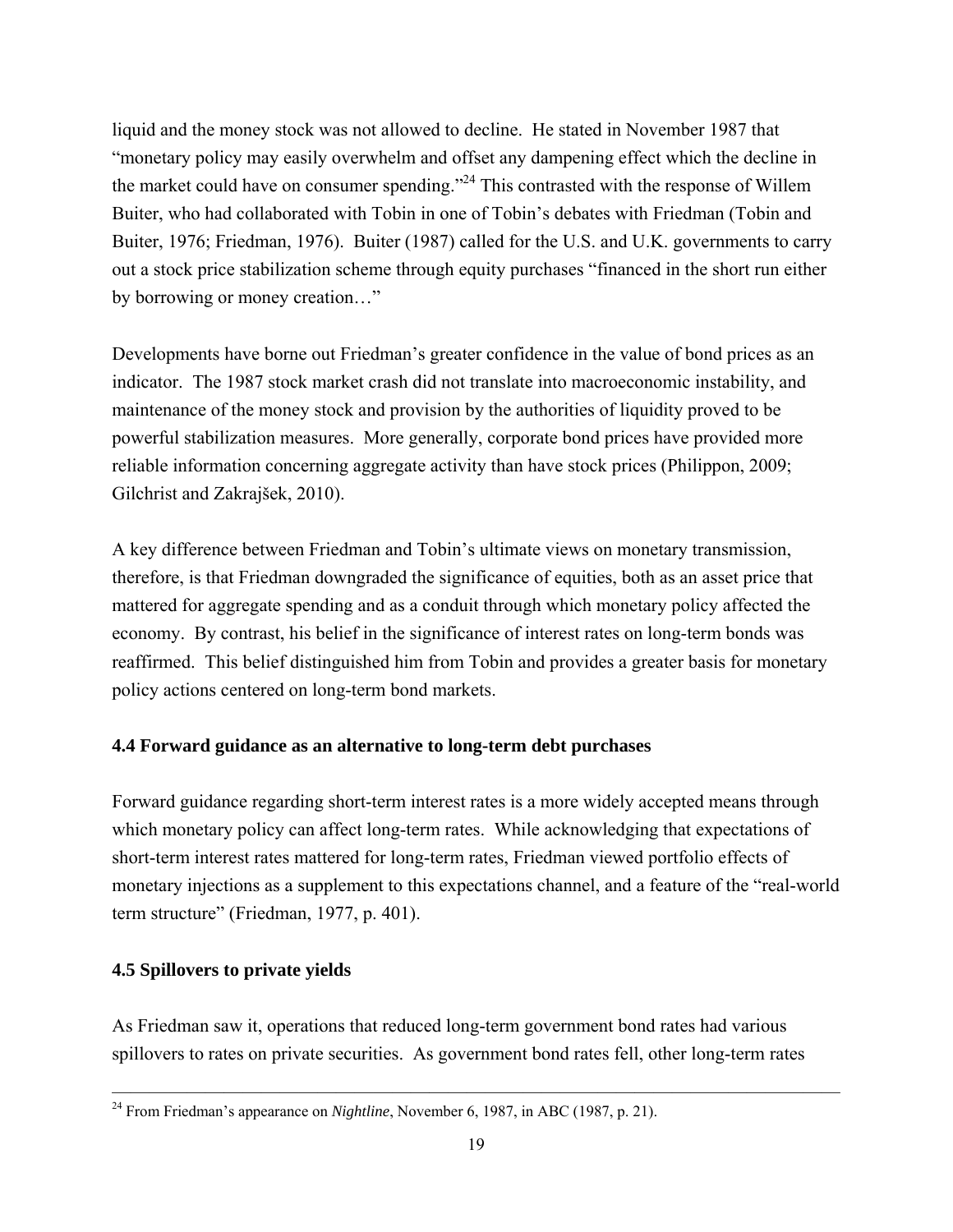would too; this reflected arbitrage between government and high-grade corporate bonds, and also the portfolio effect, which left agents more willing to hold a greater volume of risky assets once their money balances had been augmented (Friedman and Schwartz, 1963b, p. 60).

A further effect on yields of these operations came indirectly via their impact on commercial banks' capital position. Friedman (1970b, pp.  $9-10$ ) and Friedman and Schwartz (1963a, pp. 355356) argue that the fall in long-term bond prices in the early 1930s led to the marking-down of banks' capital positions, prompting contraction of banks' balance sheets. After the 1950s, as noted above, commercial banks have become less inclined to hold long-term bonds than in previous decades, so operations that underpin bond prices now had a less sizable effect on banks' capital position. On the other hand, as commercial banks in recent years have taken off-balancesheet mortgage-backed securities onto their balance sheets, the LSAP operations have tended to support banks' capital positions via the bolstering effect of LSAPs on the MBS market. Other ways through which monetary policy actions can reduce the yields on risky private assets are best brought out by examining the central bank's lender-of-last-resort function.

#### **5. Lender of last resort**

In considering the Federal Reserve's actions as a lender of last resort during the financial crisis, I look at three general topics: lending against risky assets; lending at a subsidized rate; and lending to a wider variety of institutions.

#### **5.1 Lending against risky assets**

Textbook presentations have made it customary to think of maintaining a constant money stock and maintaining a constant interest rate as monetary policy measures that are in conflict. But in a financial crisis, the opposite tends to be the case: measures that maintain the money stock will help to stabilize interest rates. There is one qualification: the interest rate should be interpreted as a vector of interest rates, including rates on private risky assets. As Friedman and Schwartz (1963a, p. 455) observe, the 1929–1933 contraction witnessed a "sharp widening in spread[s] among assets differing in the degree of confidence the holder could attach to their convertibility into a known cash sum at need and on short notice." This was the same period over which the money stock shrank. Maintaining riskless rates at a low level was not sufficient to expand the money stock; indeed, low riskless rates proved consistent with a major monetary contraction.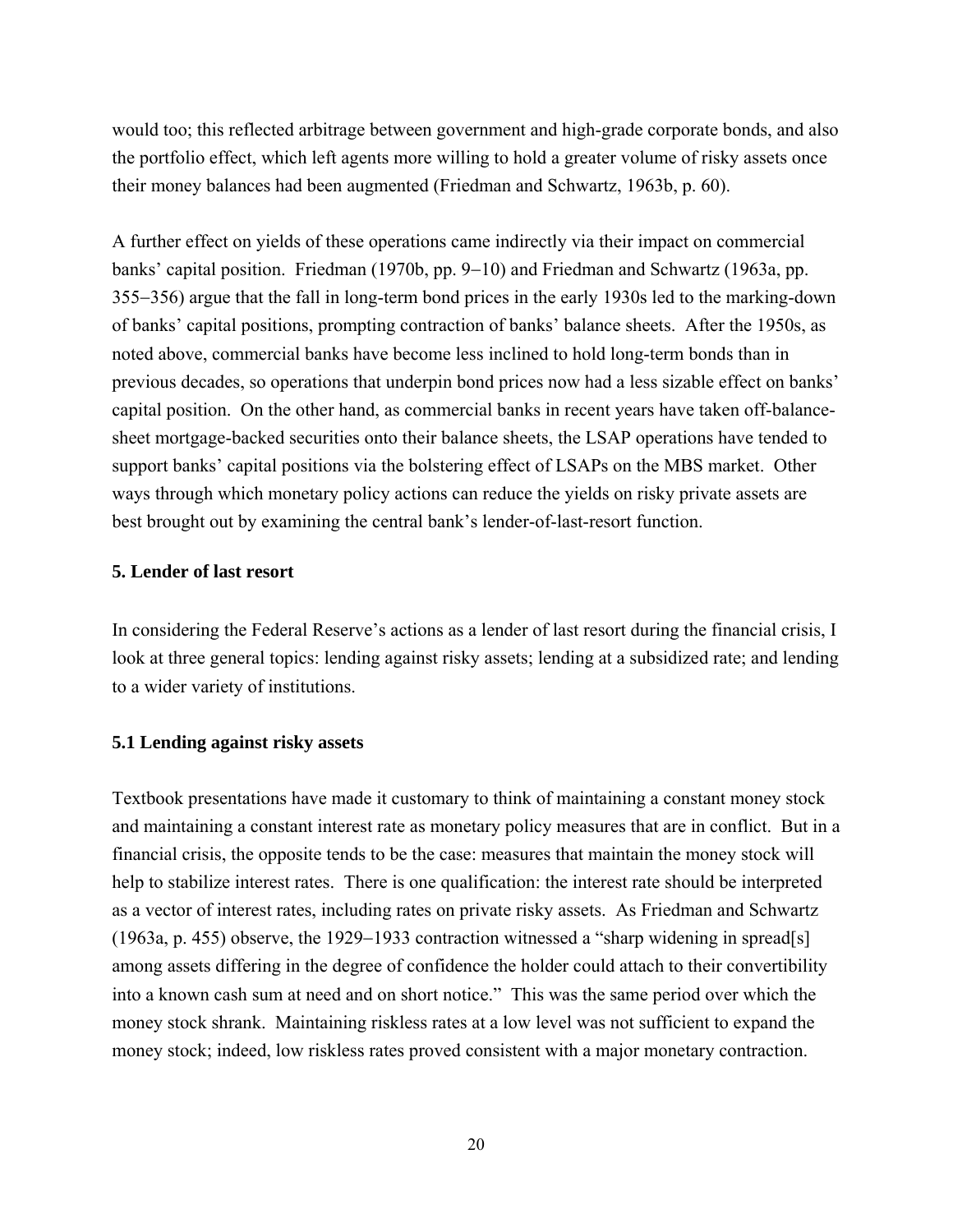This combination of a shrinking money stock and erupting private yields in the 1930s may be an extreme demonstration of the portfolio effect of monetary actions on risky yields. A version of this process is apparent in postwar episodes, as monetary expansion seems to reduce the spread between riskless and risky assets in the short run (Romer and Romer, 1990, p. 166). In a situation of financial crisis, of course, with other factors widening the spreads, the scope for monetary policy to counter this widening gains prominence. Actions that maintain and expand the money stock, by accommodating the scramble for liquidity associated with the crisis, can limit the extent to which such a scramble forces a large-scale selloff of private assets.

For reasons already discussed, open market purchases of short-term Treasuries are unlikely to be a reliable means of boosting the money stock under these circumstances. They are thus unlikely to deliver the desired downward pressure on risky rates. Operations in long-term debt can help deliver these effects. But purchases of risky private assets may be especially helpful both in stimulating aggregate demand and forestalling the pressure on banks to contract that arises from banks' capital erosion. Poole (1976, p. 34), after noting that policies that deliver low riskless yields may not be sufficient to maintain the money stock, argued that a central bank aiming to preserve the money stock may have to work on yields for "risky *private* paper." The policy that Friedman and Schwartz advocated for the 1930s, though couched largely in terms of maintaining the money stock, can be seen as entailing official actions to liquefy impaired risky assets.

Limitations on the securities that are eligible for open market operations mean that central bank the purchase of risky private assets is not an option available to the Federal Reserve (see Clouse, Henderson, Orphanides, Small, and Tinsley, 2000, p. 49). But lending against risky assets via the discount window is permissible under specified conditions. The effect on bank deposits, interest rates on risky assets, and aggregate demand that might be achieved by a central bank purchase of risky private assets can be largely approximated by central bank lending against those risky assets.<sup>25</sup> During the financial crisis, the Federal Reserve widened the scope of assets eligible as collateral in its provision of liquidity, adding for example various asset-backed securities (see Cecchetti, 2009; Bernanke, 2009b). The Federal Reserve's reaction to the financial crisis thereby helped stabilize banks' balance sheets and limit the rise in risk spreads in a way that policymakers failed to do in the Great Depression.

 $^{25}$  Like an open-market purchase, a discount window loan exchanges bank reserves for a nonmonetary asset. Friedman and Schwartz (1963a, pp. 511–512) accordingly view the two operations as similar, likening them to the two blades of a pair of scissors. In the same vein, Duro's (1980, p. 1) exposition of discount window borrowing refers to the collateral being "purchased (discounted)" by the central bank. The central bank's provision of Treasury bills in exchange for other assets can likewise be viewed as analogous to sterilized purchases of the assets (as in Cecchetti's (2009) discussion of the Term Securities Lending Facility).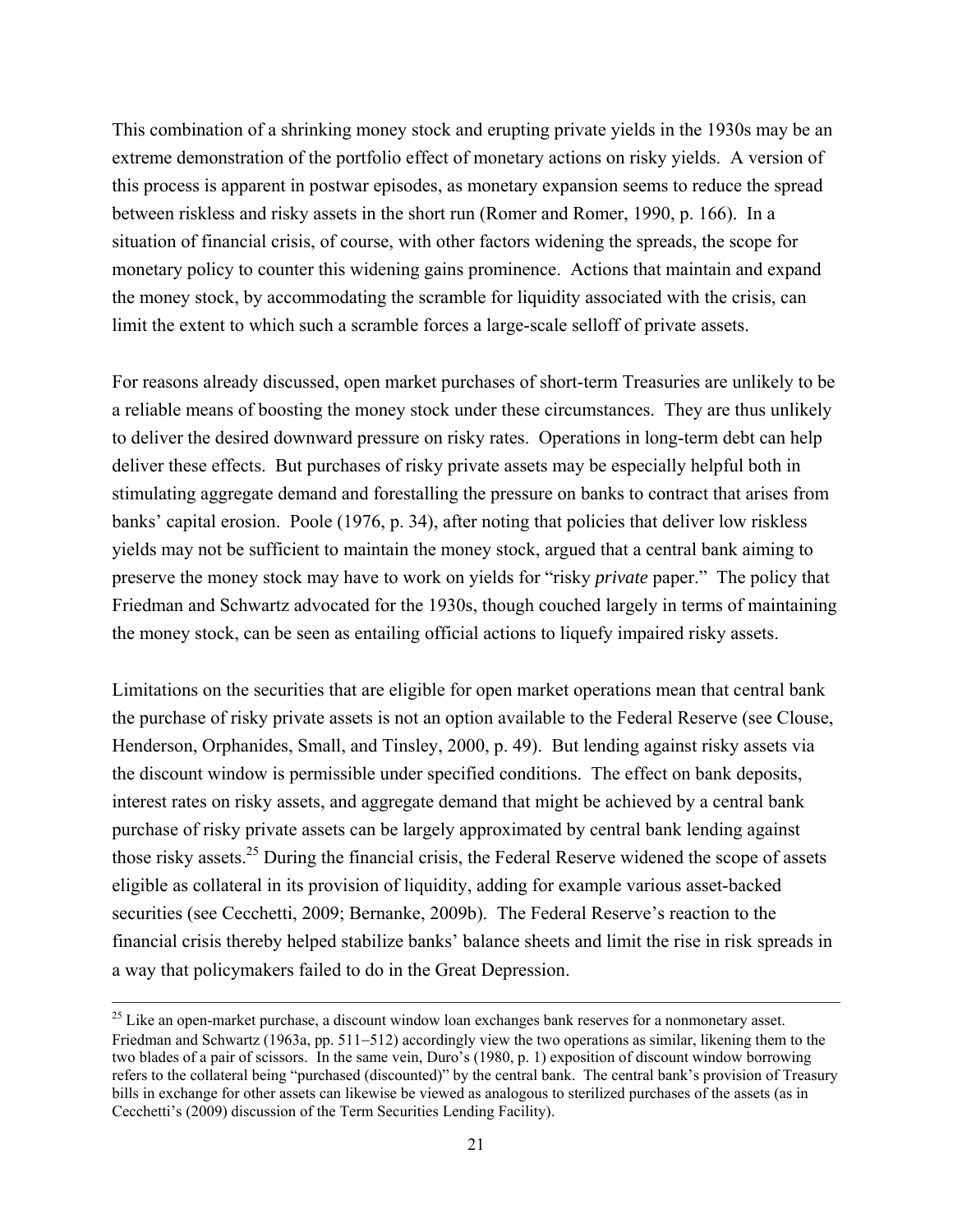#### **5.2 Lending at a subsidized rate**

Starting in August 2007, the Federal Reserve reduced the spread of the discount rate (primary credit rate) from 100 basis points to 25 basis points, and took several measures, including the creation of the Term Auction Facility, to lengthen the terms of loans from the Federal Reserve to the banking system (see Bernanke, 2009b; Cecchetti, 2009; Klee, 2010). Though the provision of liquidity made during this process has been likened to the Bagehot (1873/1897)-Thornton (1802/1962) prescription for the behavior of the lender of last resort (see Kohn, 2009; Madigan, 2009), there are significant departures from the policy responses that Bagehot and Thornton advocated. Relative to pre-crisis conditions, the discount rate (i.e., the Federal Reserve's primary credit rate) was low in absolute terms and in relation to the funds rate. This contrasts with the celebrated Bagehot-Thornton prescription not only to lend freely and on good collateral, but to do so *at a high lending rate*. McCallum (1995, p. 393) concludes that, while that prescription does not mean that rates should be more penal than those in crisis-stricken markets, the prescription still implies that the discount rate should be about 200 basis points higher than the funds rate in a financial crisis. Federal Reserve policy in  $2007-2009$  entailed a considerably less penal rate than this formulation would imply. Figure 1 plots the primary credit rate over this period, as well as the spread over the effective funds rate. The rate became less of a penalty rate during the crisis; the spread over the funds rate target was reduced in August 2007 and March 2008. To the extent that there has been a high borrowing cost, it has taken the form the treatment of collateral for the loans, not in the lending rate *per se* (see Madigan, 2009, p. 177).

The discount rate, not just the volume of discount lending, was thus used as a means of supporting the banking system during the crisis. Cecchetti and Disyatat (2010, p. 39) argue that



Figure 1. Federal Reserve primary credit rate and its spread over effective funds rate, monthly averages, percent, January 2007–June 2010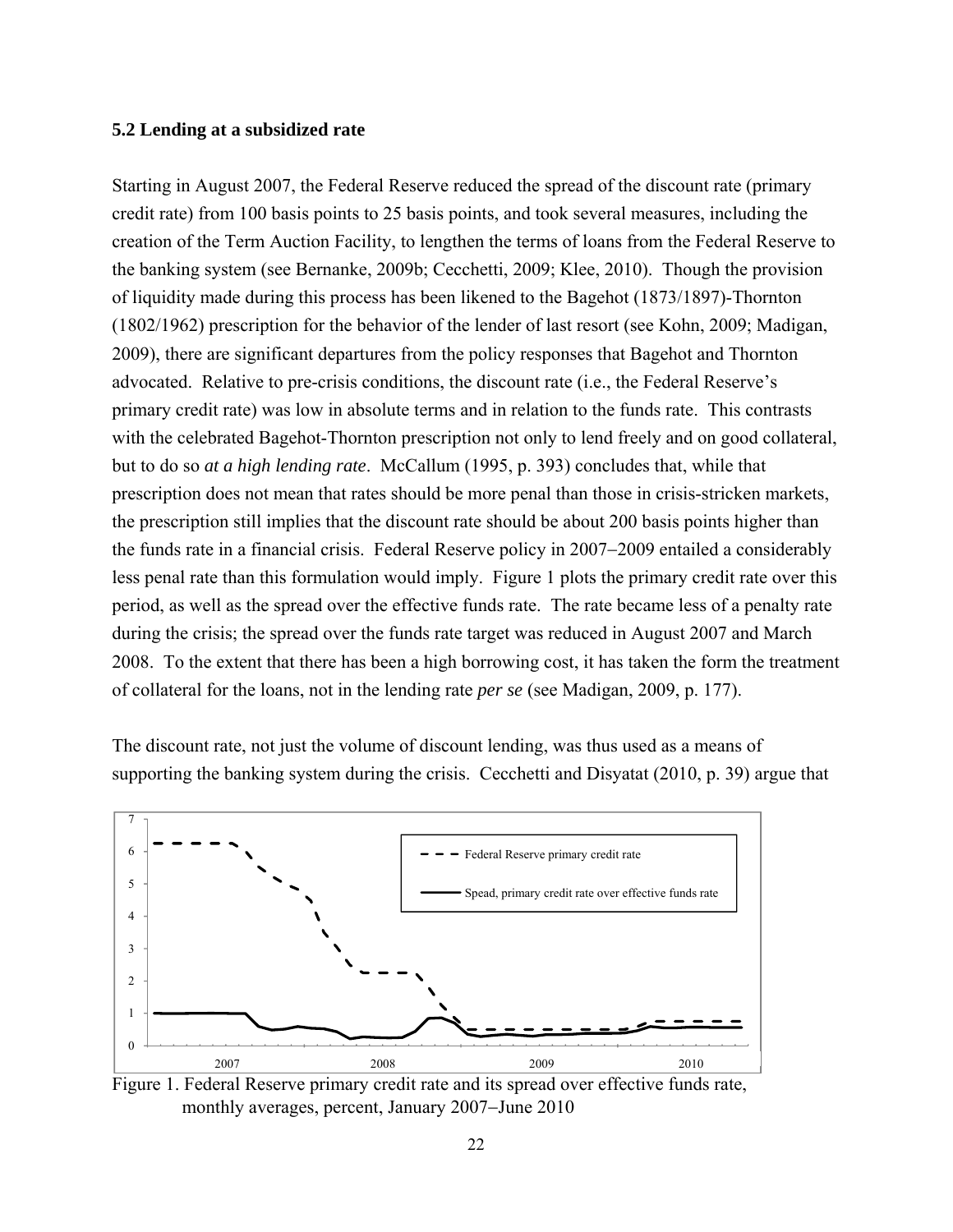this has been an appropriate step. They note the existence of prior arguments dissenting from the Bagehot position on this point; none of the references they cite (2010, p. 30), however, predates the 1990s. The notion that the lending rate in a crisis should be deliberately non-penal was actually advocated much earlier by Friedman and Schwartz (1963a). Friedman and Schwartz praise Bagehot, and Friedman's position was that the discount rate should normally be a penalty rate (Friedman, 1982, p. 117). In an emergency situation, however, Friedman and Schwartz argued that making the discount rate low relative to prevailing market rates was necessary to bolster asset prices and the money stock. They criticized the Federal Reserve for allowing the commercial paper rate to fall below the discount rate, and cited the failure to reduce the discount rate as a factor that kept up long-term interest rates during the 1930s (Friedman and Schwartz, 1963a, pp. 323–324). Friedman and Schwartz thus viewed discount lending at low rates as an important mechanism for creating downward pressure on market interest rates and maintaining the money stock in a financial crisis.

### **5.3 Lending broadly**

Bernanke (2009b) numbers the creation of the Primary Dealer Credit Facility and the Term Securities Lending Facility among the "extraordinary actions" that the Federal Reserve took in response to the financial crisis. These facilities allowed primary dealers to receive liquidity from the Federal Reserve in return for less-liquid collateral. The class of institutions able to borrow from the Federal Reserve was thereby broadened—from commercial banks alone, to both primary dealers and commercial banks.

This measure contrasts with the parochial attitude taken by policymakers during the 1930s. Friedman and Schwartz criticize the Federal Reserve for interpreting its responsibilities narrowly: the central bank's monetary-stability function should not have been limited to actions that supported those institutions for which the Federal Reserve traditionally was assigned specific obligations. In particular, Friedman and Schwartz (1963a, p. 358) contend that the Federal Reserve was sanguine about the failure of commercial banks that were not Federal Reserve member banks. These nonmember banks constituted a large share of the failures (see Wheelock, 1989, p. 163). In the modern context, a broad conception of the financial institutions that require support in an emergency is consistent even from a viewpoint, such as Friedman's, that sees maintenance of commercial bank deposits as paramount. Because of counterparty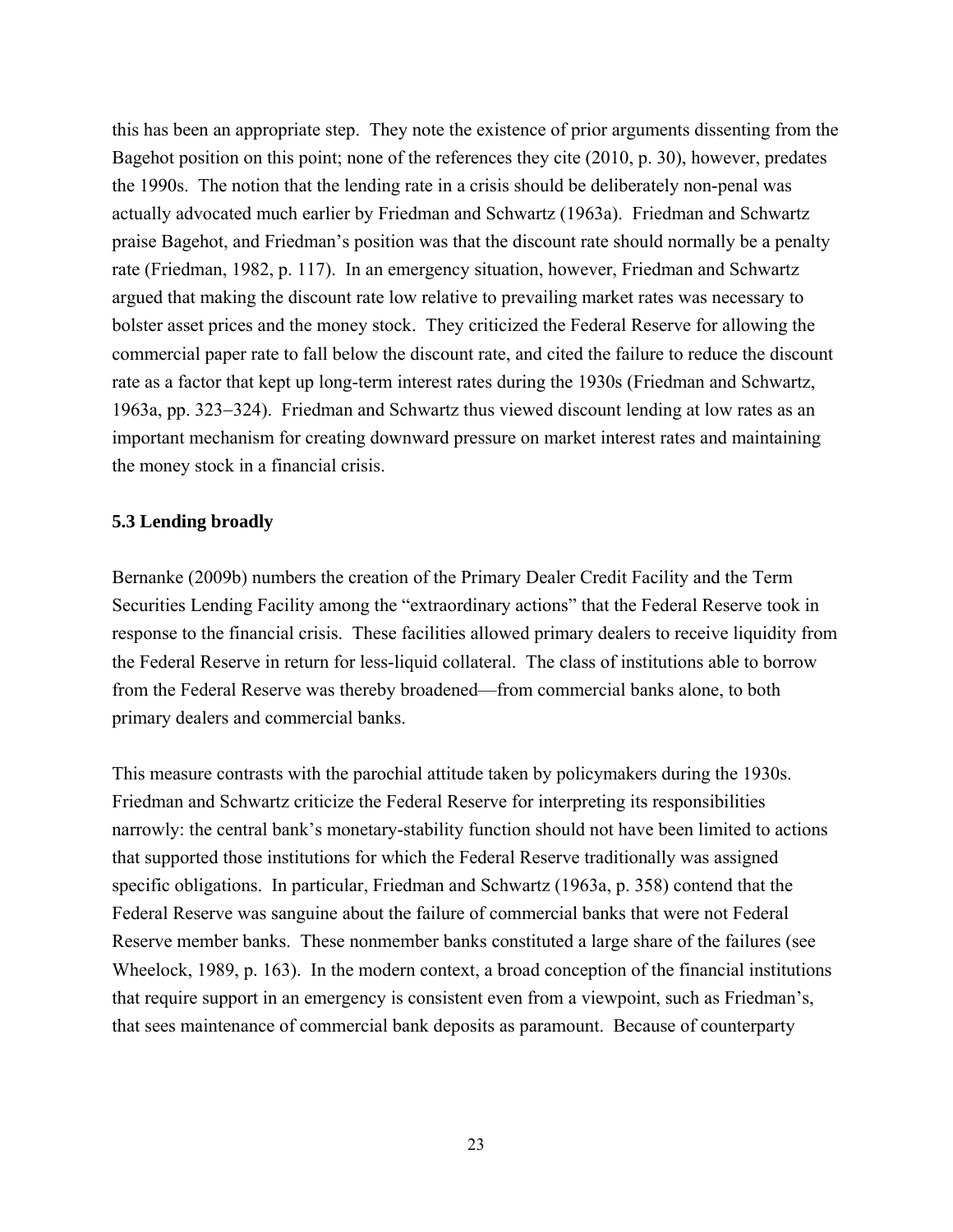relationships, contraction of a major part of the financial system is likely to have repercussions for commercial banks' balance sheet position and thereby aggregates like M2.<sup>26</sup>

### **6. Maintaining the money stock**

I turn now to the issue of the maintenance of M2 through measures to boost reserves (Section 6.1) and to extend deposit insurance (Section 6.2).

### **6.1 Reserve injections**

Friedman and Schwartz advocated the expansion of bank reserves on the scale required to meet, and exceed, the higher demand for reserves that emerges in a financial crisis. Consistent with such a prescription, the Federal Reserve doubled the monetary base in the course of the crisis, with the twelve-month growth rate of the St. Louis Adjusted Monetary Base crossing 100% in three of the first six months of 2009. One indication of the success of this action is that the stock of M2 was maintained and fortified during the financial crisis (Figure 2).

The behavior of the money stock in this episode contrasts with the pattern in two prior periods of credit market disruption—the early 1930s and 1980—also considered in Figure 2.<sup>27</sup> In the early





 $26$  Bernanke (2008) and Brunnermeier (2009) discuss counterparty considerations in the context of Federal Reserve actions to prevent the failure of the Bear Stearns investment bank in March 2008.

 $27$  M1 is shown instead of M2 in the center panel of Figure 2 because, as of 1980, greater obstacles to shifting between M1 deposits and non-M1 deposits existed than were present either before 1933 or after 1980. In addition, discrepancies between M2 and Divisia M2 behavior in the early 1980s make "simple-sum" M2 difficult to interpret over that period (see Barnett and Chauvet, 2009).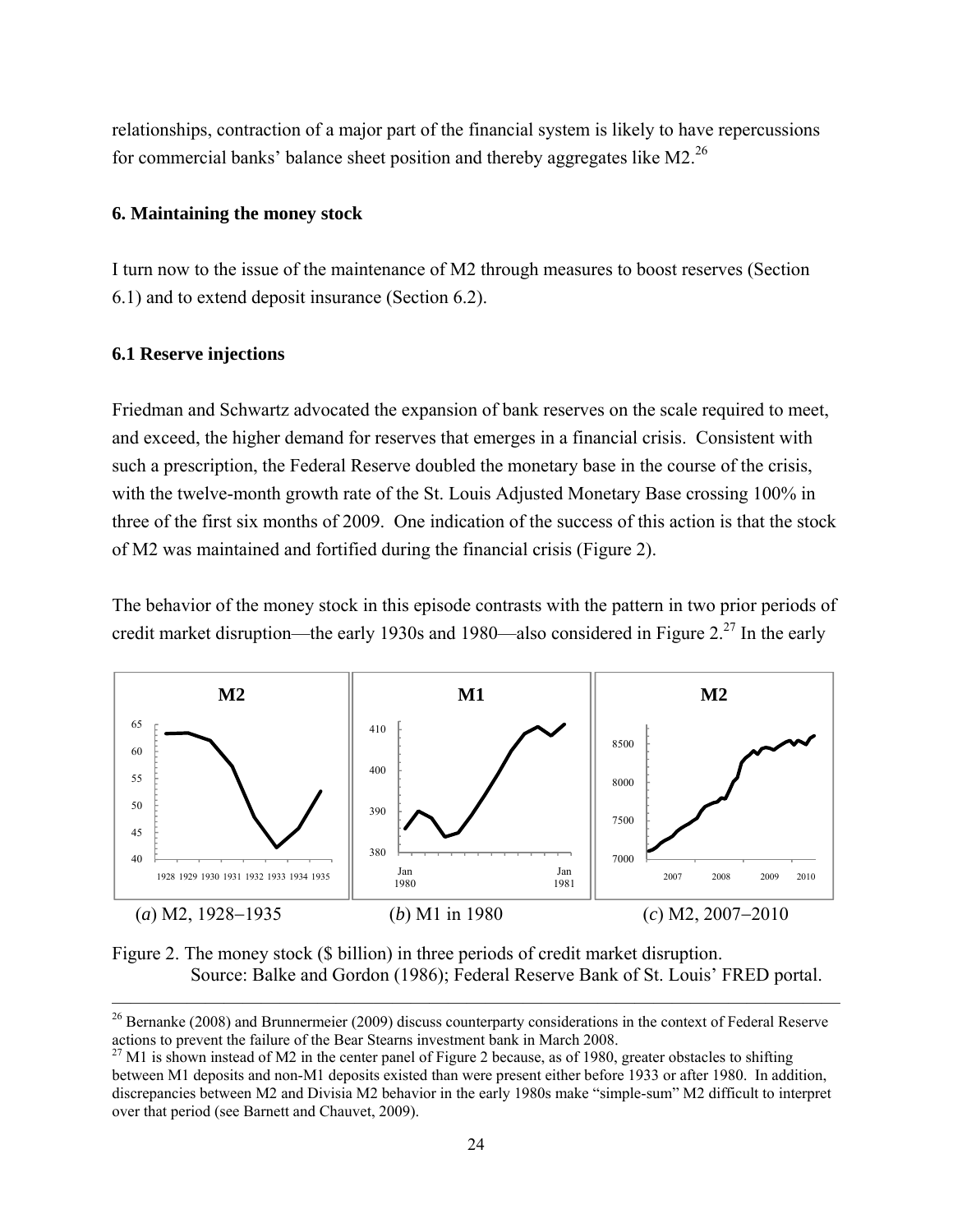1930s, the monetary base was not allowed to expand fast enough for reserves to increase; bank reserves actually fell from 1929 to 1933. Reserve behavior thus reinforced rather than offset the rise in the reserve/deposit ratio, and M1 and M2 fell by a third. In 1980, the disruption to financial markets associated with the imposition of credit controls was allowed to produce a fall in adjusted bank reserves and a sizable decline in M1, leading to Friedman's (1985, p. 58) criticism that the Federal Reserve, by permitting the money stock to decline, had worsened the contractionary pressure that the credit controls engendered.

The fact that M2 has not fallen is generally little remarked upon, but amounts to an example of a dog that didn't bark.<sup>28</sup> There are sound reasons for believing that the prevention of money stock decline was a significant stabilizing factor in recent years. Using a New Keynesian model, Eggertsson and Pugsley (2006, p. 11) argue that "the money supply is irrelevant when the interest rate is zero." Statements of this nature are usually qualified only by allowing that money growth might matter if it helps signal future policy rate movements. This limited view of money's importance contrasts with the perspective that "rapid declines in deposits may affect the capacity of intermediaries to function normally" (Bernanke, 1986, p. 62). From this perspective, preservation of the money stock contributes to economic stabilization, even aside from the impact on the path of the policy rate. For an individual bank, a loss of deposits means a loss of reserves, and—in the absence of reserve provision from the central bank—widespread deposit drains, or the prospect of them, will trigger what Friedman and Schwartz (1963a, p. 346) call "the famous multiple expansion process of the banking system in vicious reverse." The avoidance of aggregate deposit declines helps prevent the adverse portfolio effects on asset prices that would occur if banks as a whole were under greater pressure to become more liquid.

#### **6.2 Deposit insurance**

In response to the financial turmoil of 2008, temporarily higher levels of deposit insurance were legislated, and temporary guarantees were also provided for certain other types of bank liabilities; see Gilchrist and Zakrajšek (2010) for a brief description. The existence and reinforcement of deposit insurance have contributed to the maintenance and expansion of deposit-inclusive monetary aggregates during the financial crisis. Thomas Sargent has pointed to the extension of deposit insurance as an important aspect of the post-2007 policy response, and

<sup>&</sup>lt;sup>28</sup> The maintenance of the money stock is emphasized as a feature of the Federal Reserve's policy response in Lothian's (2011) discussion. In addition, the importance of supporting and increasing the money stock has featured prominently in expositions of the Bank of England's quantitative easing policy (see Bank of England, 2009, and Joyce, Lasaosa, Stevens, and Tong, 2010).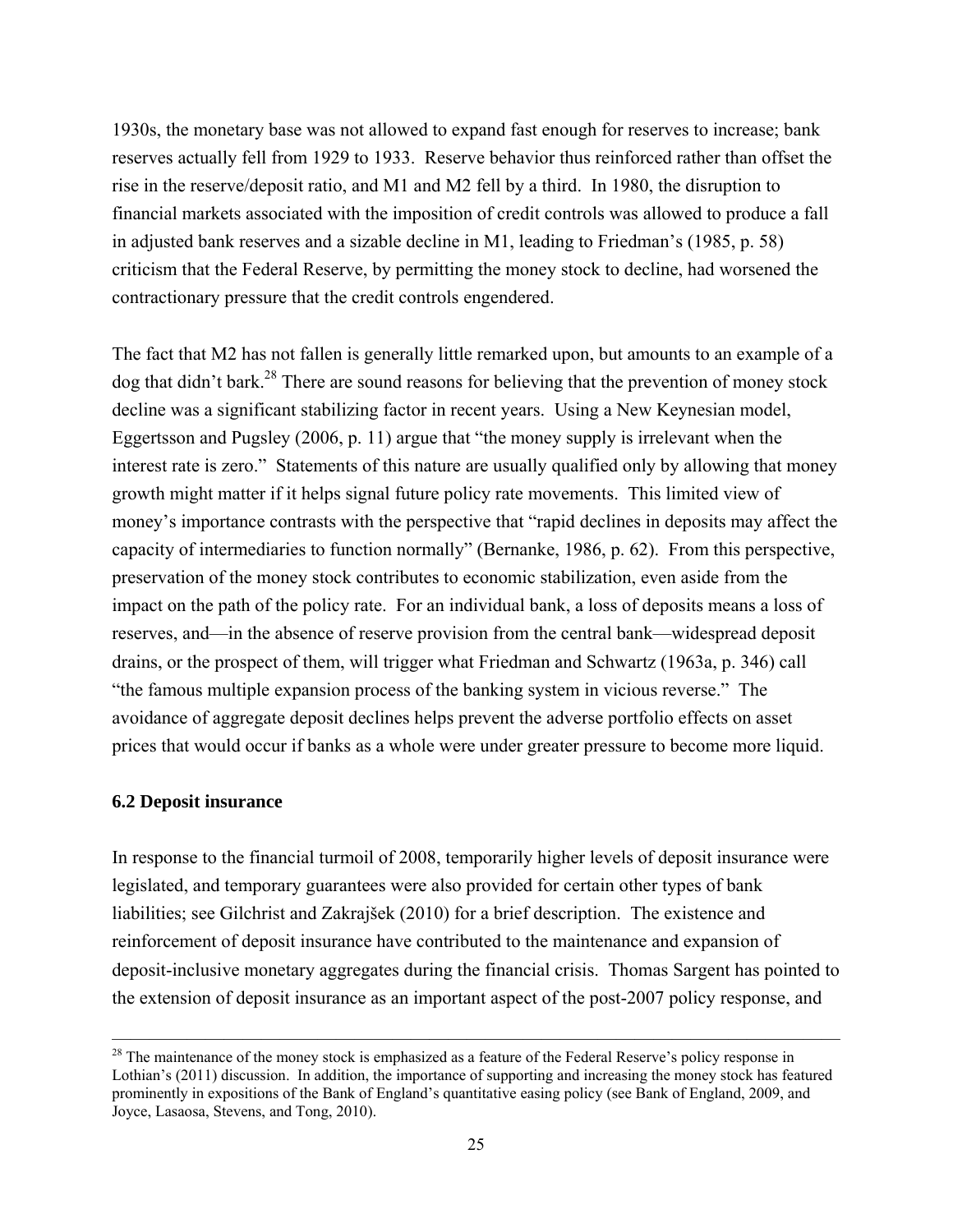argues that some of the assistance to nonbank institutions has been motivated by analogy to bank deposit insurance. In considering the source of policymakers' view of the stabilizing effect of deposit insurance, Sargent states (in Rolnick, 2010), "I believe that the Bryant-Diamond-Dybvig model has been very influential generally, and in particular that it was very influential in 2008 among policymakers."<sup>29</sup> This characterization surely neglects the influence of the Friedman and Schwartz (1963a) study in informing thinking about deposit insurance. Friedman and Schwartz's emphasis on the stabilizing effects of deposit insurance was an important aspect of their discussion of post-1933 policies. The broadening of deposit insurance in 2008 can be viewed as an effort to secure, in a more complicated financial environment, stabilizing effects like those achieved by the introduction of deposit insurance in the 1930s.

#### **7. Assistance to banks**

The policy response to the financial crisis has included assistance to banks, such as the recapitalization carried out via the Treasury's Troubled Asset Relief Program (TARP). Wessel (2010) claims that Friedman would have "condemned" the recapitalization program of recent years. In fact, however, Friedman accepted that when the banking system as a whole is in distress, there is a case for an official recapitalization policy. Friedman and Schwartz (1963a, pp. 330–331) are not critical of the official recapitalization that was undertaken during the New Deal, and indicate that it would have been desirable for the Reconstruction Finance Corporation to have had greater recapitalization powers prior to 1933. Friedman also supported the official rescue of the large commercial bank, Continental Illinois, in 1984 (see Barro, 1985). While preserving bank deposits,<sup>30</sup> neither the Continental rescue nor the TARP prevented losses to existing shareholders, in keeping with what Friedman (1983b) characterized as the desirable state of affairs: "If any loans go sour, the banks (i.e., their stockholders) should bear the losses."

Aware of the moral hazard problems that might come from bank rescues, Friedman (1992a, p. 251) judged that "a substantial equity cushion" gives banks "ample incentives to avoid excessive risk." This position points to capital ratios as the preferred form of prudential control. It is therefore in keeping with much of the analysis in recent years of the form that macroprudential policy might take (see, for example, Bean, Paustian, Penalver, and Taylor, 2010).

<sup>&</sup>lt;sup>29</sup> See Bryant (1980) and Diamond and Dybvig (1983).

<sup>&</sup>lt;sup>30</sup> Protection of retail deposits was in line with Friedman's concern with maintaining M2. Maintenance of M2 might also motivate protection of wholesale liabilities, due to the counterparty implications of wholesale activity.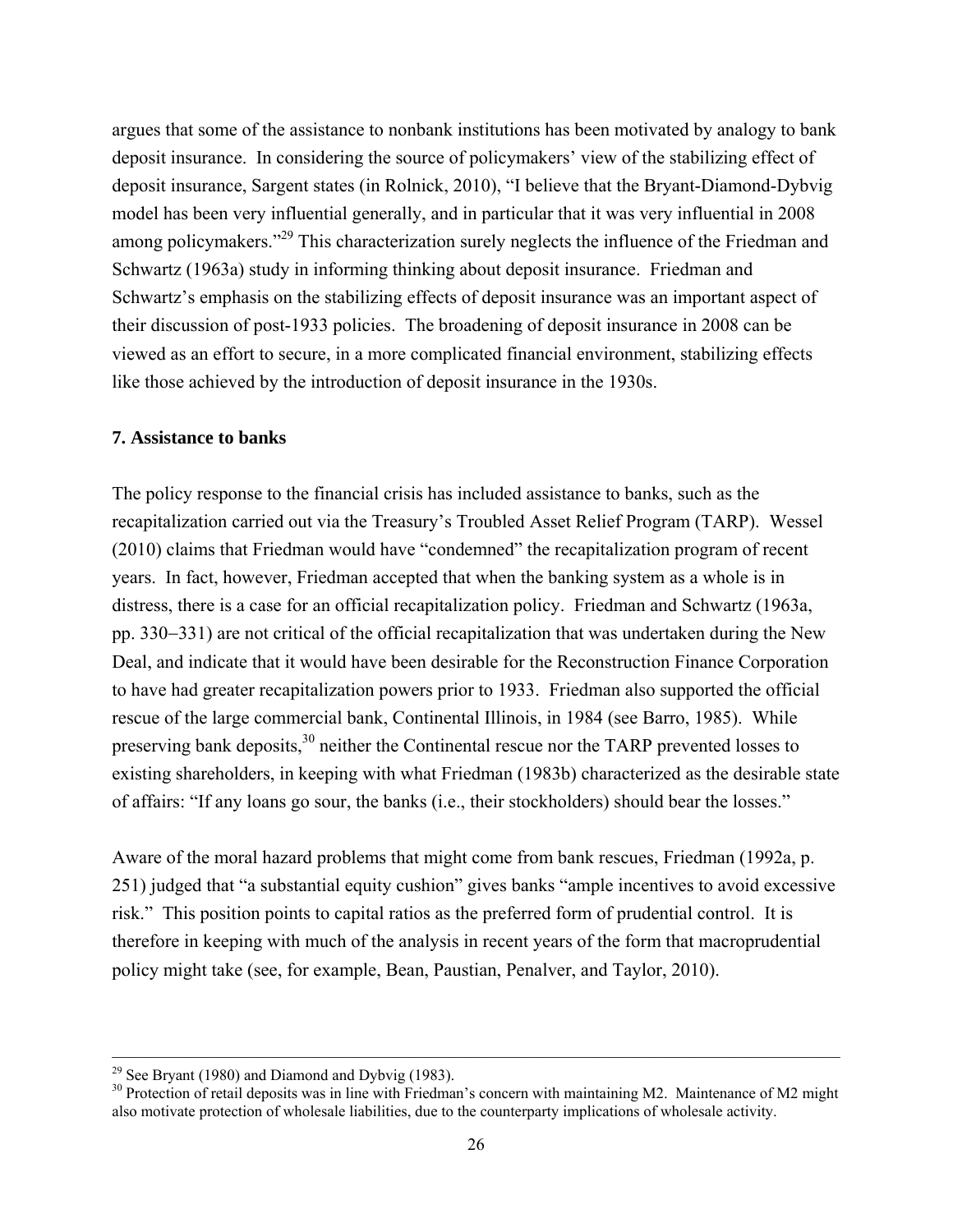#### **8. Interest on reserves**

Friedman (1960) argued that the Federal Reserve should pay interest on bank reserves. Though his 1960 proposal was part of a package that included making all reserves required reserves, Friedman made it clear that he supported payment on reserves (both required and excess) in a fractional reserve system: see Friedman (1960, p. 74; 1962b, p. 27) and Lenzner (1981). Keister, Martin, and McAndrews (2008, p. 49) note that payment of interest on all reserves is a logical implication of Friedman's argument. The Federal Reserve introduced interest payments on reserves (required reserve balances and excess reserves) $31$  in October 2008.

Tobin (1960) advocated interest on excess reserves only, with required reserves continuing to be noninterest bearing. In that respect, his recommendation has proved a less close match to the Federal Reserve's actual interest-on-reserves policy than was Friedman's. Tobin (1960) and Phillips and Jacobs (1983) appear, however, to be more prescient regarding the modern literature on interest on reserves (such as Woodford, 2000) than was Friedman, in the sense that they viewed the interest rate on reserves as a leading policy instrument. This difference from Friedman is not as great as it might appear. Friedman's preferred procedure was for the central bank to announce its open market operations in advance: it "should decide in advance each week how much to buy or sell, not the price at which it will buy or sell" (1980, p. 56). Market interest rates would adjust to these operations, and the interest rate on reserves would be tied to those rates. Under such an arrangement, it is likely that observers would interpret the interest rate on reserves as the "policy rate." Indeed, such an interpretation could be justified by Friedman's (1980, p. 53) acknowledgement, "Of course, direct control of the monetary base will affect interest rates." Thus even under Friedman's preferred arrangements, it would be appropriate to regard the interest-on-reserves rate as reflecting monetary policy intentions, in the sense that the chosen scale of open market operations implies a decision regarding—or acquiescence to—a certain pattern of behavior of the interest-on-reserves rate.

### **9. TALF and anchoring inflation expectations**

This section takes up two further aspects of the policy response: the Term Asset-Backed Securities Loan Facility (TALF), and the anchoring of inflation expectations. TALF is a policy measure that draws on perspectives on the transmission mechanism that are different from

<sup>&</sup>lt;sup>31</sup> The Federal Reserve does not have the authority to pay interest on vault cash, which also counts toward required reserves. In additional, only the reserve balances that are held by the banking system may bear interest. See Bech and Klee (2010) for further discussion.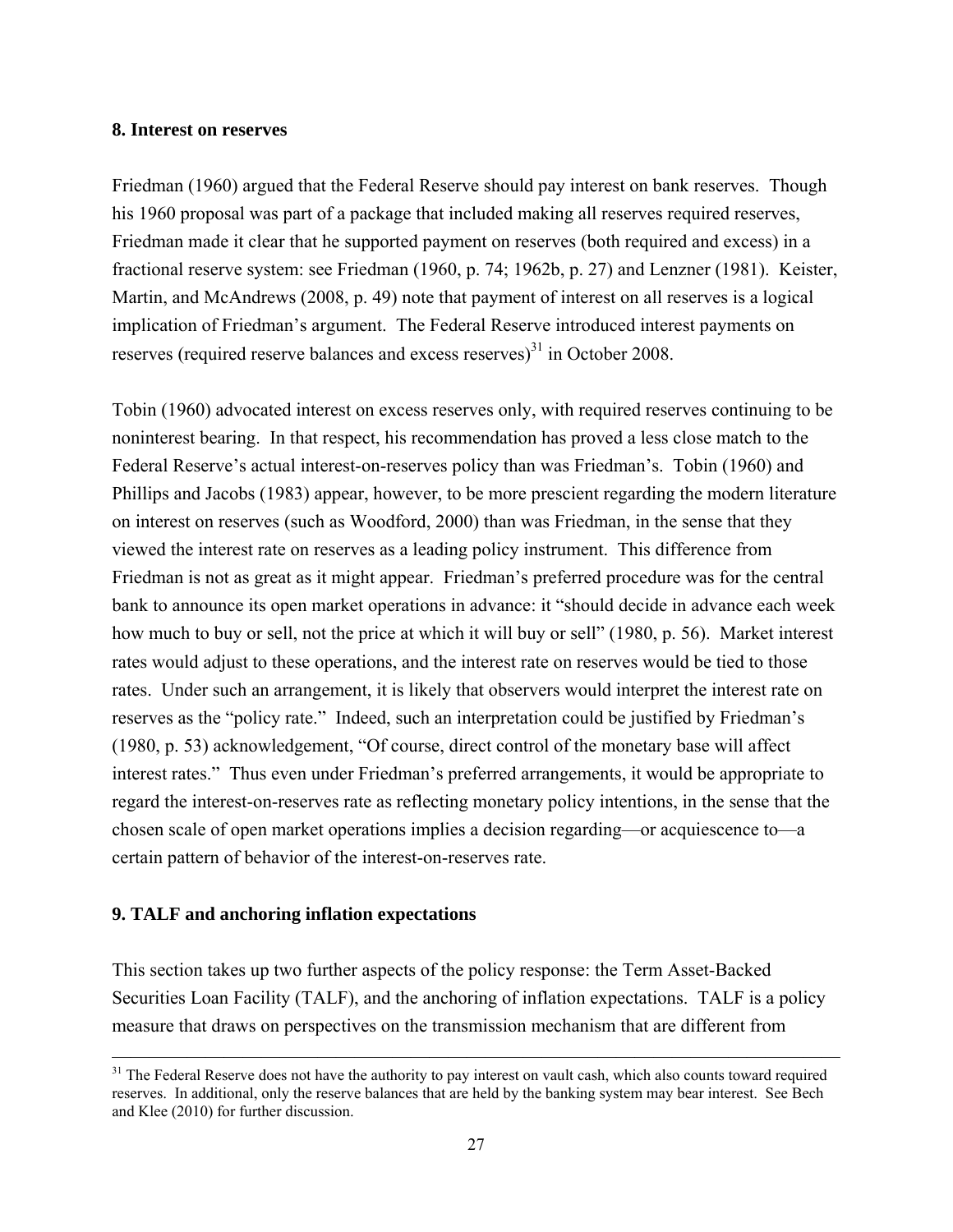Friedman's. Anchoring inflation expectations is at variance with the prescriptions of New Keynesian economics, but is in line with Friedman's prescriptions.

# **9.1 TALF**

The TALF initiative, lasting from March 2009 to June 2010, involved Federal Reserve loans to investors in asset-backed securities. TALF clearly draws on frameworks different from Friedman's. Friedman's position, as we have seen, was that the harm done by credit disruptions largely occurs through their repercussions for the money stock. It was precisely this aspect of the Friedman-Schwartz account of the Great Depression which Bernanke (1983, 2002) used as motivation for an alternative view that the credit contraction mattered in its own right. From the latter perspective, there is an important role for intervention in credit markets to preserve intermediation, as opposed to the interventions designed to maintain the money stock that Friedman emphasized. Goodhart (1973) noted that the public sector's advantage in bearing risk provided a rationale for the authorities to step into the intermediation process, and Gertler and Karadi (2011) formalize the case for their doing so in a financial crisis. By contrast, Friedman advocated the indirect benefits of monetary stabilization on credit market behavior: in particular, he suggested that maintaining the money stock would help stabilize asset prices and thereby provide a better environment for borrowing and lending (see, for example, Friedman and Schwartz, 1963a, p. 356; Friedman, 1992b).

The TALF initiative ultimately amounted to about \$70 billion in loans, compared to the \$200 billion sum that was authorized and the maximum of \$1 trillion which the Federal Reserve indicated that it was prepared to authorize (see Campbell, Covitz, Nelson, and Pence, 2011). Thus, while it is a notable example of a policy response that is not on the list of measures that Friedman recommended, TALF has proved to be quantitatively fairly modest.

# **9.2 Anchoring inflation expectations**

There is widespread agreement that keeping expectations of inflation from declining below levels consistent with price stability is desirable under all circumstances.<sup>32</sup> There is more contention when it comes to the issue of whether—in an environment of a zero short-term nominal interest rate—there is a case for a monetary policy that deliberately encourages inflation

<sup>———————————————————————————————————————</sup>   $32$  Though he found some beneficial steady-state welfare effects of deflation, Friedman (1969) ultimately concluded against deflation even as a long-run objective.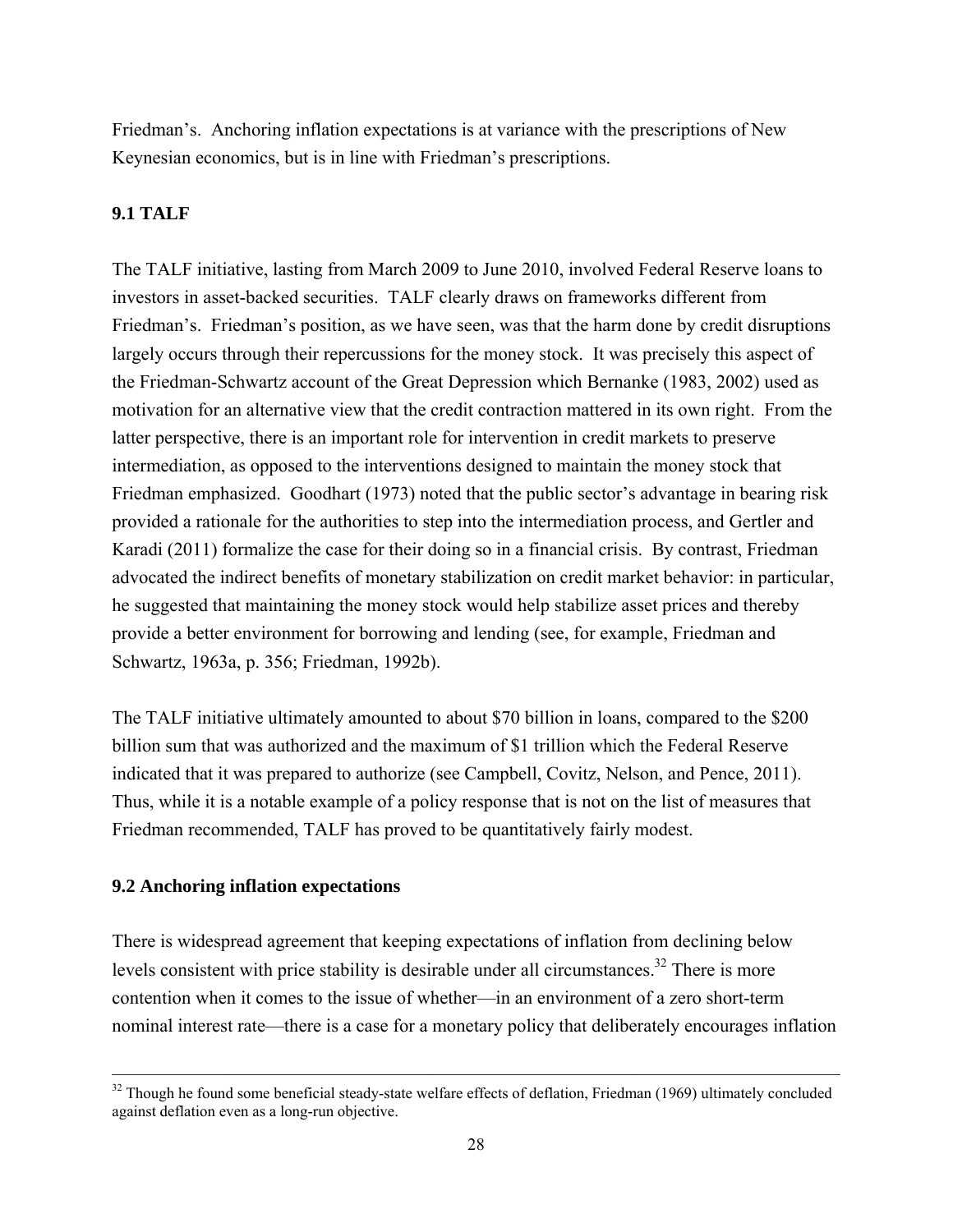expectations to rise above rates consistent with price stability. New Keynesian analysis of monetary policy at the zero lower bound tends to suggest that a forward guidance policy that encourages temporarily higher inflation would contribute to closing the output gap (see, for example, Eggertsson and Woodford, 2003, and Walsh, 2009). Kohn (2009) notes that the Federal Reserve has rejected this option. Kohn (2009) and Bernanke (2010a) cite the danger that temporarily higher inflation might upset longer-term inflation expectations.

Such a concern is consistent with views that Friedman expressed. Although he accepted that inflation was in large part a forward-looking variable, Friedman believed that prior inflation rates did enter with some weight in the Phillips curve. Consequently, even a policy measure intended to elevate the inflation rate only temporarily—such as an increase in value added tax—would have enduring effects on expected future inflation, and this would complicate the monetary policy problem. A VAT increase that was intended to deliver a one-time price-level increase only, and was not accommodated by monetary policy, would nevertheless boost inflation expectations beyond the period of the VAT rise. Bringing those expectations down would imply short-term costs in terms of real output. Thus, after the Thatcher Government raised VAT in 1979, Friedman said it was "very foolish to raise people's expectations of inflation" (quoted in Huhne, 1980). The same argument carries over to monetary-policy-induced increases in expected inflation. Furthermore, the multiple-asset view of transmission advocated by Friedman means that monetary policy can stimulate the economy even when the policy rate is at zero, and can do so without recourse to an attempt to increase inflation expectations.

# **10. Conclusions**

In the preceding sections, I have considered the response of monetary and financial policy to the recent financial crisis from the perspective of Milton Friedman's monetary economics. While one notable part of the policy response—the TALF initiative—draws largely on frameworks other than Friedman's, the overall response fits in closely with Friedman's views concerning the transmission mechanism of monetary policy and the appropriate policy reaction to a financial crisis. In particular, the response lines up with Friedman's prescriptions in the areas of discount rate policy, large-scale Federal Reserve purchases of long-term government securities, maintenance of the stock of commercial bank deposits, commercial bank recapitalization, and interest on reserves. In the words of Chairman Bernanke, "I grasp the mantle of Milton Friedman. I think we are doing everything Milton Friedman would have us do."<sup>33</sup>

<sup>33</sup> November 6, 2010, remarks, quoted in Chan (2010).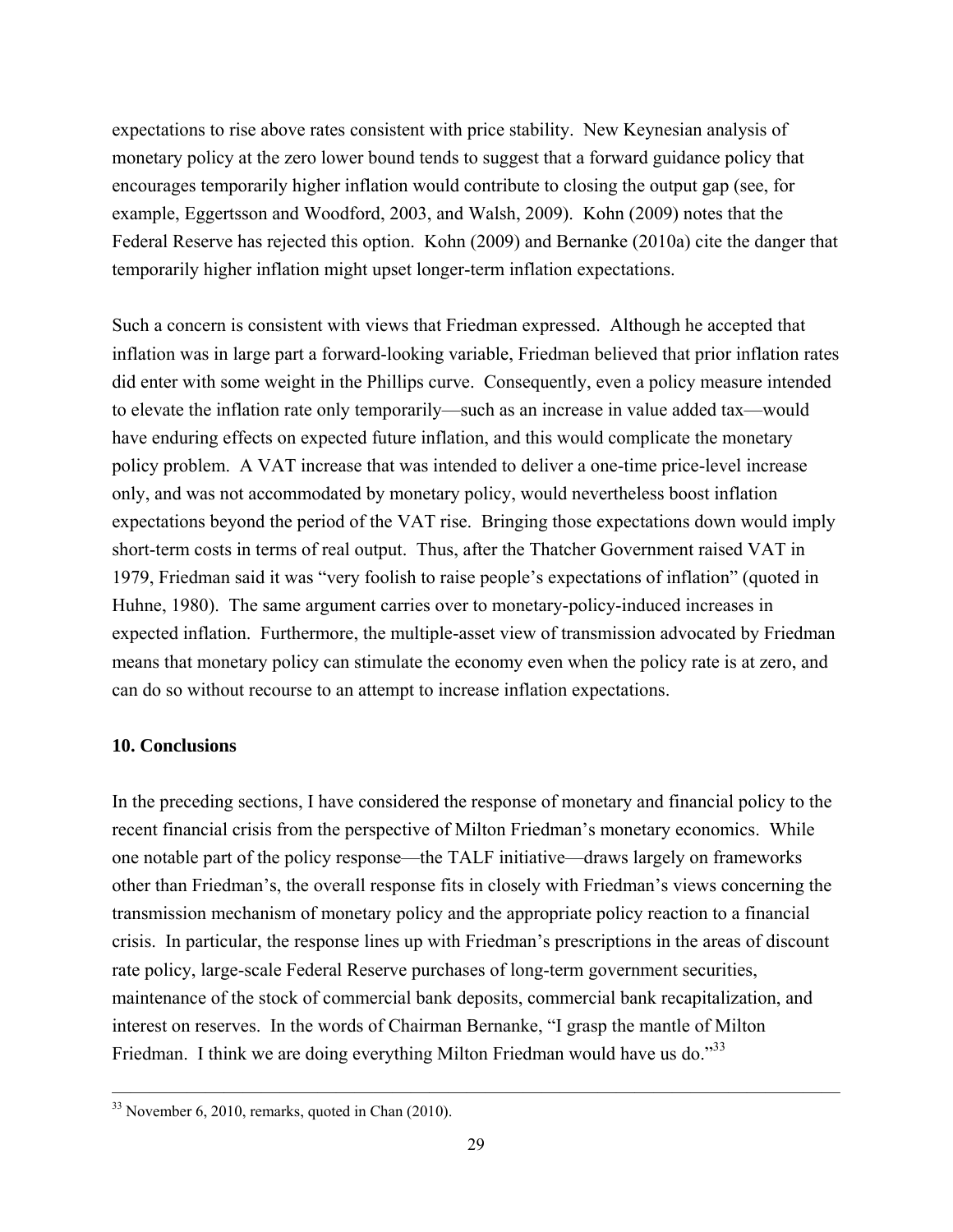#### **Appendix A: A Note on Sources**

Here I discuss the sources used in this paper. Starting in the mid-1940s, Friedman shifted to a viewpoint that emphasized the importance of monetary policy. But it was only in the years from 1948 to 1951 that his views crystallized into the position recognizable as the monetarist standpoint for which he became known; see Tavlas (1977) and Nelson (2009, pp. 477–479). Accordingly, I concentrate on Friedman's work from the early 1950s onward in my characterization of his monetary economics. I also use the report of the Bach Committee (Bach et al., 1976) as a source. Friedman was a member of the Committee, and, to judge from the writing style in its published report and from his later supportive words for the report (in Friedman, 1982, p. 107, for example), a leading contributor to the drafting of the report.

#### **Appendix B: Sketch of Friedman's view of money/credit interaction**

Below I sketch what Friedman's ideas on money and credit might imply for the specification of a small macroeconomic model. In this simplified exposition, I make no allowance for dynamics other than admitting a distinction between a short-term and long-term interest rate.

Let *R* be a nominal interest rate on a Treasury bill,  $R_L$  the nominal rate on a long-term corporate bond,  $\pi^e$  and  $\pi^e$  be the expected inflation rates relevant for the respective interest rates, and  $r^*$ and *rL*\* be the real natural values of these rates. In addition, let *Y* be the level of real output, *Y*\* be its natural value,  $M/P$  be the stock of real balances, and  $B_L$  be the nominal market value of corporate bonds held by the private sector. A stripped-down version of the IS equation (written in output-gap terms), the money demand equation, the term-structure equation, and the Phillips curve in Friedman's conception of the transmission mechanism might be:

$$
Y/Y^* = f(R - \pi^e - r^*, R_L - \pi_L^e - r_L^*)
$$
\n(1)

$$
M/P = g(Y, R, B_L/P) \tag{2}
$$

$$
R_L = h(R, (M/B_L))
$$
\n<sup>(3)</sup>

$$
\pi - \pi^e = n(Y/Y^*)
$$
 (4)

Letting subscripts denote partial derivatives of a function with respect to argument *i*, these functions feature the restrictions  $f_1 < 0, f_2 < 0, g_1 > 0, g_2 < 0, g_3 > 0, h_1 > 0, h_2 < 0$ , and  $n_1 > 0$ . Equations (1) to (3) capture the notions that both the short- and long-term interest rate matter for aggregate demand (equation 1), that—as discussed in Section 4—money is demanded partly as a reserve against the holding of long-term bonds (equation 2), and that there is a portfolio effect of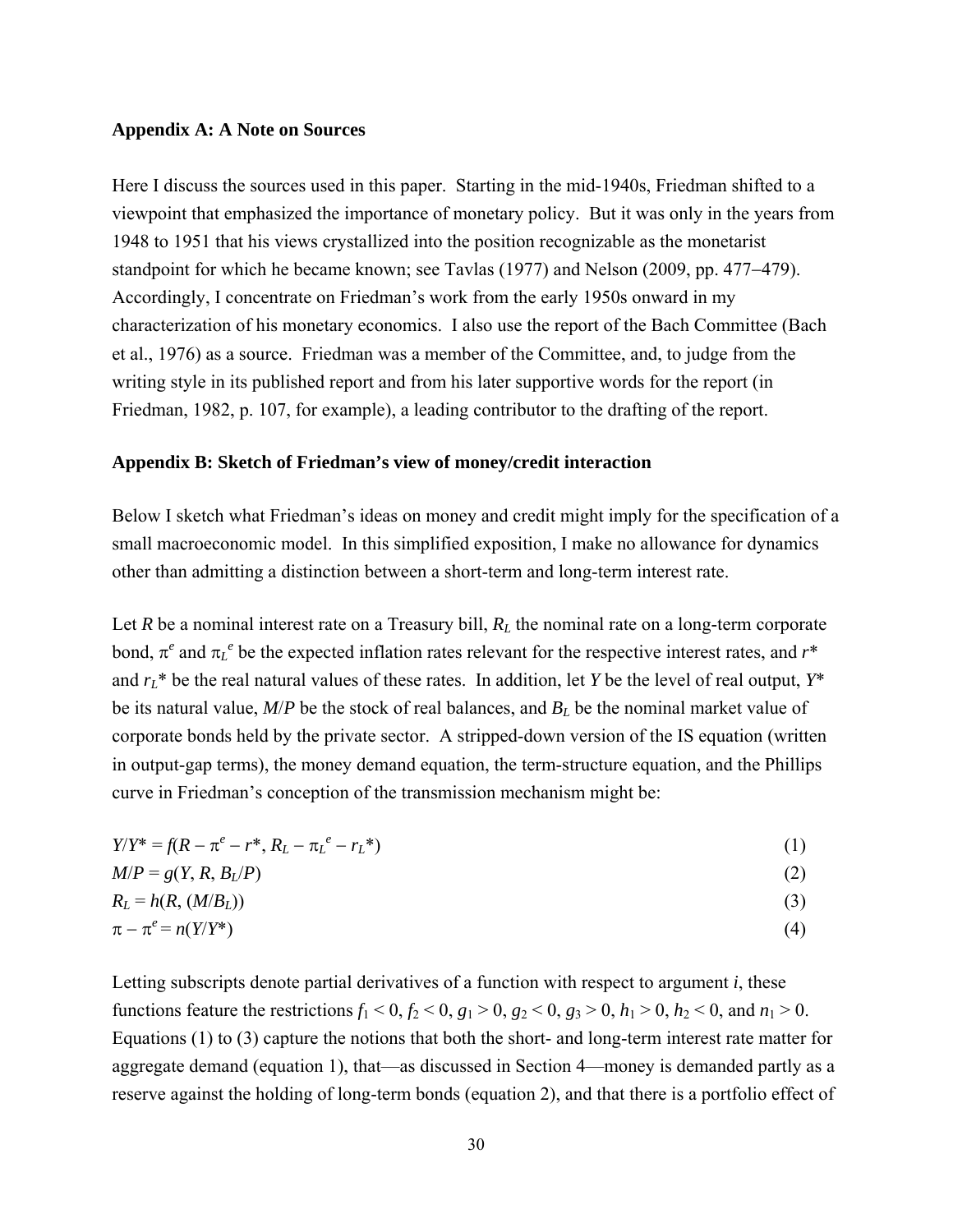real money balances on the long-term interest rate for a given path of the short rate (equation 3).<sup>34</sup> A further structural equation involving the stock of bonds  $B_L$  is needed to complete the specification of private sector behavior, but here I simply take  $B_L$  as given, requiring only that central bank actions on *M* can move the ratio  $(M/B<sub>L</sub>)$  in the same direction in the short run.

Now let us consider adding a credit market. Let this credit market be responsible for setting an asset price,  $P_H$  (the real house price, for concreteness). Furthermore, let us take Friedman's position that some asset prices have little bearing in themselves for aggregate demand determination, and are also only very remotely related to monetary policy, by excluding  $P<sub>H</sub>$  from all the equations above. That is, the credit market determines  $P_H$ , but the central bank's influence on the credit market is assumed not to be pervasive enough to determine  $P_H$ , while  $P_H$ appears negligibly in the IS equation. To capture Friedman's notion that the credit market matters for the rest of the economy via its spillover effects on banks' capital position, let us specify a relationship between the real short-term natural rate and the real asset price as follows:

$$
r^* = d \cdot P_H + r_L^* \tag{5}
$$

where  $d > 0$ . This equation captures the idea that, as Friedman and Schwartz (1963a, p. 323) observe, banks "seek safety… through government securities." A collapse of asset prices is assumed to erode banks' capital position and to produce a flight to safety that lowers the real short-term natural rate. Long-term bonds, including long-term securities with no default risk, are assumed not to benefit from the flight to safety because fluctuations in bond prices make longterm bonds inherently riskier than short-term securities.

To concentrate on the effects on aggregate demand of disturbances from this source, normalize  $r_L^* = 0$  and assume  $Y^* = 1$ . Then the system becomes (5) and:

 $Y = f(R - \pi^e - r^*, R_L - \pi^e)$  $M/P = g(Y, R, B_I/P)$  $R_L = h(R, M/B_L)$  $\pi - \pi^e = n(Y)$ .

<sup>&</sup>lt;sup>34</sup> Substitution of the term-structure equation into the money demand function indicates that both short- and longterm interest rates enter the money demand function. Even so, this modification of the money demand function only goes partly in the direction of achieving the multiple-argument money demand equation that Friedman envisaged.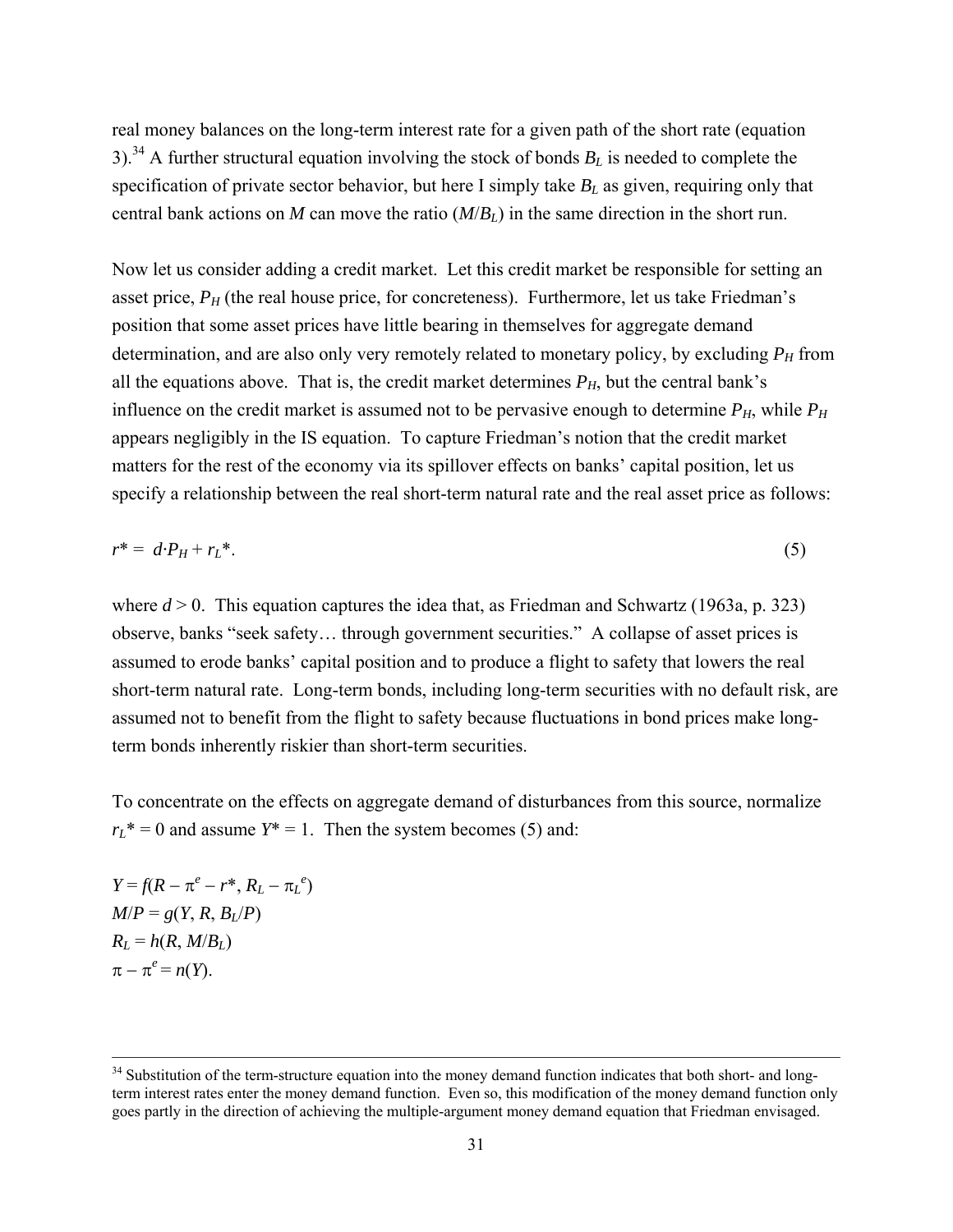Let us contemplate the case of a fall in the asset price  $P_H$ . This will lower the short-term real natural rate,  $r^*$ . Let us assume that  $P$ ,  $\pi^e$ , and  $\pi^e$  are inertial in the short run.<sup>35</sup> Then if R is positive, actions on *R* are feasible and translate into actions on the real interest rate, and the appropriate stabilizing action is to let real and nominal short-term interest rate fall with *r*\*.

Consider, however, a policy reaction which does not reduce the nominal and real interest rate in response to the decline in  $P_H$ . Then output *Y* will fall and real balances  $M/P$  will decline via the money demand relationship; in addition, the fall in *M*/*P* will raise the long-term interest rate and thereby compound the contraction in output. Thus, using prevention of the fall in *M*/*P* (which, with *P* predetermined, means stabilizing the nominal money stock) as a criterion in the policy response would be one way of countering the contractionary effects of the fall in the unobserved natural rate. Moreover, when reductions in *R* are not feasible because of the zero lower bound, additions to *M*/*P* still provide stimulus via portfolio effects on (real and nominal) long-term interest rates  $36$ 

The preceding outline does not incorporate the idea that a flight to safety will not only reduce the natural real short-term interest rate, but will likely increase desired real money balances as well. This factor is cited by Friedman and Schwartz  $(1963a, pp. 352-353)$  as the reason that real money balances rose in the 1930s even though the nominal money stock contracted. The implied shift in money demand is incorporated into Christiano, Motto, and Rostagno's (2003) characterization of the Friedman-Schwartz hypothesis regarding the Great Depression. Allowing for this factor would strengthen the case for expansion of the nominal money stock as a stabilizing action during a financial crisis.

<sup>&</sup>lt;sup>35</sup> *P* and  $\pi^e$  might be inertial because of price stickiness, while  $\pi_L^e$  might be inertial because the monetary policy regime has anchored  $\pi_L^e$  to such a degree that short-run variations in the policy instrument (*M* or *R*) have little effect on  $\pi_L^e$ 

<sup>&</sup>lt;sup>36</sup> The Bank of England has characterized its quantitative easing operations as the direct replacement of nonbank holdings of long-term debt  $(B_L)$  with deposit money (included in *M*); see Bank of England (2009) and Joyce, Lasaosa, Stevens and Tong (2010). LSAP might be viewed as having the same effect. From equation (2), at  $R = 0$ , such operations reduce one right-hand-side term (the real bond stock times its positive coefficient) while augmenting the left-hand-side variable (real money balances). To balance the equation, output (*Y*) can rise. The dependence of *Y* on the long-term interest rate, coupled with the portfolio effect on long-term rates of the central bank's purchase program, provides a basis for believing that *Y* will indeed rise in response to the expansion of money relative to long-term debt.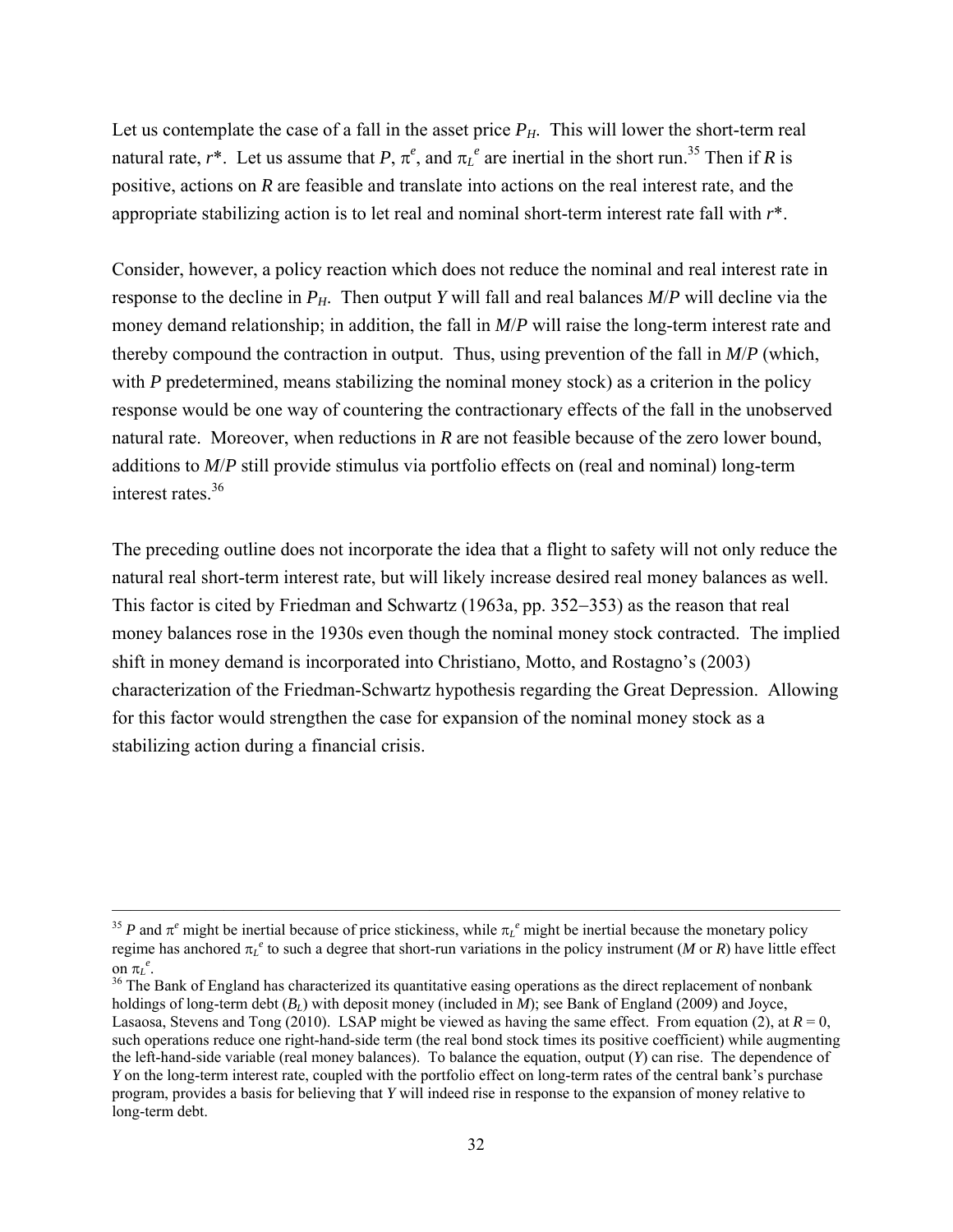# **References**

ABC (1987). "*Nightline* Show No. 1685, November 6, 1987: A National Town Meeting on Wall Street and the Economy." Transcript.

Adrian, Tobias, and Hyun S. Shin (2009). "The Shadow Banking System: Implications for Financial Regulation." Federal Reserve Bank of New York Staff Report No. 382.

Andrés, Javier, J. David López-Salido, and Edward Nelson (2004). "Tobin's Imperfect Asset Substitution in Optimizing General Equilibrium," *Journal of Money, Credit, and Banking,* Vol.  $36(4)$ , 665-690.

Bach, George L., Phillip D. Cagan, Milton Friedman, Clifford G. Hildreth, Franco Modigliani, and Arthur Okun (1976). *Improving the Monetary Aggregates: Report of the Advisory Committee on Monetary Statistics*. Washington, D.C.: Federal Reserve Board.

Bagehot, Walter (1873/1897). *Lombard Street: A Description of the Money Market.* New York: Charles Scribner's Sons.

Balke, Nathan S., and Robert J. Gordon (1986). "Historical Data." In R.G. Gordon (ed.), *The American Business Cycle: Continuity and Change*. Chicago: University of Chicago Press. 781 – 850.

Bank of England (2009). *Response from the Bank of England to the Treasury Committee's Questions on Quantitative Easing*. August 12.

Barnett, William A., and Marcelle Chauvet (2009). "International Financial Aggregation and Index Number Theory: A Chronological Half-Century Empirical Overview," *Open Economies Review*, Vol. 20(1), 1–38.

Barro, Robert J. (1985). "Bank Deregulation, Accounting Systems of Exchange, and the Unit of Account: A Critical Review—A Comment on the McCallum Paper," *Carnegie-Rochester Conference Series on Public Policy, Vol. 23(1), 47–53.*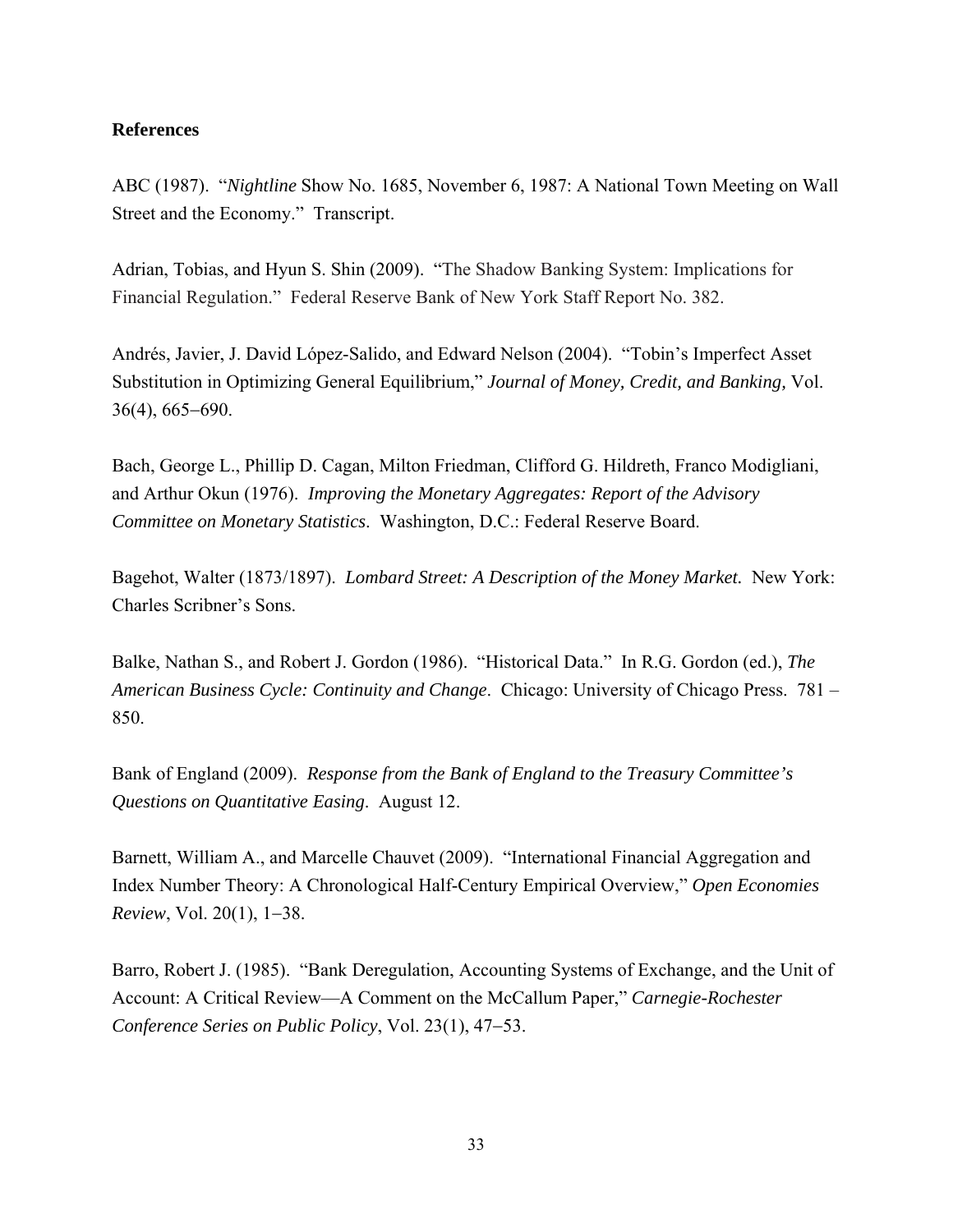Bean, Charles, Matthias Paustian, Adrian Penalver, and Tim Taylor (2010). "Monetary Policy After the Fall." Presented at Federal Reserve Bank of Kansas City Symposium on "Macroeconomic Challenges: The Decade Ahead," August 26–28.

Bech, Morten L., and Elizabeth Klee (2010). "The Mechanics of a Graceful Exit: Interest on Reserves and Segmentation in the Federal Funds Market." Manuscript, Federal Reserve Board, October; presented at November 2010 Carnegie-Rochester Conference Series on Public Policy.

Belongia, Michael T., and Peter N. Ireland (2006). "The Own-Price of Money and the Channels of Monetary Transmission," *Journal of Money, Credit, and Banking*, Vol. 38(2), 429445.

Bernanke, Ben S. (1983). "Nonmonetary Effects of the Financial Crisis in the Propagation of the Great Depression," *American Economic Review*, Vol. 73(3), 257–276.

Bernanke, Ben S. (1986). "Alternative Explanations of the Money-Income Correlation," *Carnegie-Rochester Conference Series on Public Policy, Vol. 25(1), 49–99.* 

Bernanke, Ben S. (2002). "On Milton Friedman's Ninetieth Birthday." Remarks at the Conference to Honor Milton Friedman, University of Chicago, November 8.

Bernanke, Ben S. (2004). "Friedman's Monetary Framework: Some Lessons." In M.A. Wynne, H. Rosenblum, and R.L. Formaini (eds.), *The Legacy of Milton and Rose Friedman's Free to Choose*: *Economic Liberalism at the Turn of the 21st Century*. Dallas: Federal Reserve Bank of Dallas. 207-217.

Bernanke, Ben S. (2008). "Developments in the Financial Markets." Testimony before the U.S. Senate Committee on Banking, Housing, and Urban Affairs, April 3.

Bernanke, Ben S. (2009a). "The Federal Reserve's Balance Sheet: An Update." Speech at the Federal Reserve Board Conference on Key Developments in Monetary Economics, Washington, D.C., October 8.

Bernanke, Ben S. (2009b). "The Crisis and the Policy Response." Stamp Lecture, London School of Economics, January 13.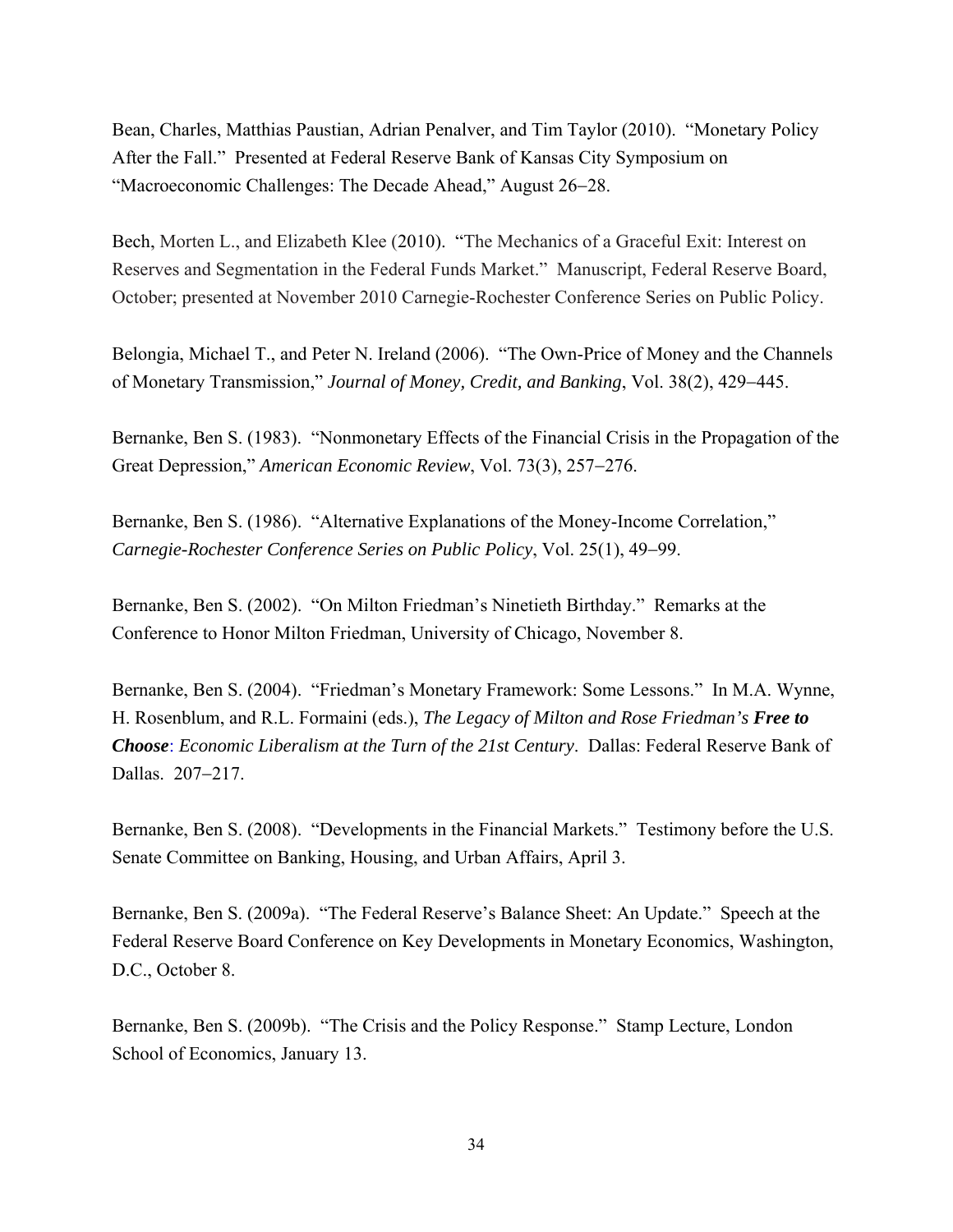Bernanke, Ben S. (2010a). "The Economic Outlook and Monetary Policy." Speech at Federal Reserve Bank of Kansas City Symposium on "Macroeconomic Challenges: The Decade Ahead," Jackson Hole, MO, August 28.

Bernanke, Ben S. (2010b). Statement and Testimony, September 2. In Financial Crisis Inquiry Commission, *Hearing on "Too Big to Fail: Expectations and Impact of Extraordinary Government Intervention and the Role of Systemic Risk in the Financial Crisis*.*"* Washington, D.C.: Financial Crisis Inquiry Commission. 1-121.

Bernanke, Ben S. (2010c). "Causes of the Recent Financial and Economic Crisis." Opening Statement before the Financial Crisis Inquiry Commission, Washington, D.C., September 2.

Brunner, Karl (1976). "Issues of Post-Keynesian Monetary Analysis," *Kredit und Kapital*, Vol.  $9(1)$ ,  $24-52$ .

Brunner, Karl (1983). "Has Monetarism Failed?," *Cato Journal*, Vol. 3(1), 23–62.

Brunner, Karl, and Allan H. Meltzer (1973). "Mr. Hicks and the 'Monetarists,'" *Economica*, Vol.  $60(157)$ , 44-59.

Brunnermeier, Markus K. (2009). "Deciphering the Liquidity and Credit Crunch 2007–2008," *Journal of Economic Perspectives, Vol. 23(1), 77-100.* 

Bryant, John (1980). "A Model of Reserves, Bank Runs, and Deposit Insurance," *Journal of Banking and Finance*, Vol. 4(4), 335–344.

Buiter, Willem H. (1987). "Stabilisation Scheme," *Financial Times* (London), October 22, p. 25.

Bullard, James B. (2010). "QE2 in Five Easy Pieces." Talk at High Profile Speaker Series, NYSSA, New York, November 8.

Campbell, Sean, Daniel Covitz, William Nelson, and Karen Pence (2011). "Securitization Markets and Central Banking: An Evaluation of the Term Asset-Backed Securities Loan Facility." Federal Reserve Board Finance and Economics Discussion Series No. 2011–16.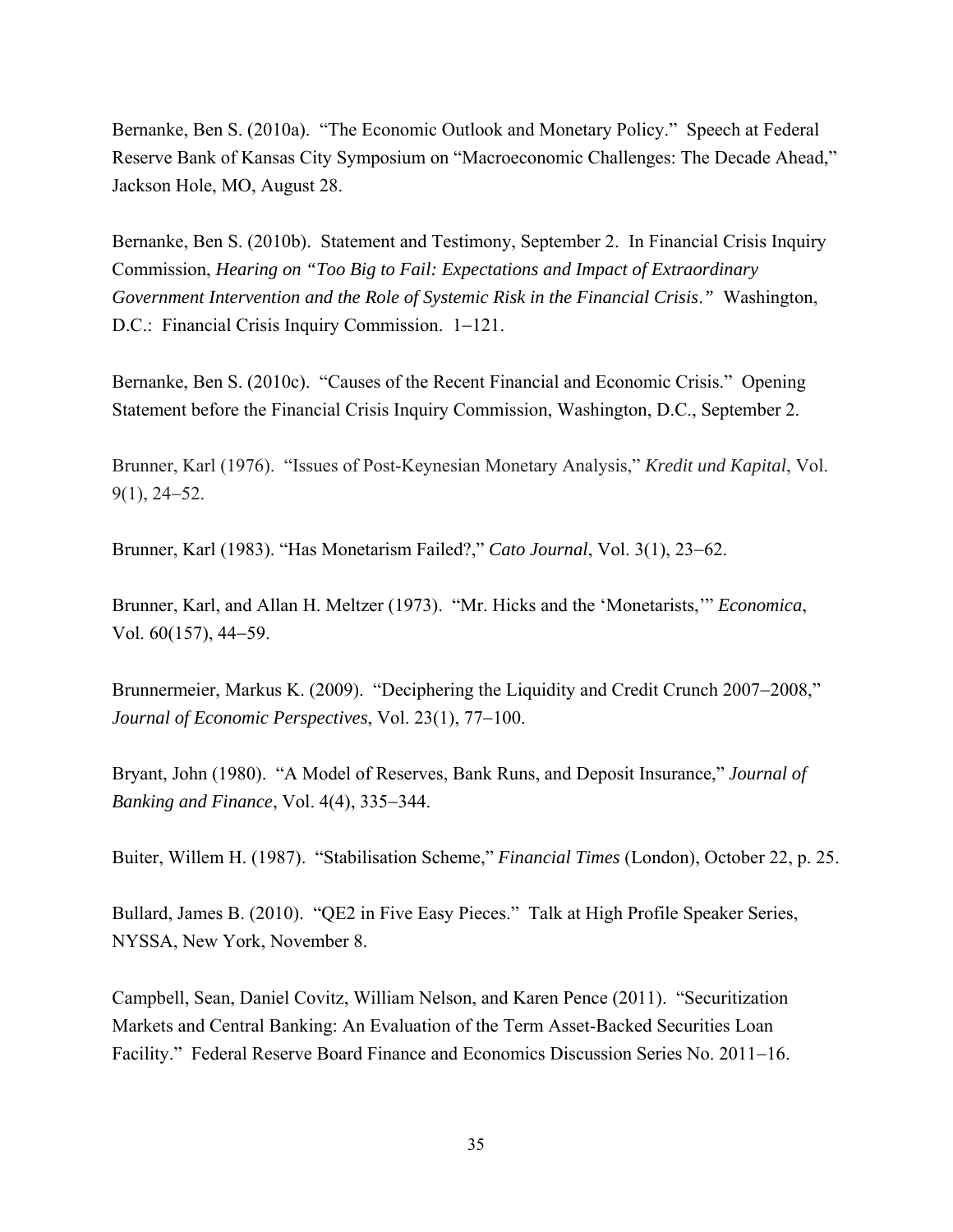Carpenter, Seth B., and Selva Demilralp (2010). "Money, Reserves, and the Transmission of Monetary Policy: Does the Money Multiplier Exist?" Federal Reserve Board Finance and Economics Discussion Series No. 2010–41.

Cecchetti, Stephen G. (2009). "Crisis and Responses: The Federal Reserve in the Early Stages of the Financial Crisis," *Journal of Economic Perspectives*, Vol. 23(1), 53–75.

Cecchetti, Stephen G., and Piti Disyatat (2010). "Central Bank Tools and Liquidity Shortages *Federal Reserve Bank of New York Economic Policy Review, Vol. 16(1), 29–42.* 

Chan, Sewell (2010). "Friedman Casts Shadow as Economists Meet," *New York Times*, November 8, pp. B1 and B3.

Christiano, Lawrence J., Roberto Motto, and Massimo Rostagno (2003). "The Great Depression and the Friedman-Schwartz Hypothesis," *Journal of Money, Credit, and Banking*, Vol. 35(6), 1119-1197.

Clouse, James, Dale Henderson, Athanasios Orphanides, David Small, and Peter Tinsley (2000). "Monetary Policy When the Nominal Short-Term Interest Rate is Zero." Federal Reserve Board Finance and Economics Discussion Series No. 2000–51.

Conard, Joseph W. (1959). *An Introduction to the Theory of Interest*. Berkeley, CA: University of California Press.

Culbertson, J.M. (1957). "The Term Structure of Interest Rates," *Quarterly Journal of Economics*, Vol. 71(4), 485–517.

Cúrdia, Vasco, and Michael Woodford (2009). "Credit Frictions and Optimal Monetary Policy." Manuscript, Columbia University, May.

D'Amico, Stefania, and Thomas B. King (2010). "Flow and Stock Effects of Large-Scale Treasury Purchases." Federal Reserve Board Finance and Economics Discussion Series No.  $2010 - 52$ .

Diamond, Douglas W., and Philip H. Dybvig (1983). "Bank Runs, Deposit Insurance, and Liquidity," *Journal of Political Economy*, Vol. 91(3), 401–419.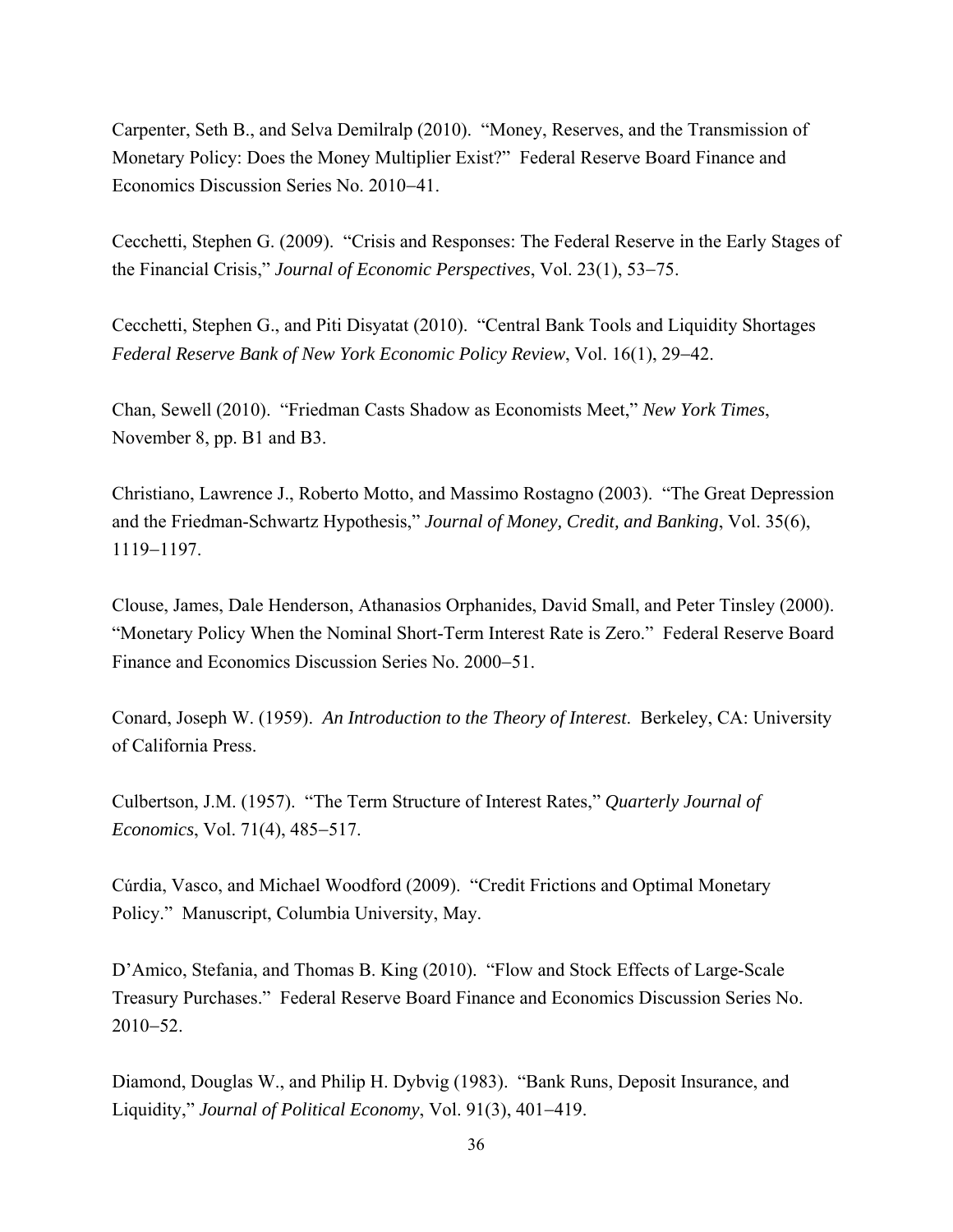Doh, Taeyoung (2010). "The Efficacy of Large-Scale Asset Purchases at the Zero Lower Bound," *Federal Reserve Bank of Kansas City Economic Review*, Vol. 95(2), 5–34.

Dokko, Jane, Brian Doyle, Michael T. Kiley, Jinill Kim, Shane Sherlund, Jae Sim, and Skander Van den Heuvel (2011). "Monetary Policy and the Global Housing Bubble," *Economic Policy*, Vol.  $26(66)$ ,  $235-283$ .

Duro, Lorraine (1980). "The Federal Reserve's Discount Mechanism," *Federal Reserve Bank of Cleveland Economic Review, Vol. 57(2), 1–9.* 

Eggertsson, Gauti B., and Benjamin Pugsley (2006). "The Mistake of 1937: A General Equilibrium Analysis." Bank of Japan IMES Discussion Paper No. 2006–E-19.

Eggertsson, Gauti B., and Michael Woodford (2003). "The Zero Bound on Interest Rates and Optimal Monetary Policy," *Brookings Papers on Economic Activity*, Vol. 34(1), 139–211.

Federal Open Market Committee (2009). Press Release, March 18, 2009. http://www.federalreserve.gov/newsevents/press/monetary/20090318a.htm

Federal Open Market Committee (2010). Press Release, November 3. http://www.federalreserve.gov/newsevents/press/monetary/20101103a.htm

Friedman, Milton (1956). "The Quantity Theory of Money: A Restatement." In M. Friedman (ed.), *Studies in the Quantity Theory of Money.* Chicago: University of Chicago Press. 3-21.

Friedman, Milton (1960). *A Program for Monetary Stability*. Fordham, NY: Fordham University Press.

Friedman, Milton (1962a). "Should There Be an Independent Monetary Authority?" In L.B. Yeager (ed.), *In Search of a Monetary Constitution*. Cambridge, MA: Harvard University Press. 219243. Reprinted in M. Friedman, *Dollars and Deficits*. Eaglewood Cliffs, N.J.: Prentice Hall. 173-194.

Friedman, Milton (1962b). "A Program for Monetary Stability: Part One." In U.S. Savings and Loan League, *Proceedings of the Conference on Savings and Residential Financing*. Chicago: U.S. Savings and Loan League. 11–32.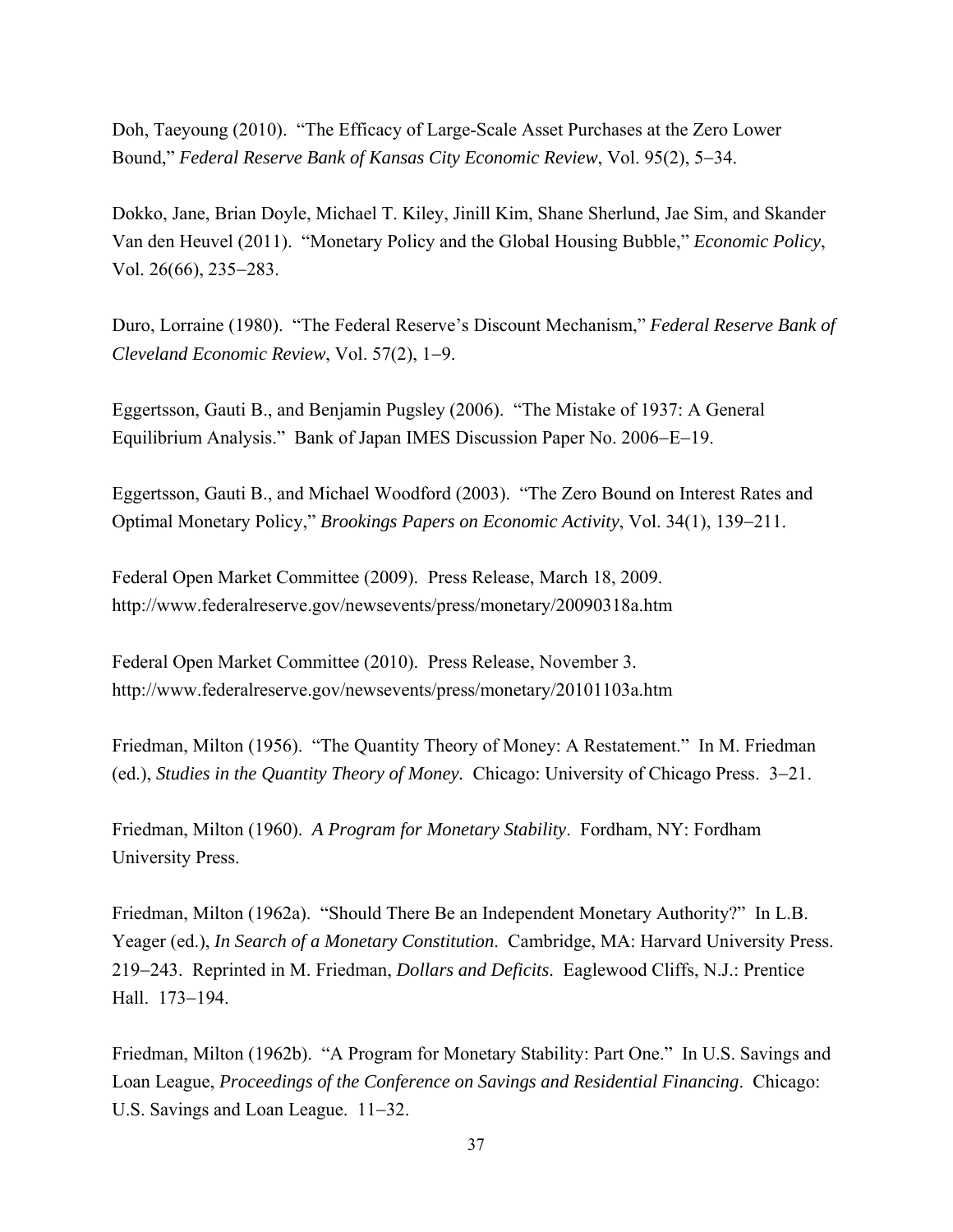Friedman, Milton (1964). "The Monetary Studies of the National Bureau." In NBER, *The National Bureau Enters Its 45th Year, 44th Annual Report*. New York: NBER. 7–25. Reprinted in M. Friedman, *The Optimum Quantity of Money and Other Essays*. Chicago: Aldine, 1969. 261–283.

Friedman, Milton (1967). "The Monetary Theory and Policy of Henry Simons," *Journal of Law*  and Economics, Vol. 10(1), 1–13. Reprinted in M. Friedman, *The Optimum Quantity of Money* and Other Essays. Chicago: Aldine, 1969. 81-96.

Friedman, Milton (1968). *Dollars and Deficits*. Eaglewood Cliffs, N.J.: Prentice Hall.

Friedman, Milton (1969). "The Optimum Quantity of Money." In M. Friedman, *The Optimum Quantity of Money and Other Essays.* Chicago: Aldine. 1–50.

Friedman, Milton (1970a). "Controls on Interest Rates Paid by Banks," *Journal of Money, Credit and Banking*, Vol. 2(1), 15–32.

Friedman, Milton. (1970b). "The Counter-Revolution in Monetary Theory." IEA Occasional Paper No. 33. Reprinted in M. Friedman, *Monetarist Economics*. Oxford, U.K.: Basil Blackwell, 1991. 1-20.

Friedman, Milton (1971). "Money—Tight or Easy?," *Newsweek*, March 1, p. 80. Reprinted in M. Friedman, *An Economist's Protest: Columns in Political Economy*. New York: Thomas Horton.  $59-61$ .

Friedman, Milton (1972a). "Comments on the Critics," *Journal of Political Economy*, Vol.  $80(5)$ ,  $906-950$ .

Friedman, Milton (1972b). "Monetary Policy," *Proceedings of the American Philosophical Society*, *Vol.* 116(3), 183-196.

Friedman, Milton (1974). "Letter on Monetary Policy," *Federal Reserve Bank of St. Louis Review*, Vol. 56(3), 20–23.

Friedman*,* Milton (1976). "Comments on Tobin and Buiter." In J.L. Stein (ed.), *Monetarism*. Amsterdam: North-Holland. 310-317.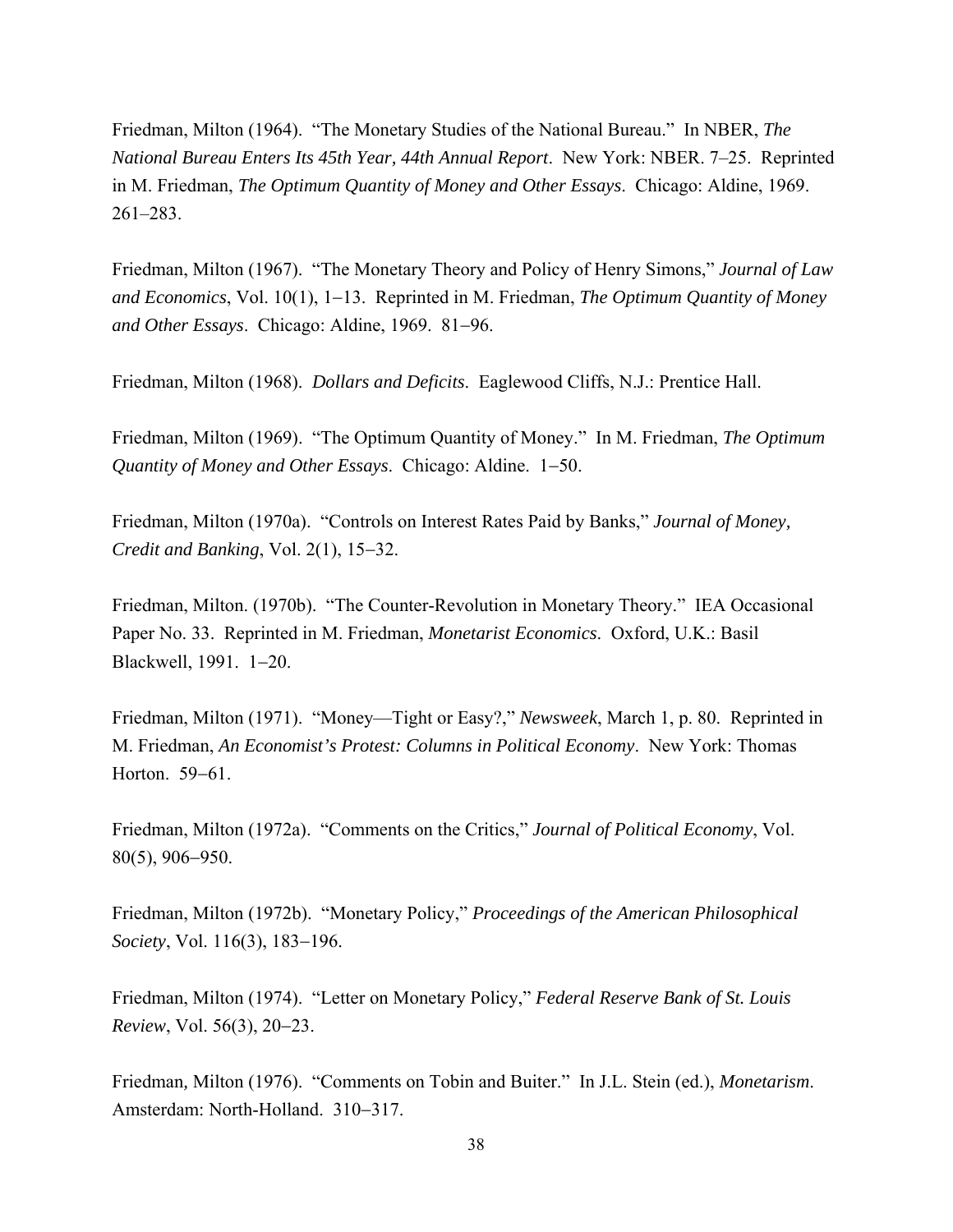Friedman, Milton (1977). "Time Perspective in Demand for Money," *Scandinavian Journal* of *Economics*, Vol. 79(4), 397-416.

Friedman, Milton (1978). Submission dated August 21, 1978. In Committee on Banking, Housing, and Urban Affairs, U.S. Senate, *Federal Reserve Requirements Act of 1978*: *Hearings*. Washington, D.C.: GPO. 280-282.

Friedman, Milton (1980). "Memorandum: Response to Questionnaire on Monetary Policy, June 11, 1980." In Treasury and Civil Service Committee, *Memoranda on Monetary Policy*. London: H.M.S.O., 55–61. Reprinted in M. Friedman, *Monetarist Economics*. Oxford, U.K.: Basil Blackwell, 1991. 49–62.

Friedman, Milton (1981a). "A Memorandum to the Fed," *Wall Street Journal*, January 30, p. 20. Reprinted in M. Friedman, *Bright Promises, Dismal Performance*. New York: Harcourt Brace Jovanovich, 1983. 241-249.

Friedman, Milton (1981b). "An Address by Professor Milton Friedman, Wellington, New Zealand, April 22nd, 1981." Wellington, New Zealand: Buttle Wilson and Broadbank Corporation.

Friedman, Milton (1982). "Monetary Policy: Theory and Practice," *Journal of Money, Credit and Banking*, February, Vol. 14(1), 98-118.

Friedman, Milton (1983a). "Monetarism in Rhetoric and in Practice," *Bank of Japan Monetary and Economic Studies*, October, Vol. 1(2), 1–14.

Friedman, Milton (1983b). " 'No' to More Money to the IMF," *Newsweek*, November 14, p. 96.

Friedman, Milton (1985). "How to Give Monetarism a Bad Name." In J.K. Galbraith and D.C. Roberts (eds.), *Monetarism, Inflation, and the Federal Reserve: Essays Prepared for the Use of the Joint Economic Committee, Congress of the United States*. Washington, D.C.: U.S. Government Printing Office. 51–61.

Friedman, Milton (1988). "Money and the Stock Market," *Journal of Political Economy*, Vol.  $96(2)$ ,  $221-245$ .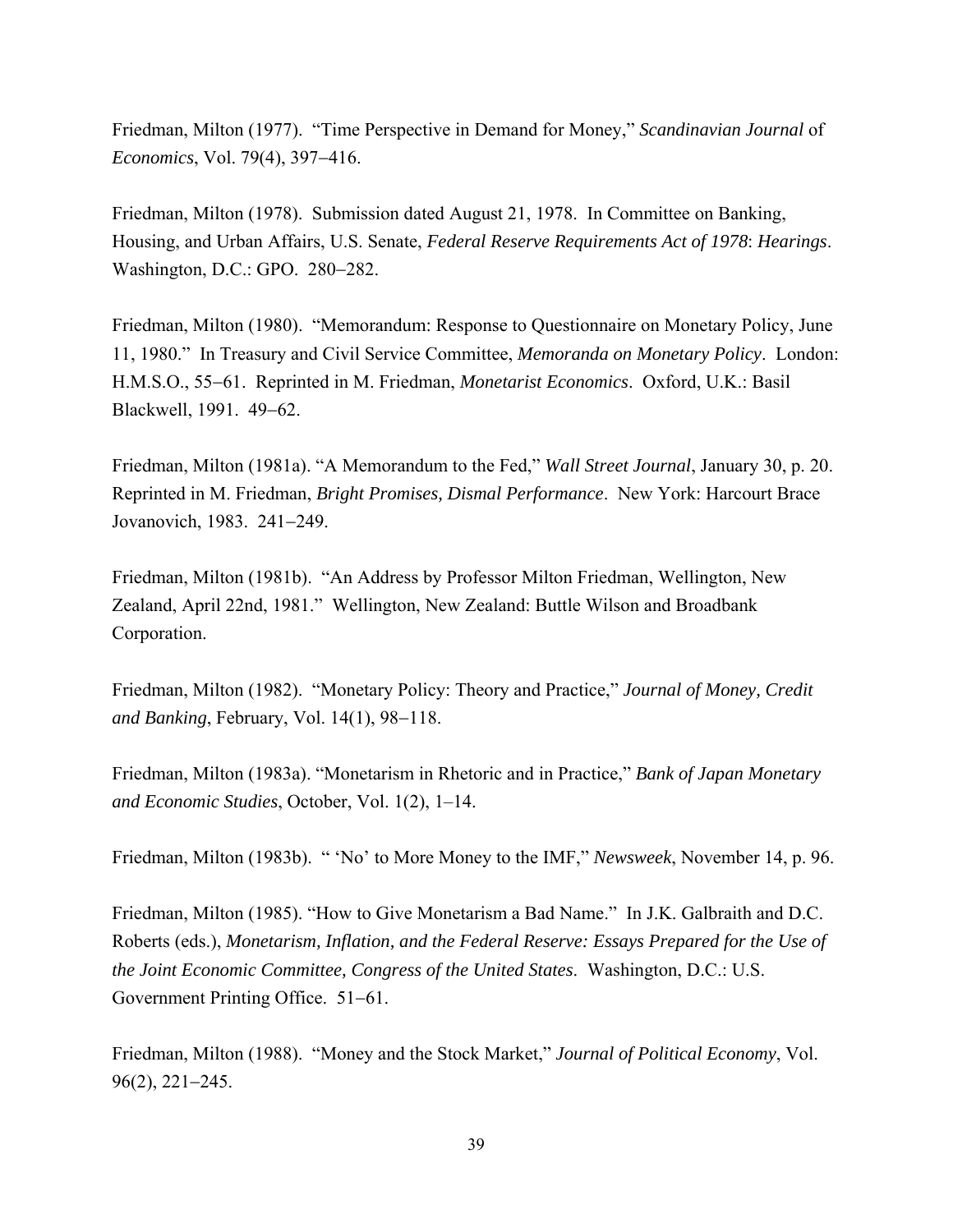Friedman, Milton (1992a). *Money Mischief: Episodes in Monetary History*. New York: Harcourt Brace Jovanovich.

Friedman, Milton (1992b). "Too Tight for a Strong Recovery," *Wall Street Journal*, October 23, p. A12.

Friedman, Milton, Lloyd A. Metzler, Frederick H. Harbison, Lloyd W. Mints, D. Gale Johnson, Theodore W. Schultz, and H.G. Lewis (1951). "The Failure of the Present Monetary Policy." In Joint Committee on the Economic Report, Congress of the United States, *January 1951 Economic Report of the President.* Washington, D.C.: GPO. 458-460.

Friedman, Milton, and Anna J. Schwartz (1963a). *A Monetary History of the United States, 18671960*. Princeton, N.J.: Princeton University Press.

Friedman, Milton, and Anna J. Schwartz (1963b). "Money and Business Cycles," *Review of Economics and Statistics*, Vol. 45(1), 32–64.

Friedman, Milton, and Anna J. Schwartz (1970). *Monetary Statistics of the United States*. New York: Columbia University Press.

Friedman, Milton, and Anna J. Schwartz (1982). *Monetary Trends in the United States and the United Kingdom: Their Relation to Income, Prices, and Interest Rates, 1867–1975. Chicago:* University of Chicago Press.

Gagnon, Joseph, Matthew Raskin, Julie Remache, and Brian Sack (2010). "Large-Scale Asset Purchases by the Federal Reserve: Did They Work?" Federal Reserve Bank of New York Staff Report No. 441.

Gertler, Mark, and Peter Karadi (2011). "A Model of Unconventional Monetary Policy," Journal of Monetary Economics, Vol. 58(1), 17-34.

Gilchrist, Simon, and Egon Zakrajšek (2010). "Monetary Policy and Credit Supply Shocks." Manuscript, Federal Reserve Board, October; presented at the Eleventh Jacques Pollack Annual Research Conference on "Macroeconomic and Financial Policies after the Crisis," November.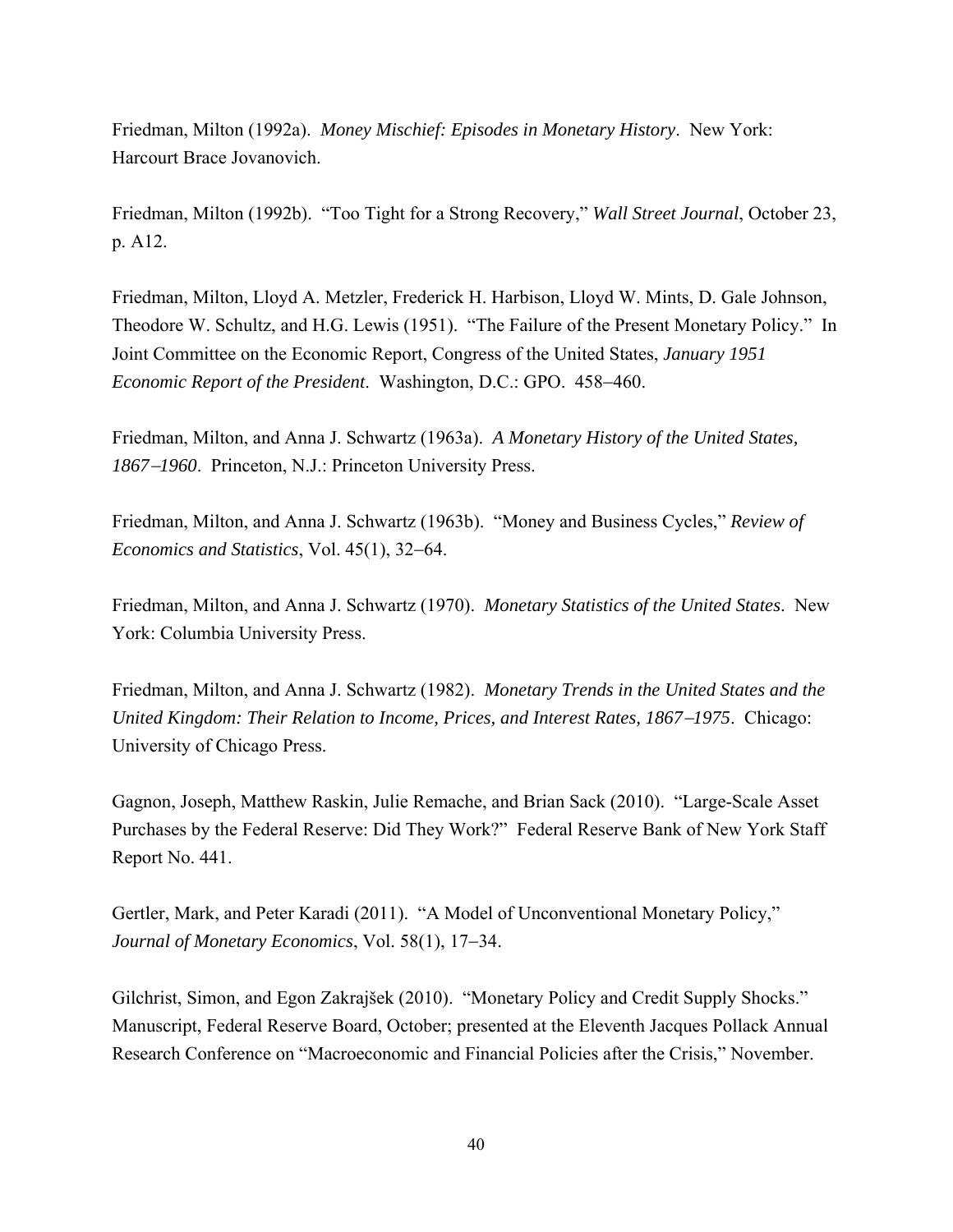Goodfriend, Marvin (2011). "Central Banking in the Credit Turmoil: An Assessment of Federal Reserve Practice," *Journal of Monetary Economics*, Vol. 58(1), 1–12.

Goodfriend, Marvin, and Robert G. King (1988). "Financial Deregulation, Monetary Policy and Central Banking," *Federal Reserve Bank of Richmond Economic Review*, Vol. 74(3), 3–22.

Goodhart, Charles A.E. (1973). "Discussion of William D. Nordhaus and Henry C. Wallich, 'Alternatives for Debt Management.'" In Federal Reserve Bank of Boston, *Issues in Federal Debt Management: Proceedings of a Conference Held at Melvin Village*, *New Hampshire, June, 1973.* Boston: Federal Reserve Bank of Boston. 26–30.

Greenspan, Alan (2007). *The Age of Turbulence: Adventures in a New World*. New York: The Penguin Press.

Huhne, Christopher (1980). "Chilly Wind from Chicago," *The Guardian* (London), March 1, p. 15.

Joint Economic Committee (1959). *Employment, Growth, and Price Levels, Hearings, Part 9A*. Washington, D.C.: U.S. Government Printing Office.

Joyce, Michael, Ana Lasaosa, Ibrahim Stevens, and Matthew Tong (2010). "The Financial Market Impact of Quantitative Easing." Bank of England Working Paper No. 393.

Keister, Todd, Antoine Martin, and James McAndrews (2008). "Divorcing Money from Monetary Policy," *Federal Reserve Bank of New York Economic Policy Review*, Vol. 14(3),  $41 - 56$ .

King, Mervyn A. (1999)*.* "Challenges for Monetary Policy: New and Old." In Federal Reserve Bank of Kansas City, *New Challenges for Monetary Policy*. Kansas City, MO: Federal Reserve Bank of Kansas City. 11-57.

Kindleberger, Charles P. (2000). *Manias Panics, and Crashes: A History of Financial Crises, Fourth Edition*. New York: Wiley.

Klee, Elizabeth (2010). "The First Line of Defense: The Discount Window and the Federal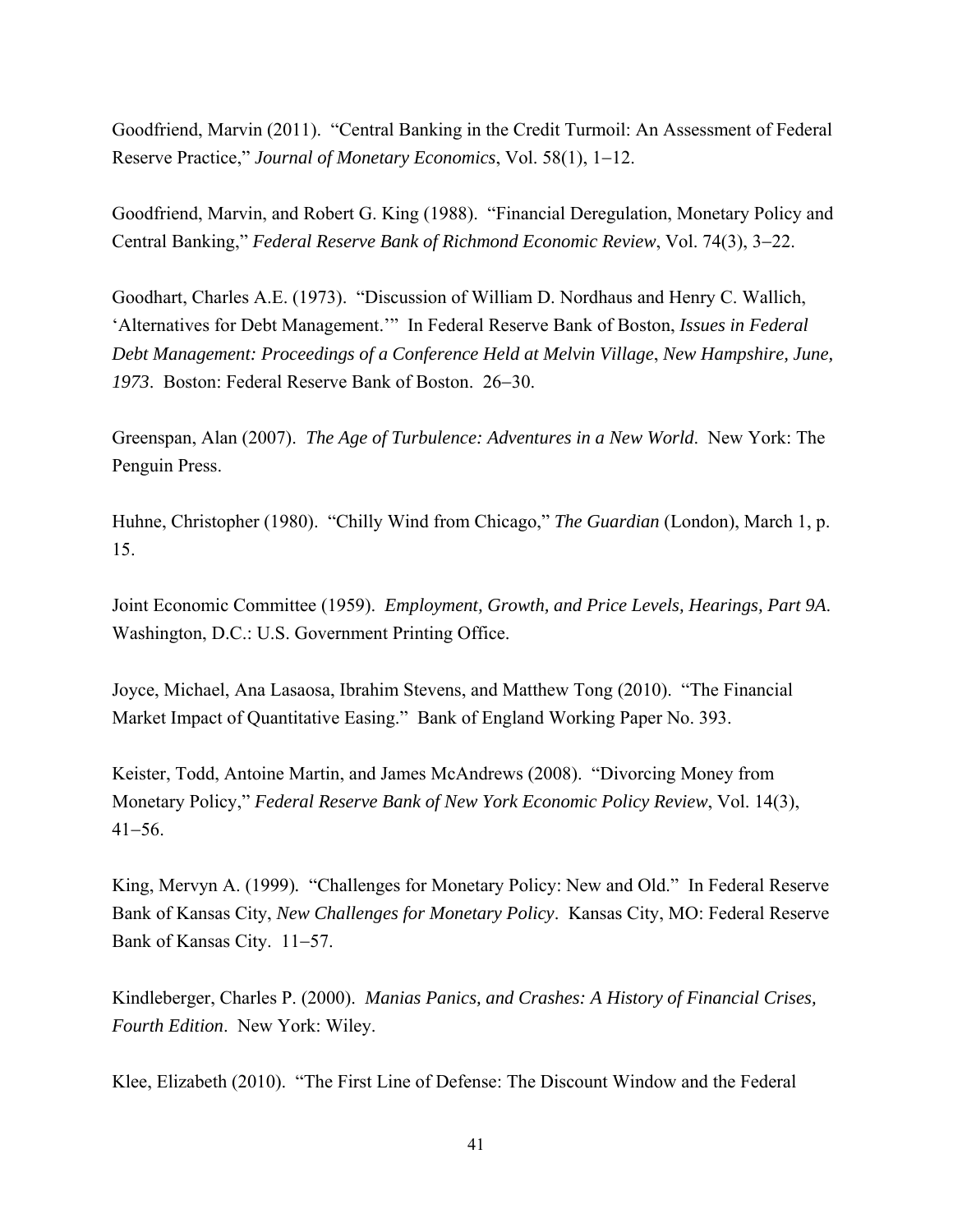Funds Market During the Early Part of the Financial Crisis." Manuscript, Federal Reserve Board, July.

Kohn, Donald L. (2009). "Monetary Policy Research and the Financial Crisis: Strengths and Shortcomings." Speech at the Conference on Key Developments in Monetary Economics, Washington, D.C., October 9.

Law, Warren A., and M. Colyer Crum (1963). "New Trend in Finance: The Negotiable CD," *Harvard Business Review, Vol. 61(1), 115-126.* 

Lenzner, Robert (1981). "Friedman Would Take Fed Job, But Paul Volcker's Got It and Shows No Intention of Resigning," *Boston Globe*, April 1, pp. 39 and 45.

LeRoy, Stephen F. (1972). "Explaining Stock Prices," *Federal Reserve Bank of Kansas City Monthly Review, Vol. 57(3), 3-15.* 

Lindow, Wesley (1963). "Bank Capital and Risk Assets," *National Banking Review*, Vol. 1(1),  $29 - 46$ .

Lothian, James R. (2011). "Why Money Matters: A Fourth Natural Experiment," *Open Economies Review*, Vol. 22(3), 1–9.

Madigan, Brian F. (2009). "Bagehot's Dictum in Practice: Formulating and Implementing Policies to Combat the Financial Crisis." In Federal Reserve Bank of Kansas City, *Financial Stability and Macroeconomic Policy*. Kansas City, MO: Federal Reserve Bank of Kansas City. 169-189.

Mayer, Thomas (1978). *The Structure of Monetarism*. New York: W.W. Norton.

McCallum, Bennett T. (1995). "Monetary Policy Rules and Financial Stability." In K. Sawamoto, Z. Nakajima, and H. Taguchi (eds.), *Financial Stability in a Changing Environment*. London: Macmillan. 389-421.

McCallum, Bennett T. (2003). "Japanese Monetary Policy, 1991–2001," *Federal Reserve Bank of Richmond Economic Quarterly, Vol. 89(1), 1-31.*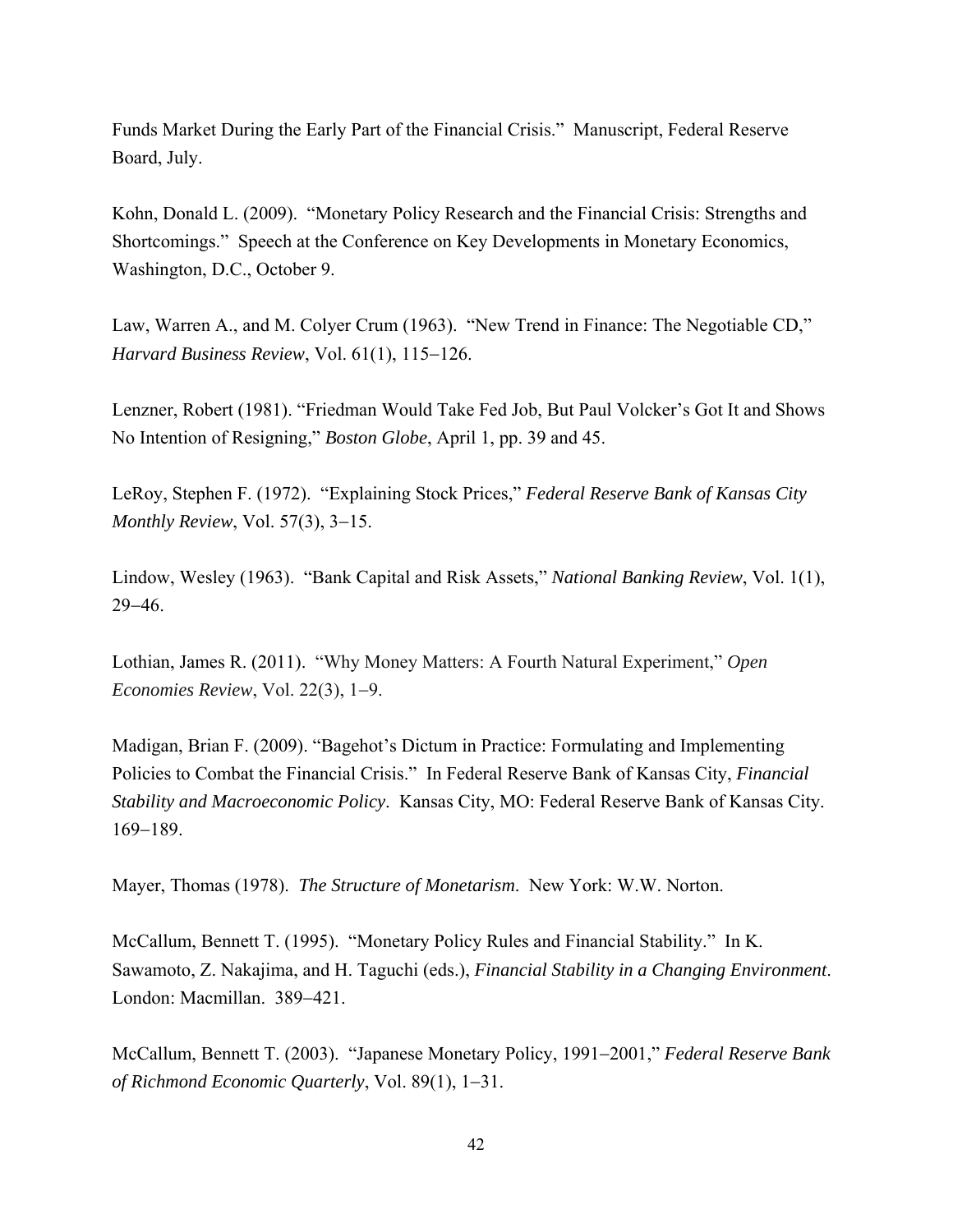Modigliani, Franco (1971). "Monetary Policy and Consumption: Linkages via Interest Rate and Wealth Effects in the FMP Model." In Federal Reserve Bank of Boston, *Consumer Spending*  and Monetary Policy: The Linkages. Boston: Federal Reserve Bank of Boston. 9–84.

Modigliani, Franco, and Richard C. Sutch (1966). "Innovations in Interest-Rate Policy," *American Economic Review (Papers and Proceedings), Vol. 56(2), 178–197.* 

NBC (1949). "University of Chicago Round Table No. 570, February 20, 1949: What Do We Know About Economic Stability?" Transcript.

Nelson, Edward (2009). "Milton Friedman and U.K. Economic Policy, 1938–1979," *Federal Reserve Bank of St. Louis Review, Vol. 91(5), 465–506.* 

PBS (1984). "*Wall Street Week*, April 27, 1984." Transcript.

Philippon,Thomas (2009). "The Bond Market's *q*," *Quarterly Journal of Economics*, Vol. 124(3), 1011–1056.

Phillips, Almarin, and Donald P. Jacobs (1983). "Reflections on the Hunt Commission." In The American Assembly, *Financial Services: The Changing Institutions and Government Policy*. New York: Prentice Hall. 235-265.

Poole, William (1976). "Interest Rate Stability as a Monetary Policy Goal," *New England Economic Review* (Federal Reserve Bank of Boston), Vol. 58(3), 30–37.

Rolnick, Art (2010). "Thomas Sargent," *The Region* (Federal Reserve Bank of Minneapolis), Vol.  $24(3)$ ,  $26-39$ .

Romer, Christina D., and David H. Romer (1990). "New Evidence on the Monetary Transmission Mechanism," *Brookings Papers on Economic Activity*, Vol. 21(1), 149–198.

Tavlas, George S. (1977). "Chicago Schools Old and New on the Efficacy of Monetary Policy," *Banca Nazionale Del Lavoro Quarterly Review Vol. 30(120), 51-73.* 

Thornton, Henry (1802/1962). *An Enquiry into the Nature and Effects of the Paper Credit of Great Britain.* New York: A. M. Kelley.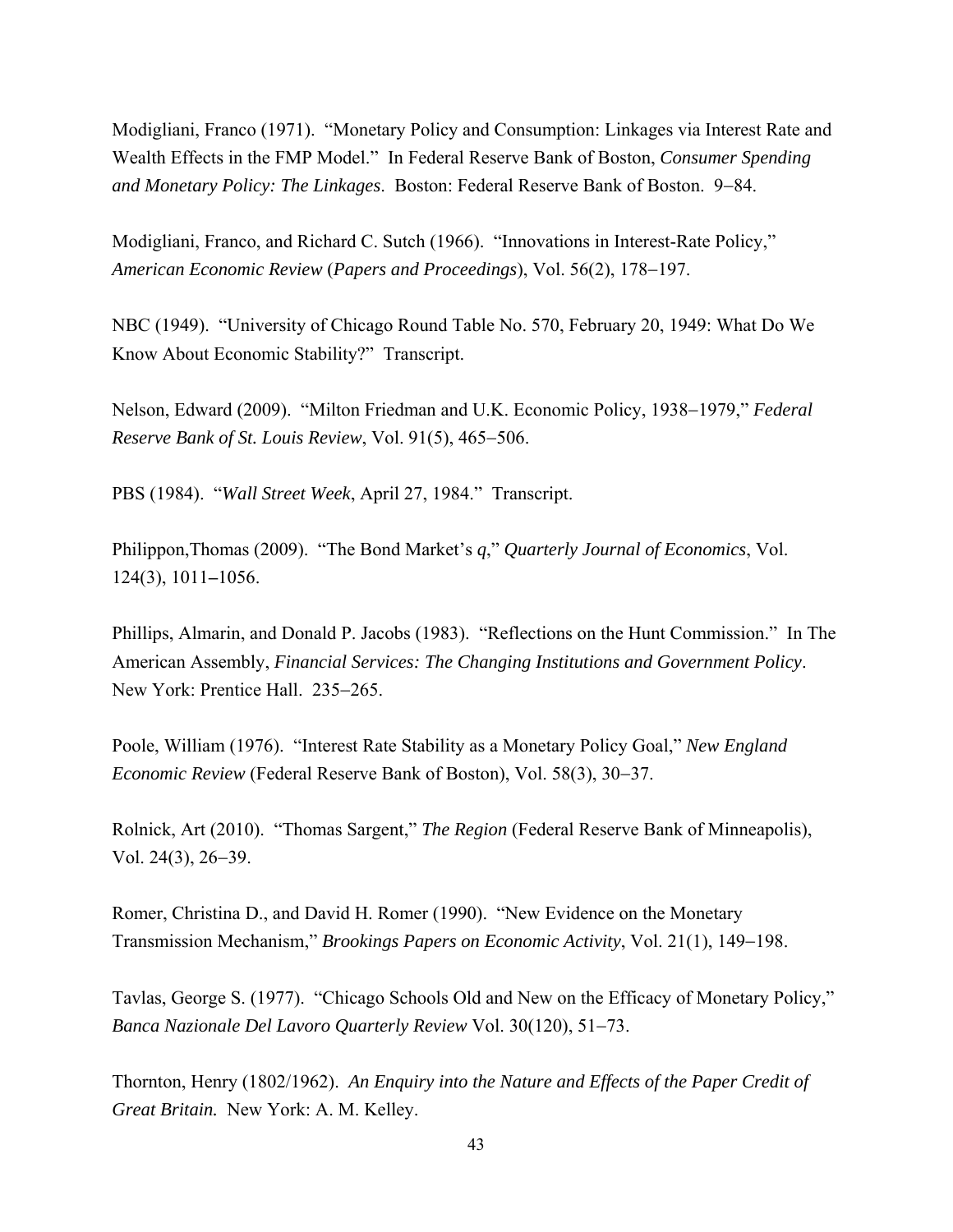Tobin, James (1960). "Towards Improving the Efficiency of the Monetary Mechanism," *Review of Economics and Statistics*, Vol. 42(3), 276–279.

Tobin, James (1963). "An Essay on the Principles of Debt Management." In Commission on Money and Credit, *Fiscal and Debt Management Policies*. Englewood Cliffs, NJ: Prentice Hall.  $143 - 218$ .

Tobin, James (1965). "The Monetary Interpretation of History," *American Economic Review*, Vol.  $55(3)$ ,  $464-485$ .

Tobin, James (1969). "A General Equilibrium Approach to Monetary Theory," *Journal of Money, Credit, and Banking, Vol. 1(1), 15–29.* 

Tobin, James (1981). "Comment on Michael Bruno and Jeffrey Sachs, 'Supply Versus Demand Approaches to the Problem of Stagflation.'" In H. Giersch (ed.), *Macroeconomic Policies for Growth and Stability: A European Perspective*, *Symposium 1979*. Institut für Weltwirtschaft an der Universität Kiel: J.C.B. Mohr (Paul Siebeck) Tübingen. 61–69.

Tobin, James, and Willem H. Buiter (1976). "Long-Run Effects of Fiscal and Monetary Policy on Aggregate Demand." In J.L. Stein (ed.), *Monetarism*. Amsterdam: North-Holland. 273–309.

UPI (2001). "Friedman Opposes Stimulus Package." October 9.

Vayanos, Dimitri, and Jean-Luc Vila (2009). "A Preferred-Habitat Model of the Term Structure of Interest Rates." NBER Working Paper No. 15487.

Walsh, Carl E. (2009). "Using Monetary Policy to Stabilize Economic Activity." In Federal Reserve Bank of Kansas City, *Financial Stability and Macroeconomic Policy*. Kansas City, MO: Federal Reserve Bank of Kansas City. 245-296.

Wessel, David (2010). "What Would Milton Friedman Do Now?," *Wall Street Journal*, October 28, page A2. (wsj.com: October 27.)

Wheelock, David C. (1989). "The Fed's Failure to Act as Lender of Last Resort During the Great Depression, 1929–1933." In Federal Reserve Bank of Chicago, *Conference on Bank Structure and Competition.* Chicago: Federal Reserve Bank of Chicago. 154–176.